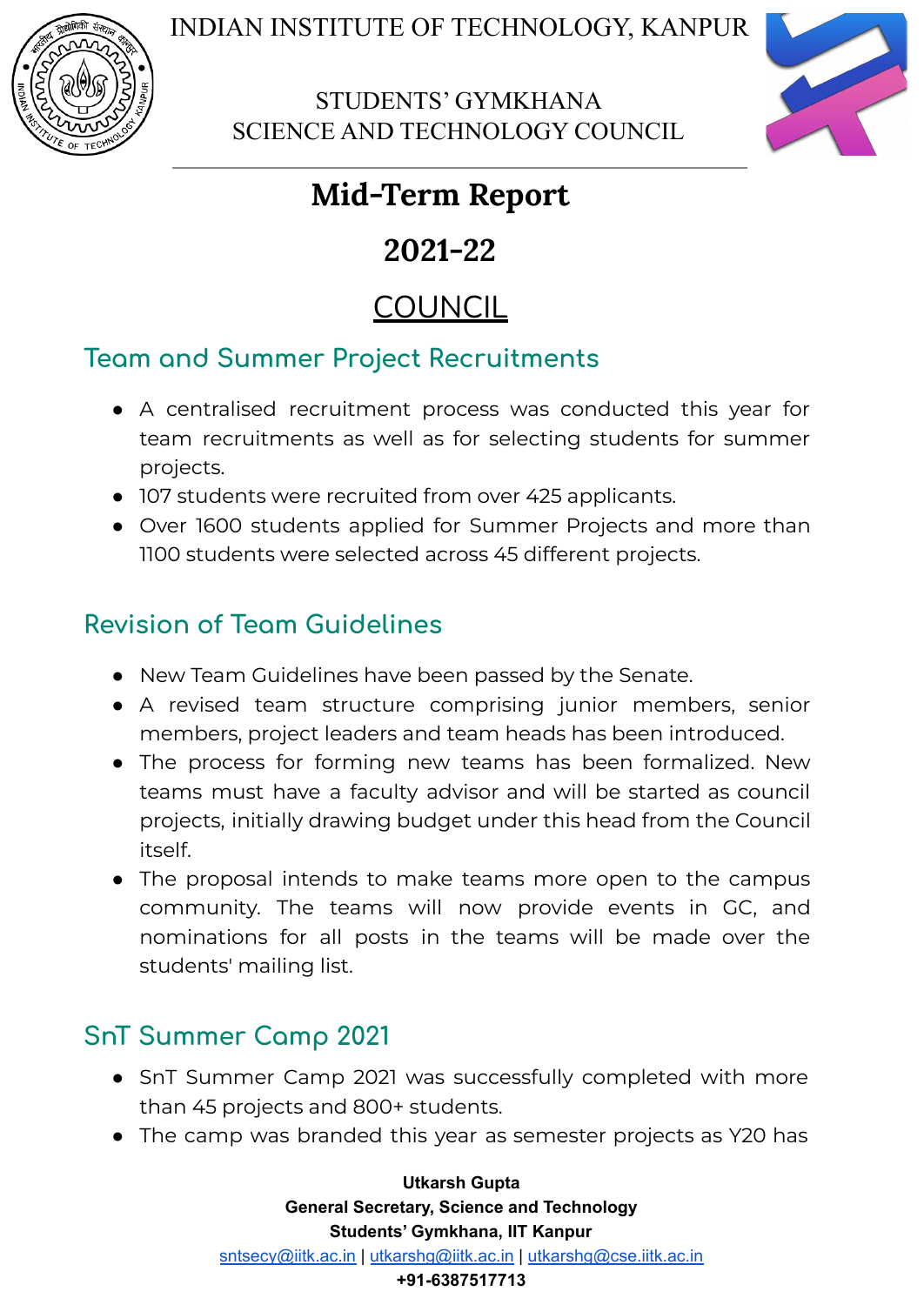





their regular semester in progress.

- There were midterm and end-term evaluations conducted by a committee comprising General Secretary and Associate Heads.
- The list of students that completed the projects can be found here along with the documentation and poster of every project can be found at: [Semester](https://docs.google.com/spreadsheets/d/1dvVWhKFf7bNOuH39Hip741Ktbn1kn3jCCPIOmQHfbOc/edit?usp=sharing) Projects 2021

## **Introduction to the Council**

- The SNT orientation session for Y20 UG students was conducted.
- All the clubs and teams showcased their past projects and work on a Zoom call.
- Introductory sessions and workshops were conducted by all the clubs and societies.

## **Scientific Communication Workshop**

- A two-day workshop that introduces participants to communicate specific research outputs to lay people was conducted.
- The workshop targeted students who were interested in science writing, with a special focus on communicating scientific findings to the public.
- Since this was the first time such a workshop was conducted, only 35 students were selected. The workshop was free for these students.

## **Inter IIT Techmeet 10.0**

- This year it was hosted in IIT Kharagpur in an online mode.
- IITK bagged 1 gold, 2 silver and 4 bronze medals out of the 12 events conducted. Our overall position was 2nd (1st being the Organising IIT).
- There were a lot of constitutional, organisational and ethical issues with the conduction of the event and appropriate measures will be taken to rectify the same.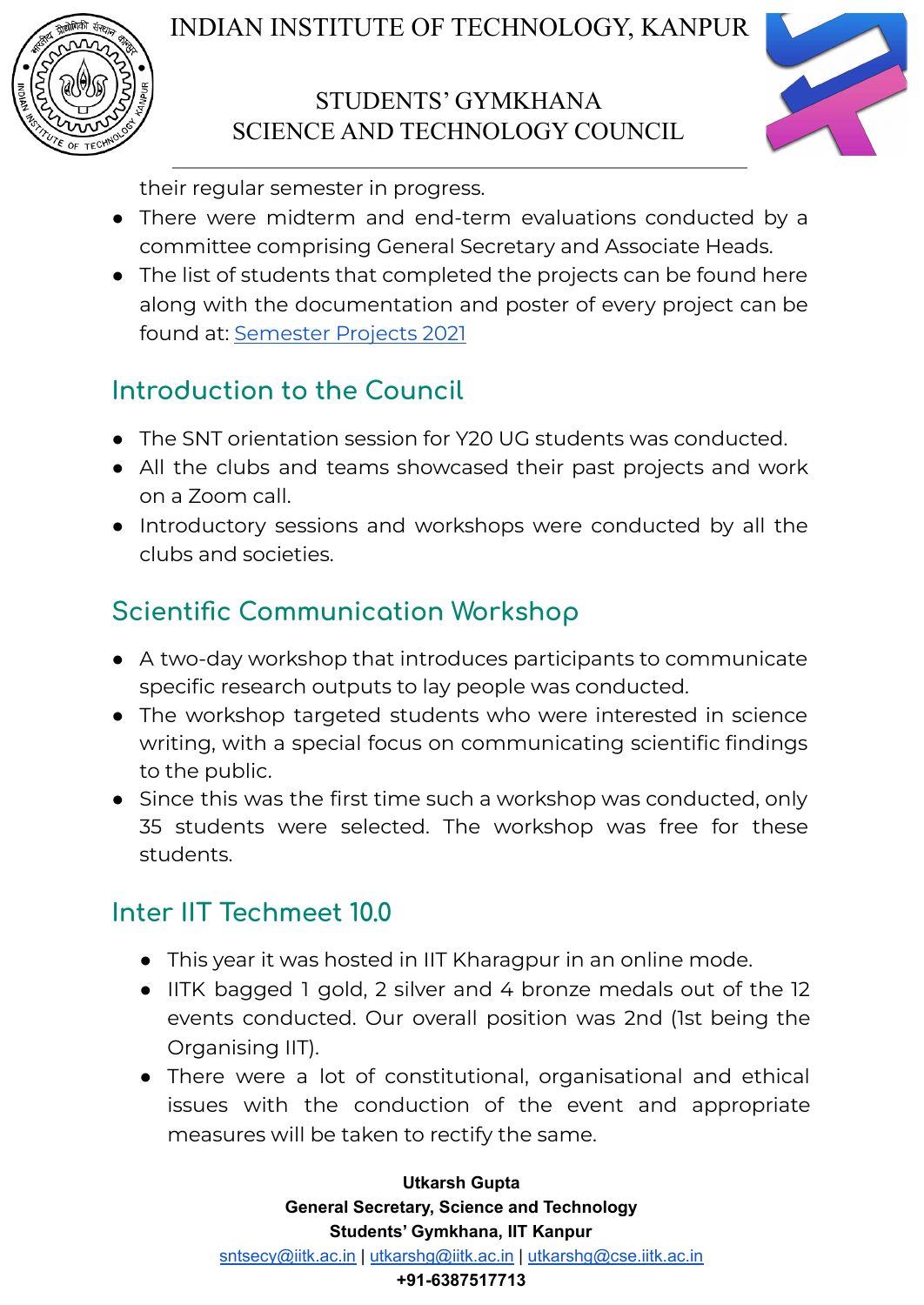

## STUDENTS' GYMKHANA SCIENCE AND TECHNOLOGY COUNCIL



# CLUBS

# **Aeromodelling Club**

### Summers:

- This year a total of three projects for the campus community that covers the basic aspects of aeromodelling were conducted.
- **Plane Design and Analysis using XFLR5**: This online project, basically focused on the design and stability aspect of a plane. Some of the key topics that taught in this project were the basics of aerodynamics, the theory behind aerodynamics that is used in XFLR5 software, parameters behind successful flights, finding perfect airfoil designs by doing Xfoil direct/inverse analysis, checking stability by analysing the plane on various parameters like viscosity, drag, lift, etc. and examining the graphs that were obtained after analysis.
- **CAD design and AutoDesk Fusion 360**: Project participants became aware of 3D modelling in general and Aircraft modelling in particular. A systematic approach is taken by providing regular support material, frequent discussion sessions. Every necessary detail regarding 3d modelling is inculcated in participants by providing them with challenging assignments and tasks. Participants also got a chance to get familiarized with aeromodelling basics. Design Exhibition was conducted where participants got a chance to showcase the 3D modelling skills that they have learned in the project. The unconventional and emerging field of Freeform modelling was also introduced in the project.
- **Drone Bootcamp**: We started off by exploring dynamics and kinematics of a quadplane, PID control and PID tuning, introduced control theory and first and second-order systems, a power supply diagram, and introduced ROS and ROS terminal. MATLAB and Simulink were also introduced and a basic Introduction to Gazebo was given to the participating students. We also taught students how to use the SITL (Software in the loop) software of Mission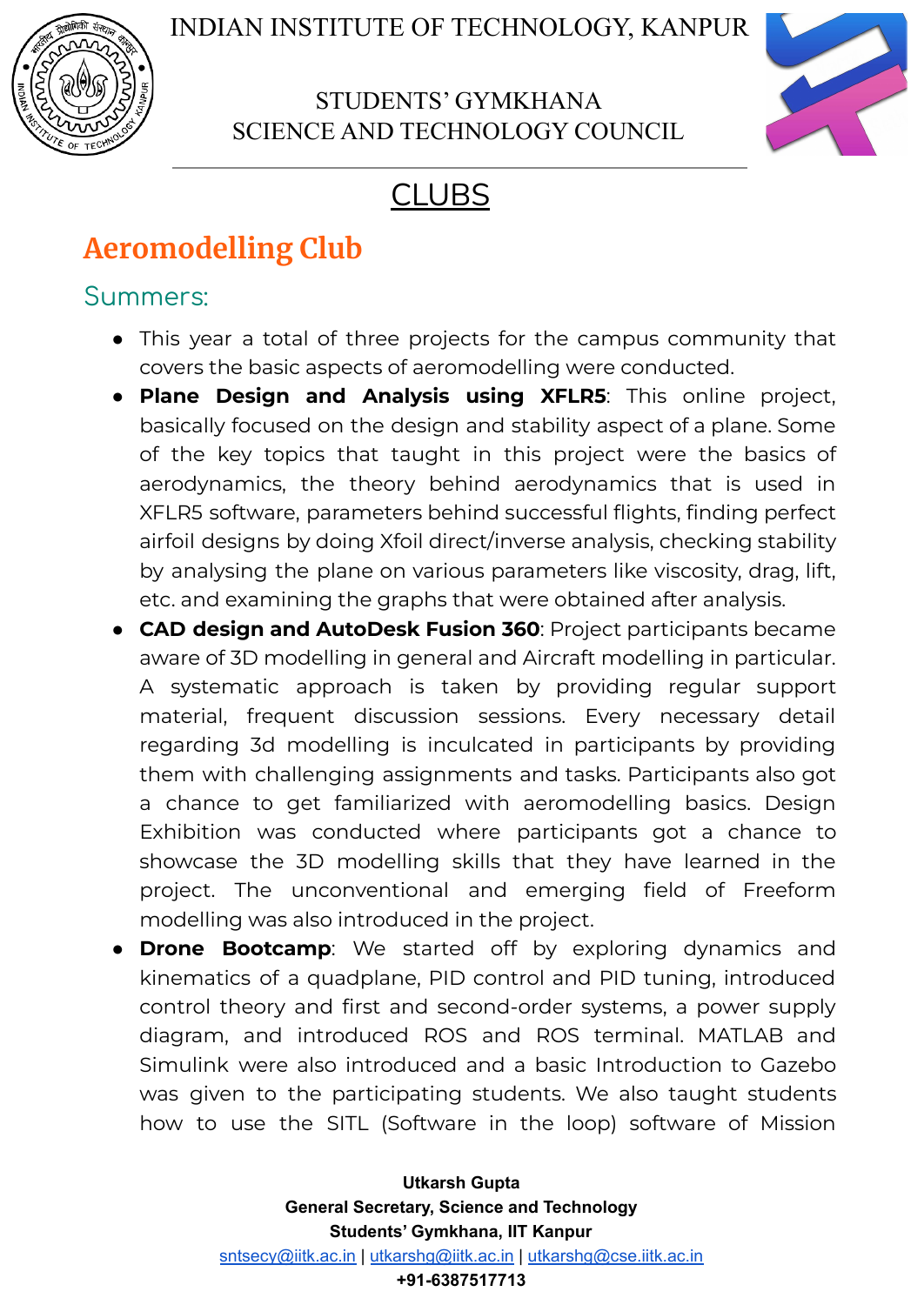

## STUDENTS' GYMKHANA SCIENCE AND TECHNOLOGY COUNCIL



Planner to virtually fly and control the drone, plan the flight also other modes and features present in Mission Planner.

## Odd Semester and Winters:

- **Water rocket workshop**: This session was conducted with the secretaries and we prepared the theory and logistics of a Water Rocket workshop for the upcoming Y21 batch. There will be five volunteers from the secretaries who will construct the water rocket through three different approaches and can hand-hold the juniors through the workshop. Other secretaries will cater to misc. doubts from the juniors.
- **XFLR5 introductory session**: In this session, we taught the participants the various parts of an aeroplane, the basics of aerodynamics, and then taught how to analyse airfoils, design a plane, set its inertia, do stability analysis (fixed lift) on the plane, and finally, inspect the graphs obtained.
- **Glider workshop**: Secretaries were taught fabricating 1-metre wingspan gliders, and individual airfoils were to be designed and printed. Using these airfoil patterns we fabricated styrofoam gliders and tow planes. Students bought tools and construction material on their own and constructed the glider.
- **Blog writing**: The blogs spanned topics from 3D aerobatic models to exploring different aerofoils in xflr5 and documenting them for ease of use for the upcoming events. They are being now uploaded weekly to the Official Medium Handle of AMC and also on the Aeromodelling Club IITK FB page.

## Even Semester

● **Projects for Secretaries**: We conducted two projects for the aeromodelling club secretaries before midsem namely MATLAB and ANSYS and there were 15 secys in the MATLAB project and 6 were in ANSYS. We managed to get M.Tech students for the

> **Utkarsh Gupta General Secretary, Science and Technology Students' Gymkhana, IIT Kanpur** [sntsecy@iitk.ac.in](mailto:sntsecy@iitk.ac.in) | [utkarshg@iitk.ac.in](mailto:utkarshg@iitk.ac.in) | [utkarshg@cse.iitk.ac.in](mailto:utkarshg@cse.iitk.ac.in)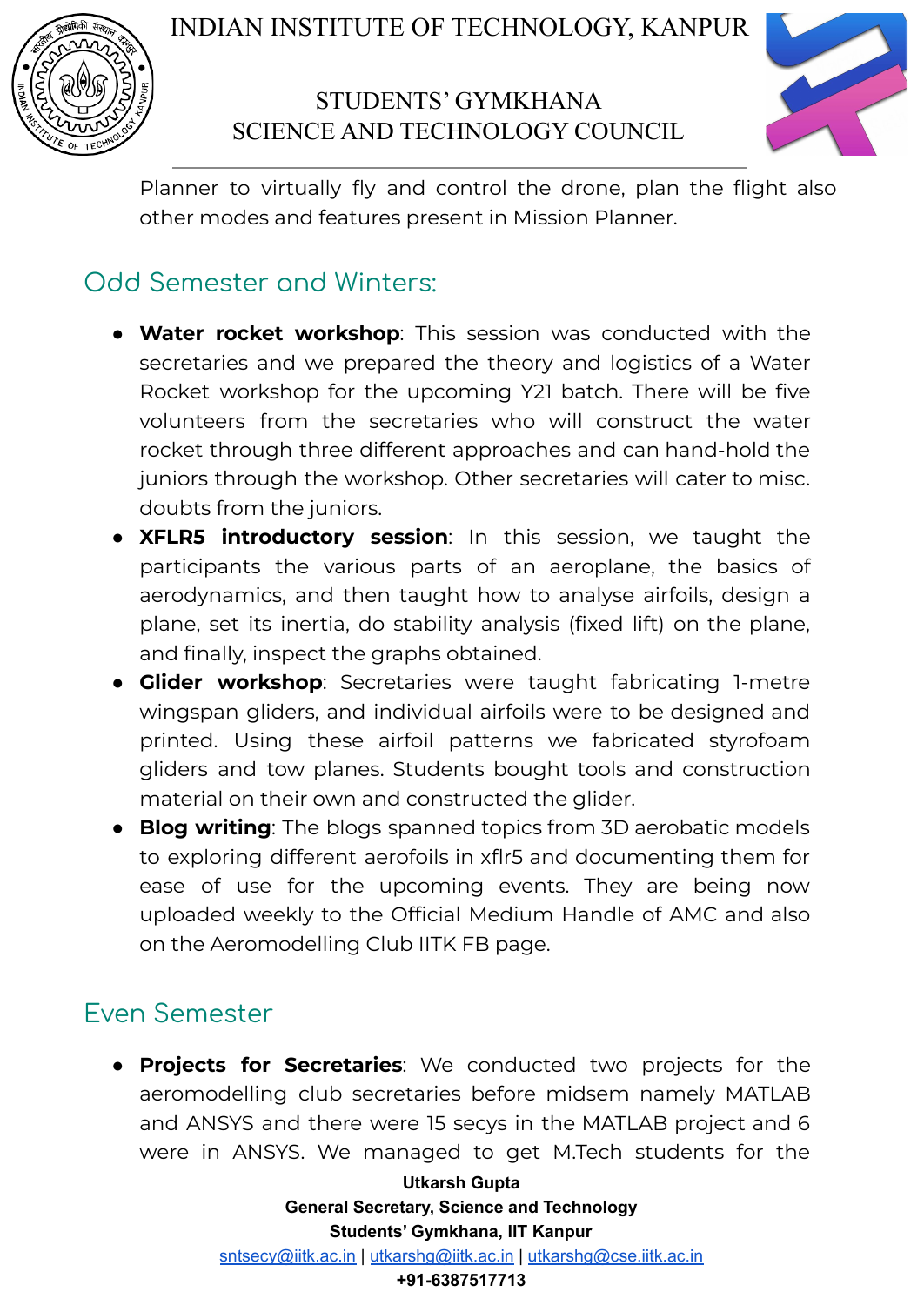

## STUDENTS' GYMKHANA SCIENCE AND TECHNOLOGY COUNCIL



project mentors, one for MATLAB and two mentors for ANSYS. Doubt session was conducted once a week and an assignment was given every week. The aim of both the project was to provide basic knowledge of MATLAB and ANSYS respectively such that more advanced projects could be done in future years.

- Techkriti '22: We (coordinators and secretaries) also designed two problem statements for the Takeoff Event under Techkriti 22 and judged the participants for the same. These problems were:
	- CreatiVTOL Related to VTOL aircraft theory and design
	- Petó-fortío Related to the design and analysis of an aircraft.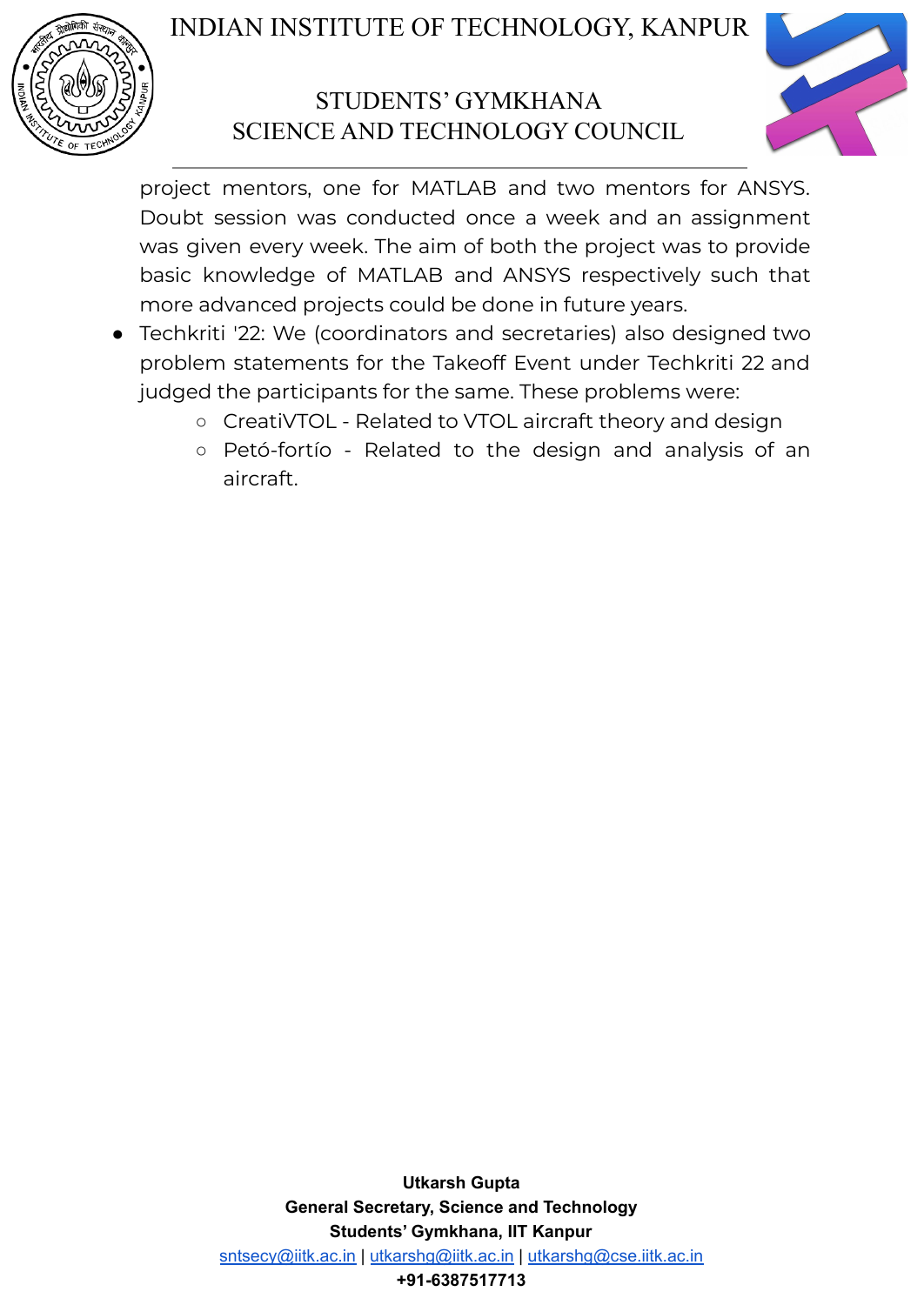



# **Astronomy Club**

## Summer:

- **Club website**: Since the club did not have a proper website, a new club website was created from scratch and hosted on GitHub. The site is regularly updated with relevant content.
- **Summer Projects**: In the Summer of 2021, Astronomy Club offered 3 projects ranging from astrophysics to rocketry. Combined participation of over 70 was seen. The complete project content has been compiled and hosted on the club's GitHub repository for future reference.
- **Computational Astrophysics**: The mentees first learnt the basic know-how-to of Python and then proceeded to learn various libraries and computational techniques from an Astrophysical point of view. The project ended with a detailed analysis of the Pleiades star cluster.
- **Space: The Final Frontier**: The project revolved around designing and planning a space mission. Mentees were introduced to the basics of space exploration and explored the basics of rocket design and propulsion systems as well as the mechanics behind it. With the help of KSP simulations, they also designed entire space programs.
- **Reading, Analysis & Discussion (RAD)**: The project aimed to study several astrophysical objects and phenomena from a theoretical astrophysical standpoint. Mentees were introduced to the basics of astronomy and then explored the physics behind binary star systems, stellar structures, and galaxies; this also included a detailed analysis of their formations and various types of the same.
- The Apollo 11 documentary was streamed on the Club's Discord server which saw the participation of over 50 watchers.

## Odd Semester: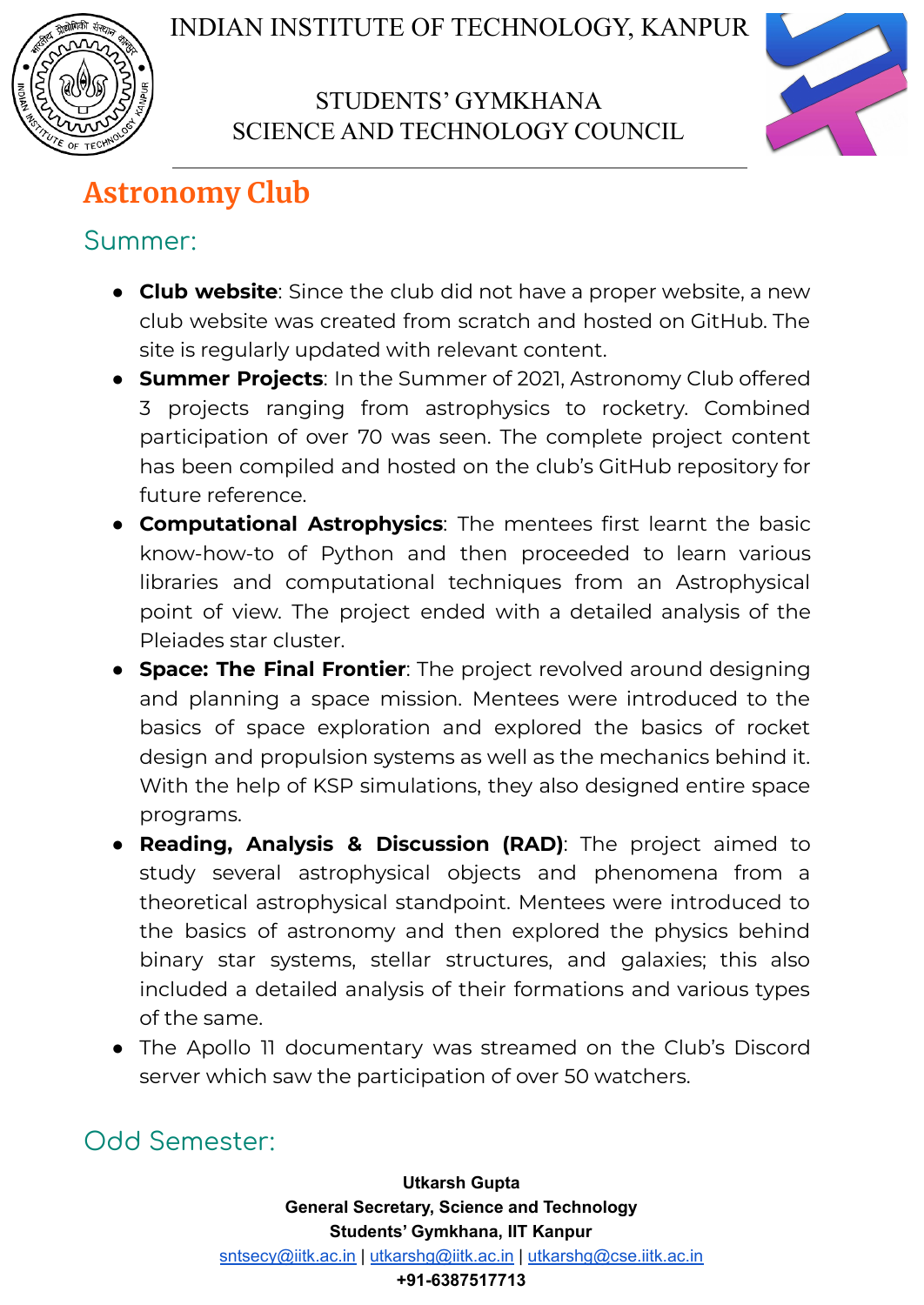



- An Astrophotography Workshop was organized for the campus junta. The workshop was taken by Soumyadeep Mukherjee, with a turnover of about 100 participants.
- The club organized [Hyperion,](https://dare2compete.com/competition/hyperion-2021-indian-institute-of-technology-iit-kanpur-214355) a 48 hour nationwide case-study challenge on Autumn Astronomy Day hosted on D2C. The competition observed the enthusiastic participation of 400+ teams registering for the event. A felicitation ceremony was organized to announce the winners with the chief guest being Prof Pankaj Jain of the Department of Physics.
- Astro Monthly: The club started a monthly newsletter containing current affairs of Astronomy and Astrophysics and any upcoming astronomical events such as meteor showers.
- After the astrophotography workshop, the Amateur Astrophotography Challenge was released to encourage the campus junta to try out astrophotography.
- A weekly meme series has been resumed for social media posts. The club creates its own original memes and posts them along with a detailed theoretical background for the proper dissemination of astronomical knowledge.
- The club created a [NASA-APOD](https://github.com/astroclubiitk/NASA-APOD-Discord-Bot) Bot for the Discord server which fetches the NASA Astronomy Picture of the Day every 24 hours and posts it on the server.
- The club also released its first blogpost of the tenure talking about the Starship, SpaceX's attempt to create the largest rocket in history to take humans to Mars.

## Winter:

● Pre-Orientation Event: The Eyes On the Skies competition, which includes Astro Riddles and Astrophotography, was arranged as a very preliminary competition for the upcoming younger cohort (Y21).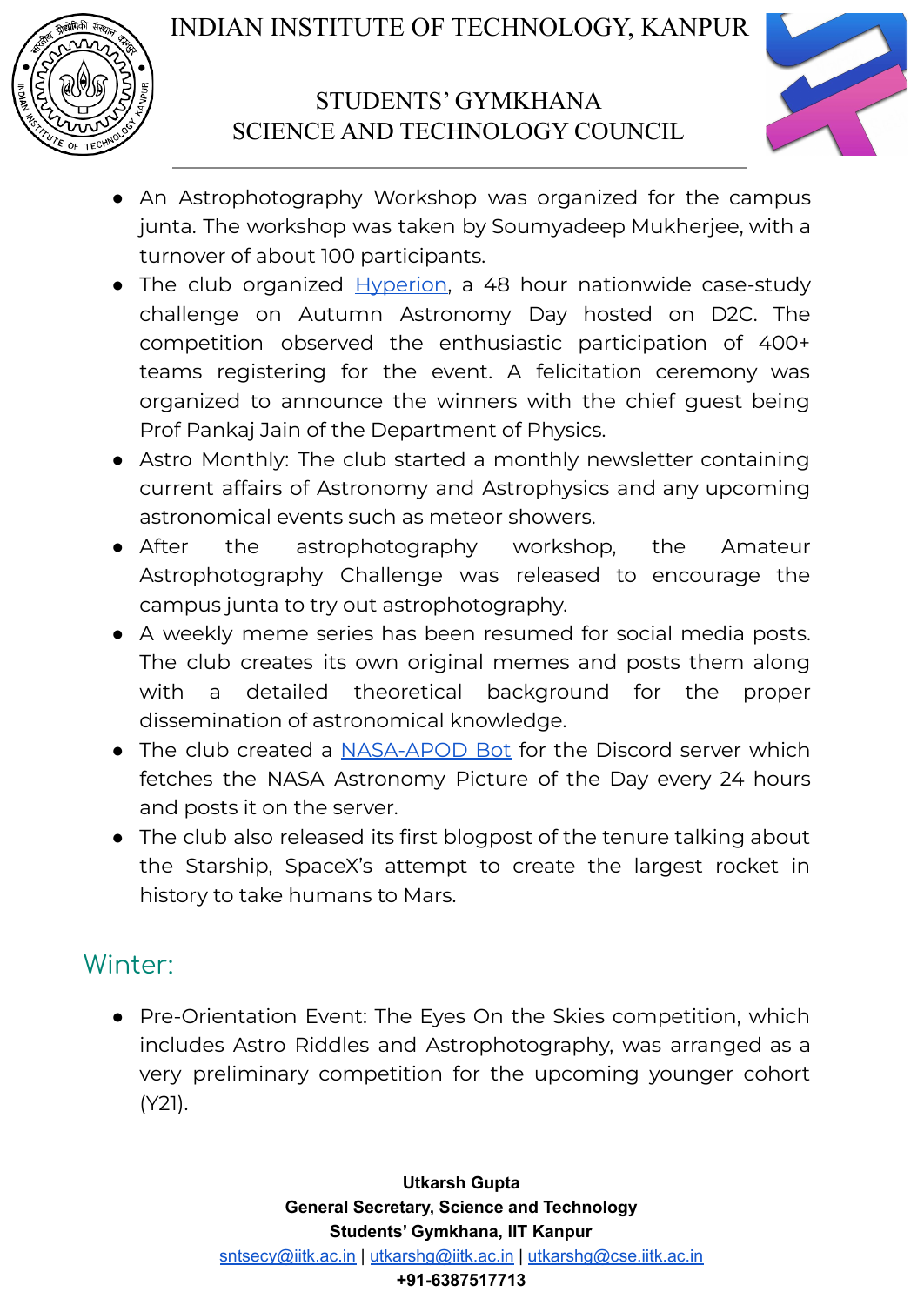



- Introductory Lecture: To give a glimpse of astronomy and its related aspects like software for observation purposes, astronomical phenomena, etc. to the Y21 batch, an introductory lecture was organized.
- The Don't Look Up movie was streamed on the Club's Discord server which saw the participation of over 50 watchers.
- The club also released the first edition of its yearly magazine Cygnus, which covers broader areas ranging from its history to club activities, astronomical research highlights to planned launches, a mystery to constellation crossword puzzles, and much more.

## Even Semester:

- **DIY Mini Projects**: The club organized a DIY mini-project on Orbital Perturbation which saw an enthusiastic response from Y20s. The documentation and step-by-step guide will be released on the club website which will enable other campus juntas to follow along.
- **Mandakini**: Astronomy Club organized its flagship event Mandakini, in association with Techkriti'21. The events were as follows:
	- Observe, Analyse, Solve (OAS): Prizes worth 20k
	- AstroQuiz: Prizes worth 15k
	- AstroTreasure: Prizes worth 10k
- **VODs**: The club has prepared small video clips of various astrophysical phenomena such as triple star systems to replace static social media posts such as photos by instead using dynamic clips.
- **Group Discussion**: A group discussion on Space Mission will be conducted exclusively for Y21.
- **Documentary streaming**: A documentary will be streamed in Lecture Hall.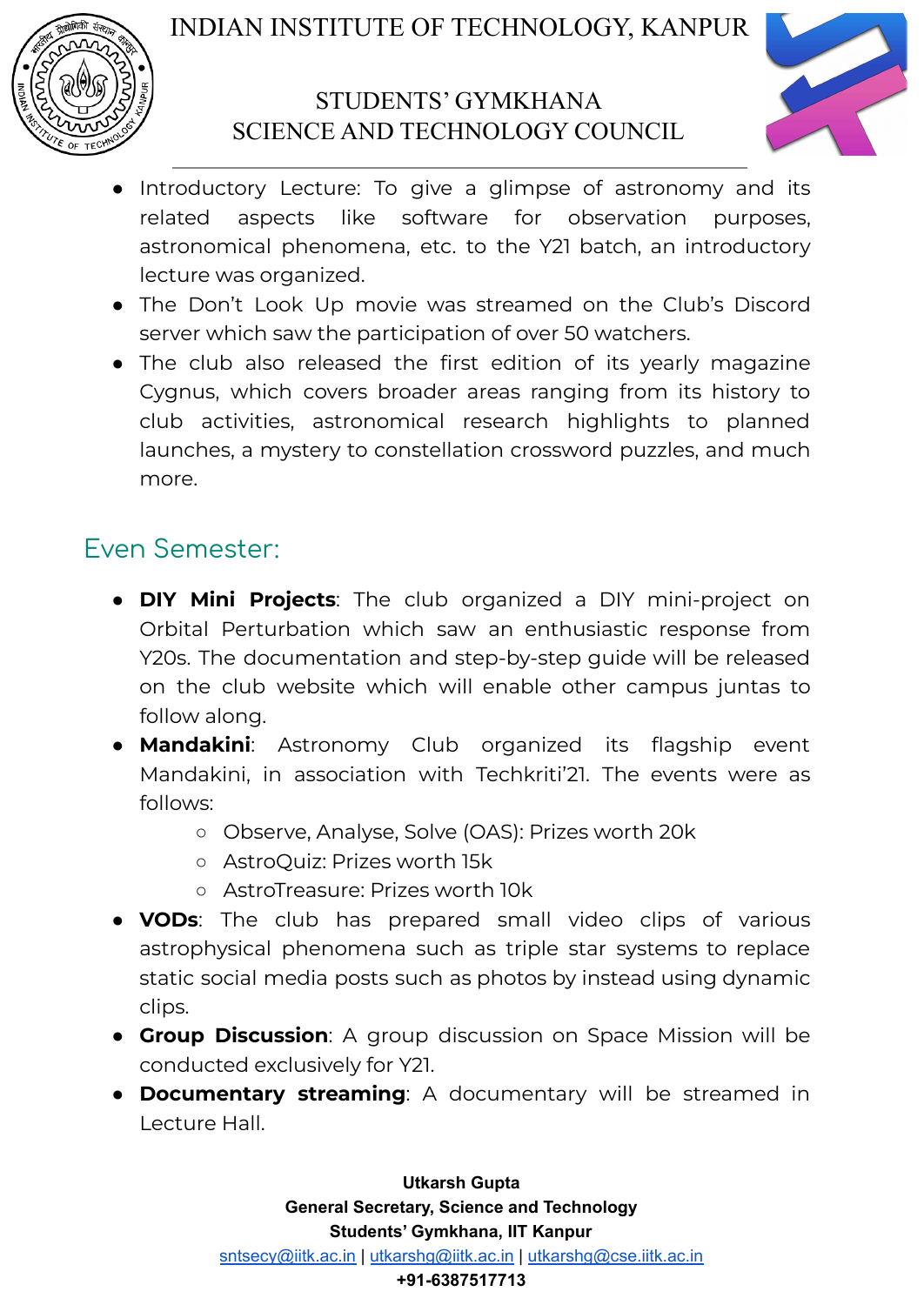



# **Electronics Club**

## Summer:

- A total of four different projects were undertaken during Summer'21.
- **Automatic music transcription**: The project aimed at annotating audio and creating a kind of "sheet" or piano roll for generating music from it at a later point in time. The approach for music transcription was similar to that of speech recognition, the project involved learning of domains like signal processing and deep learning.
- **Rustduino**: The project's primary goal was to understand the Arduino Architecture at its core and develop a Rust Crate ("library") for standard Arduino sensors/microcontrollers (ex: MPU, SERVO MOTORS, SERIAL COMMUNICATION) using a Hardware Abstraction Library and the AVR-GCC compiler. RUST offers memory safety, efficiency, among other benefits, making it essential in the IoT Hemisphere. However, work in this area has been scarce, owing to the lack of many standard libraries for microcontrollers, which was precisely our goal here. The project involved an introduction to rust, an introduction to Arduino Hardware, and several Micro Controllers/sensors.
- **3D pose warping**: The students implemented the real-time reposting of an image of a human into any desired novel pose. To generate the desired pose, dense feature voxels were implicitly learned from the given 2D poses and then these voxels were warped according to the desired poses. After obtaining the desired 3D feature volume, these voxels were converted back to 2D space using a convolutional decoder.
- **Crypto-FPGA**: In the project, students learned the extremely parallel processing power of FPGAs and implemented the DES algorithm using FPGAs.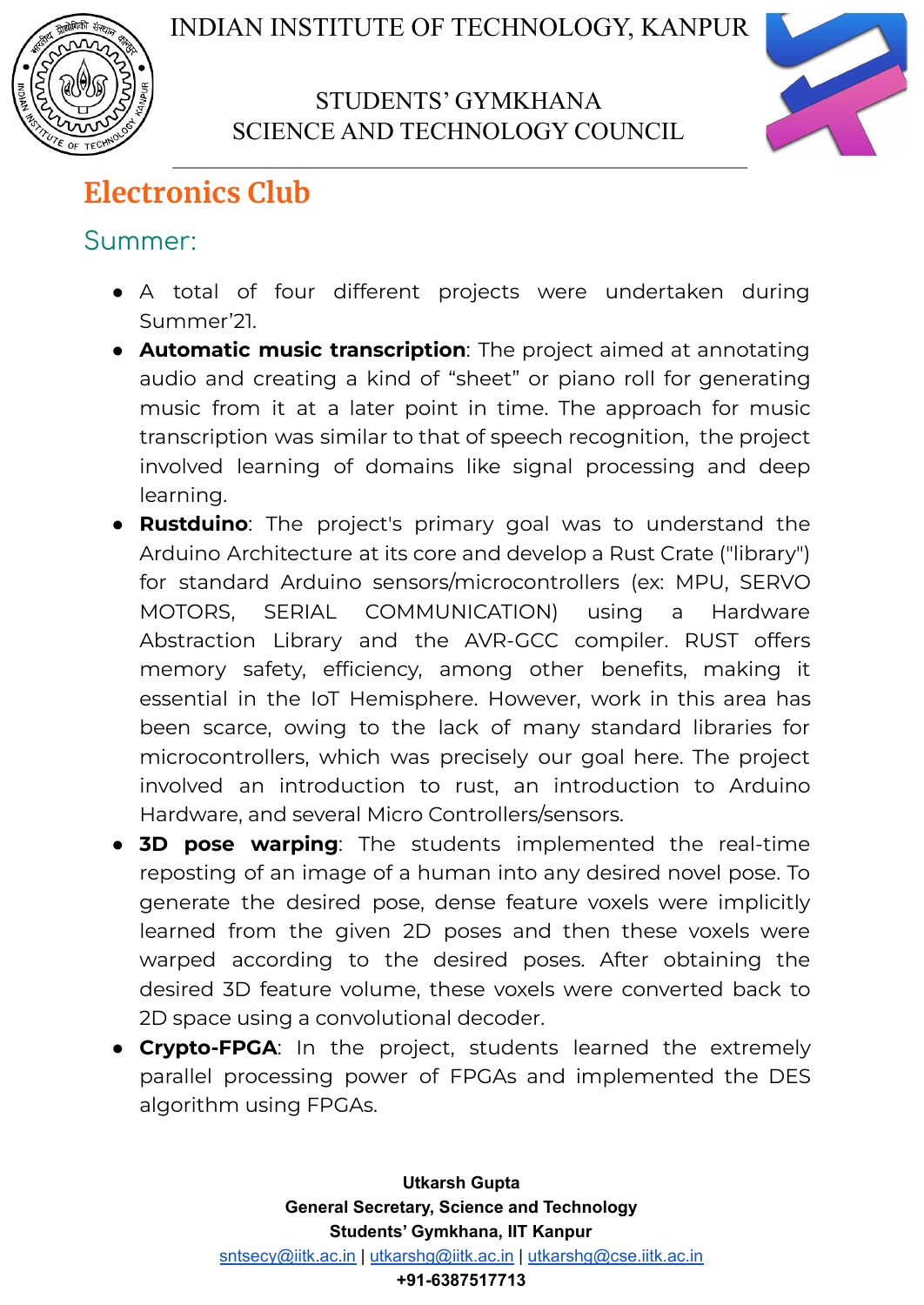



## Odd Semester and Winter:

- **Lecture on Blockchain Technology (Jun'21)**: An Introductory session for the student community was conducted and was taken by Y15 IITK alumnus, former coordinator of Electronics Club - Prince Saroj. It was an introductory lecture conducted in order to brief the students with concepts like proof of work, blockchain, transaction, and mining. The talk was accompanied by a live demo on programming blockchains and deploying smart contracts on the most popular public Blockchain Ethereum.
- **● Introductory Lecture & Workshop (Dec'21)**: A lecture on ICs and microcontrollers was conducted for Y21s. Various domains and kinds of projects that the club works on were discussed in the session. A workshop was conducted on TinkerCad. Y21s got to work on two interesting problem statements, one involving the use of ICs, and the other statement was based on using the Arduino. The workshop saw good participation. Later, a form was also floated where Y21s submitted links to their working circuits.

## Even Semester:

- **● Lecture on Designing filter in Microwave Circuits (Jan'22):** The aim of this talk is to introduce the methodology of microwave circuit design. You will also get to see a live demonstration of designing a bandpass filter using the AWR software. Speaker: Nitish Vikas Deshpande, Y17 EE, IITK Alumnus.
- **● Intra-Club Reading Group:** Research papers were reviewed and discussed amongst the secretaries and the scope for future implementations was assessed. This was followed by transfer of knowledge sessions for the secretaries to bridge the gap created due to the online semester.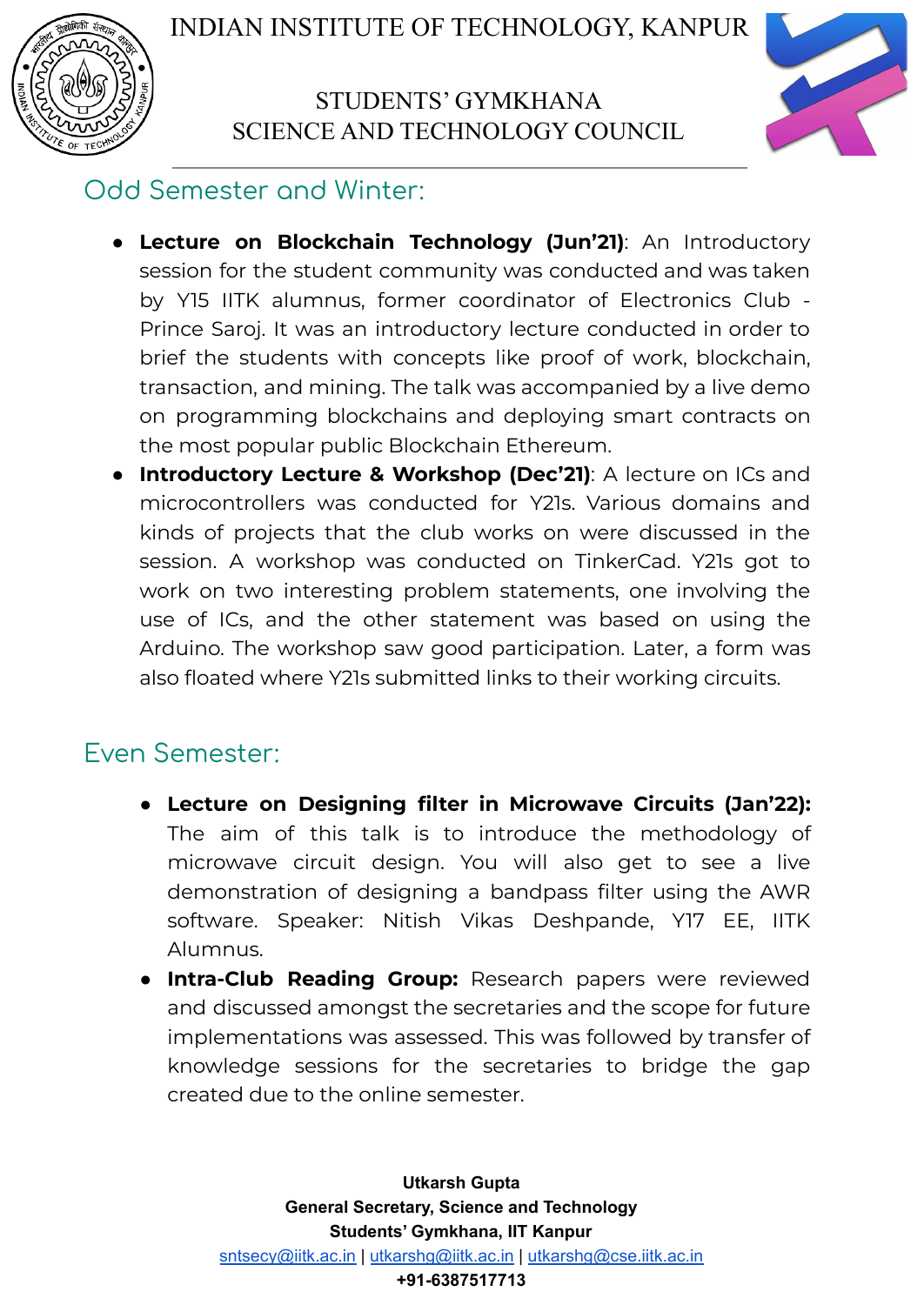



# **Finance and Analytics Club**

## Summer:

- **Pairs Trading Strategy**: A project involving learning a trading strategy based upon statistics and time series. It involved reading papers and blogs and then implementing the strategy in python followed by backtesting.
- **● Stock Price Prediction Using Deep Reinforcement Learning**: A project involving learning trading strategies based upon deep reinforcement learning. It involved learning about machine learning through various courses and blogs and implementing the strategies in python followed by backtesting.
- **● Fundamental Analysis of Stock**: The project involved calculating the FCF to the firm to calculate the intrinsic value of the stock. This helps in finding whether the stock is undervalued or overvalued basis on the market scenario and the company's financial health.

### ● **Markowitz Portfolio Management**:

- Efficient Frontier & Security Market Line
- Maximising Sharpe Ratio
- Optimisation using ML models
- Portfolio Risk Analysis

## Odd Semester and Winter:

### ● **Webinar on Financial Literacy**:

- 3 Stages for being "Financially Healthy": Financial Literacy, Financial Independence & Financial Freedom
- What is Financial Literacy (FL) & why one needs FL/How to use money and not to be used by money?
- Behavioural Aspect: Prioritizing Needs, Wants, Desires
- How to save during the COVID-19 phase?
- Budgeting, Income, Expense, Savings, Insurance, and Investments
- Understanding Loans and debt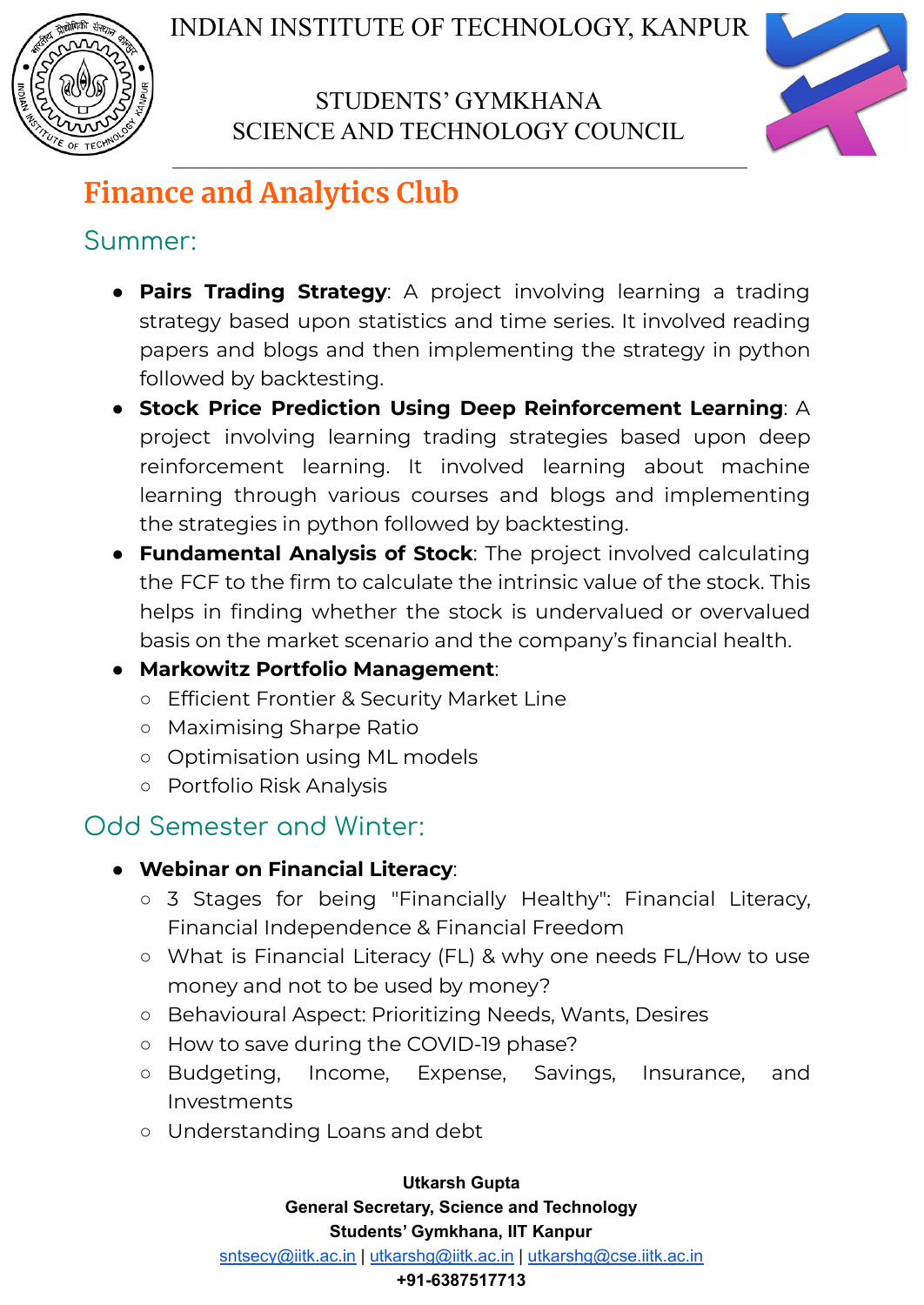



- Importance of Financial Planner
- Do's and Don't of Financial Planning

#### ● **Crypto for Beginners**:

- A session involving the discussion related to what blockchain technology is.
- Going into the depths of crypto, mainly into the crypto stocks that reached a sky-high.
- This session was conducted by Akshat Srivastava, an INSEAD alum.

### ● **Financial Education Workshop**:

- Session in collaboration with Finance and Investment Cell, SRCC.
- Helped the campus junta to gain knowledge on fields like mutual funds and bonds, taxations, and insurances.
- The event was followed by a case challenge.

#### ● **Machine Learning in Finance Talk by Hrishabh S**:

- A session involving discussion on the use of Machine Learning in the field of finance.
- The session was followed by a LinkedIn post from the official account of the speaker.
- **INSEAD MiM (Master's in Management) Webinar**: INSEAD is a graduate business school with locations in France, Singapore, Abu Dhabi & San Francisco. FAC collaborated with INSEAD to hold a webinar with the topic "Get 7 key tips to make a stand-out MiM application by INSEAD".
- **Trading Exploration Workshop**: A workshop with the aim to empower students to explore a variety of career opportunities for free so that they can kickstart their career exploration journey in the right direction in the fields related to trading.
- **Investment Banking Experience Program (IBEP)**: The Investment Banking Experience Program (IBEP) was a live project that helped students gain work experience in private equity & venture capital organized by FinLatics.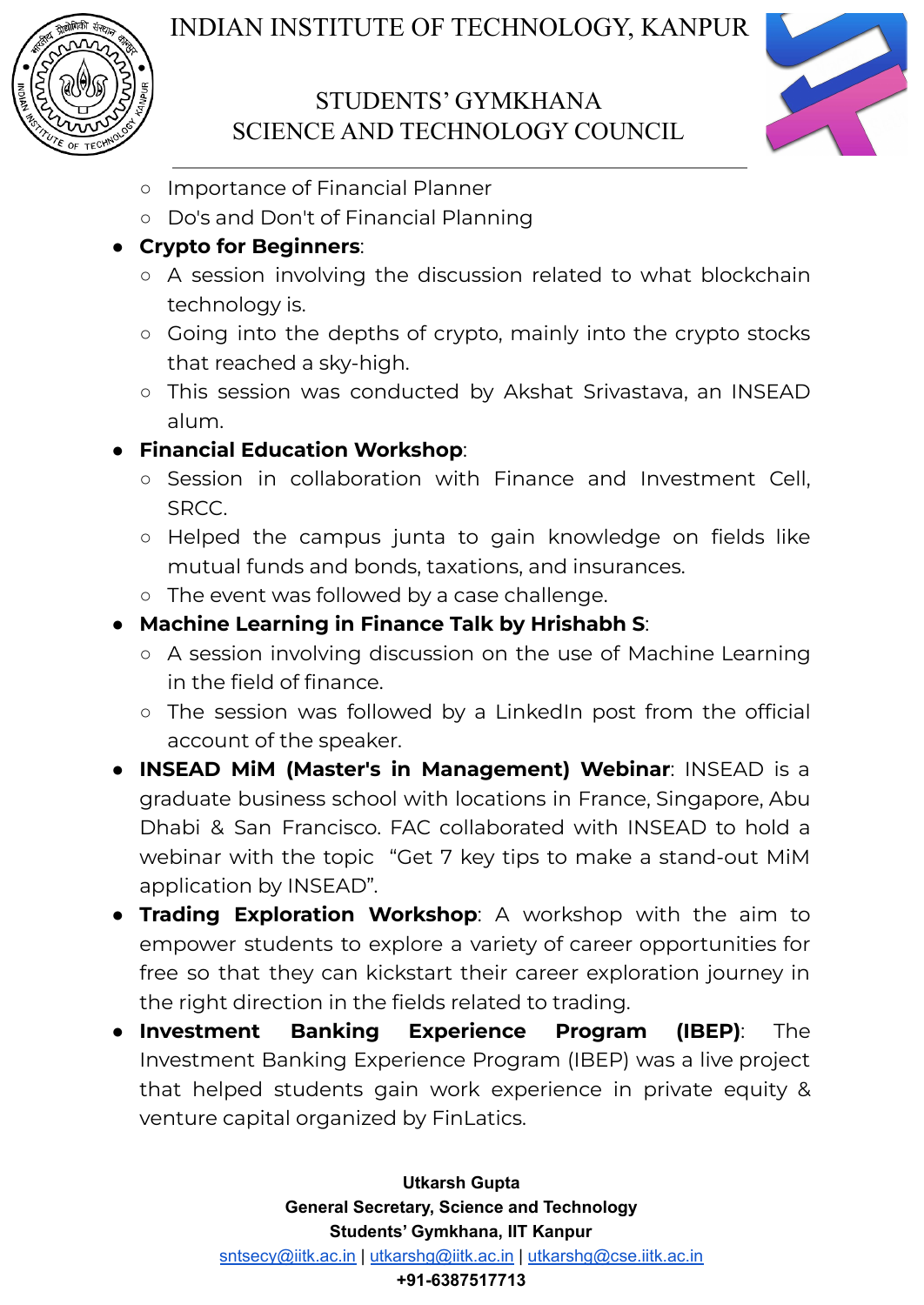



- **News, Books event**: We had a month-long series on News & Book discussions. The events were a success and we had several insightful & interactive sessions on the
	- 1) Indian Telecom Fiasco
	- 2) Evergrande Crisis in China
	- 3) 2 book discussion sessions on Rich Dad, Poor Dad
- **Jargons on Insta, Facebook page**: We restarted with Demystifying Jargons series on our Facebook, Insta page. These jargons give you glimpses through basic financial concepts and help you grow your financial knowledge from the core.

## Even Semester:

- **Intro to Stock Market Session (Jan 22)**:
	- This live session was primarily for the purpose of imparting Stock Knowledge to Y21.
	- Topics such as commodities, assets, and fundamental analysis were also discussed.
	- A total of 300 people attended the workshop
- **Non-Core Weekend (11 - 13 Feb 22)**:
	- Over the weekend, 11 speaker sessions and three workshops were held.
	- Speakers came from a variety of backgrounds.
	- C Rangarajan, former Governor of the Reserve Bank of India, Mr Mukesh Kalra, founder of ETMoney, Mr Sheshank Malhotra, Vice-President of Swiss Re, and Mr Rajil Jain, Data Scientist at Facebook, USA were among the notable speakers invited.
	- A continuous attendance of roughly 150 people was present at each session. Aside from it, competitions such as Case-O-Mania were held. Numerous calls were made to other IITs and Engineering Colleges' Finance Clubs.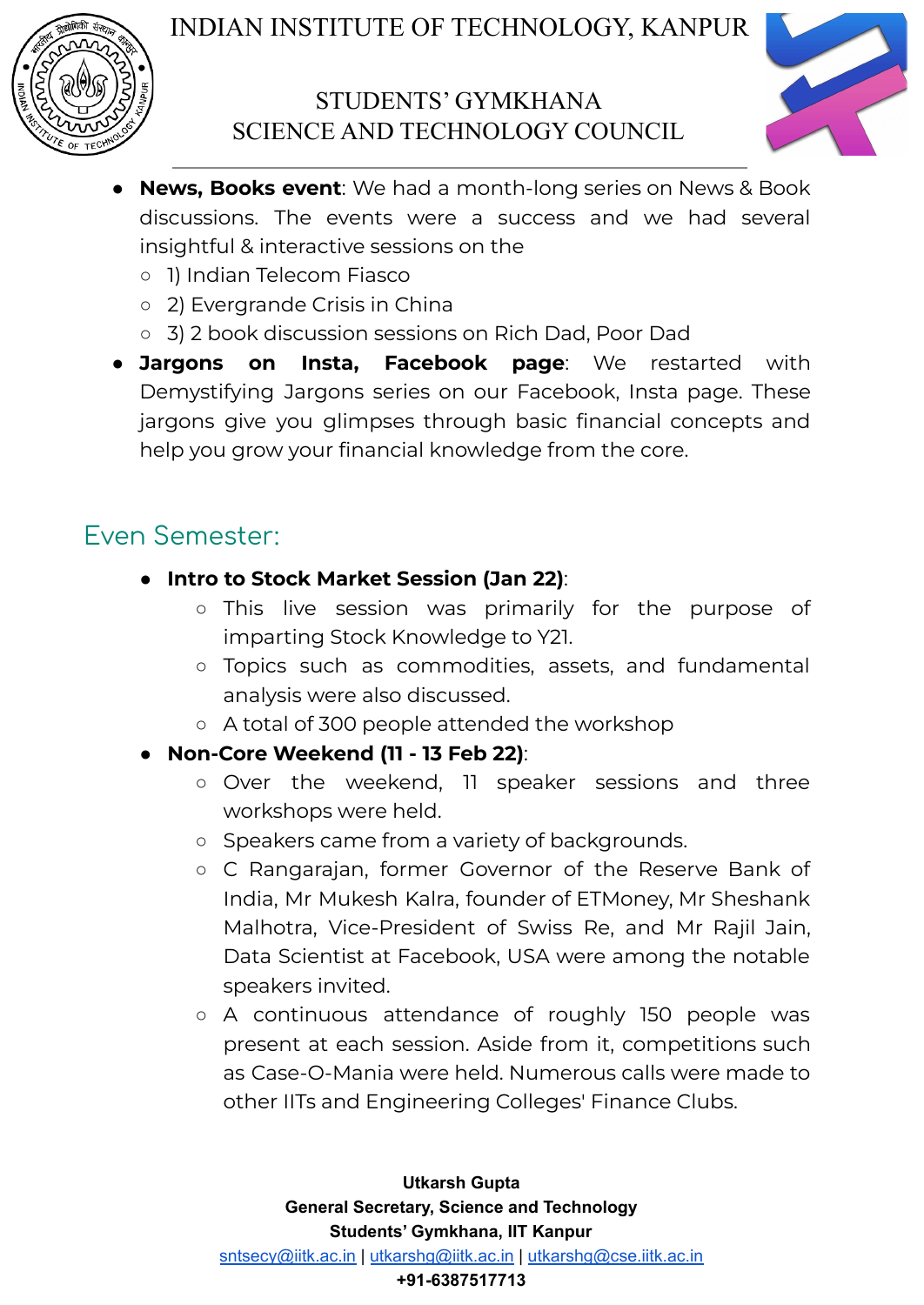



- Y21 was contacted for volunteers, and a whopping 300 students signed up
- **Inter IIT 10.0 (March 22)**:
	- Took part in Mudrex's Algorithmic Trading Competition (MId Prep) and represented IIT Kanpur.
	- The team built over 30 strategies and out of that best three were submitted.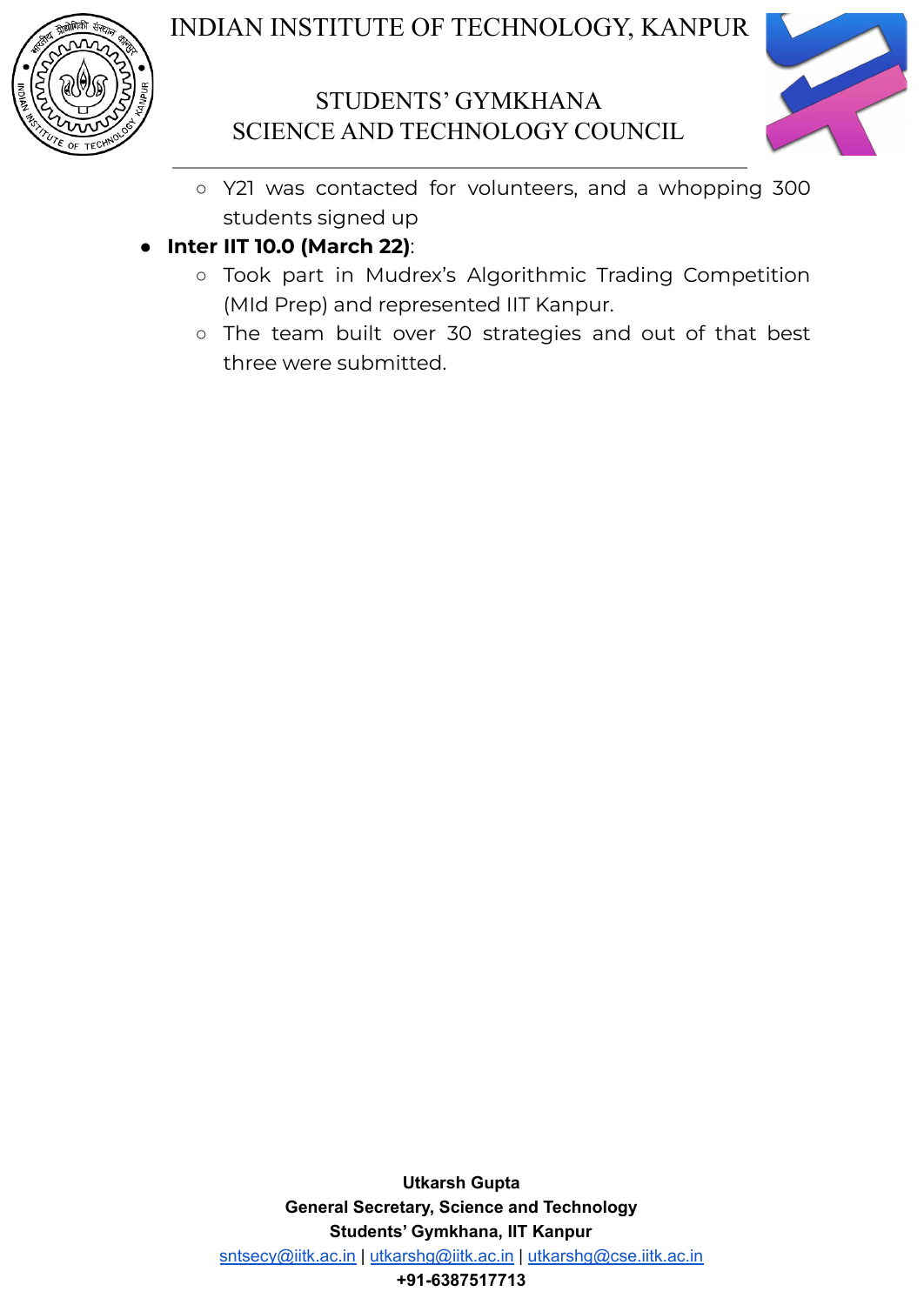



# **Programming Club**

## Summer:

- **IITK Coin**: The project aimed to build a pseudo-coin system for use in the IITK Campus. The involved team developed the back-end system using Go as their primary programming language.
- **SPO Career Portal**: This project was done in collaboration with the Students Placement Office, IIT Kanpur. It was aimed to develop a web application for the campus community wherein various intern offers coming through SPO could be unified. This portal would be launched for the use of students in January 2022.
- **Competitive Programming Bootcamp**: This project was aimed at students who were beginners at competitive programming to help them get started with DSA. It was organized as an open bootcamp, wherein no pre-requisite skills were required.
- **Campus Discuss**: This project was continued as a long project from the last tenure. The web app had been completed and this year the project was aimed to work on the mobile app. The aim of the project was to build a discussion platform for the campus using React and Django.
- **6 Weeks 6 Languages**: The aim of this project was to acquaint people with the different programming languages and their pros and cons.
- **Introduction to Machine Learning**: The aim of this project was to teach students Python, Data Science, and Machine Learning through actual ML competitions to give them the exact idea of how ML is implemented in real-world scenarios and in the industry.
- **Game of Blocks**: The aim of this project was to introduce the Y20 to Ethereum, blockchain and solidity. We developed smart contracts for various game-theoretic mechanisms through this project.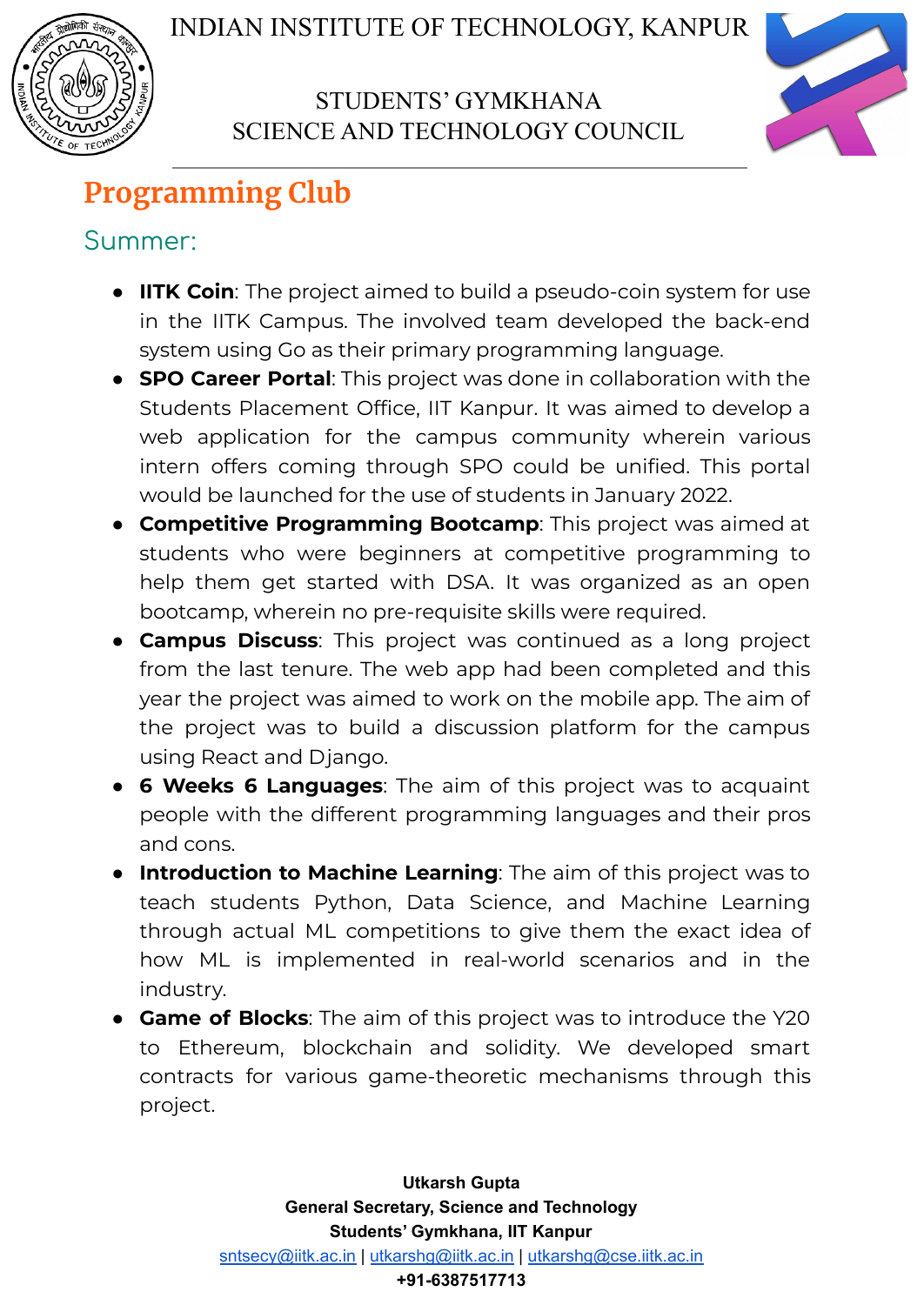



**Model Zoo**: Through this project, we aimed to expand our existing repository of machine learning models. We implemented various papers related to the advancements in machine learning and prepared blogs for the same. This project consisted of Y19, but mostly Y20.

## Lectures:

- **ICPC: How to get started?**: This lecture was held on YouTube Live. It was an introductory session on ICPC, taken by the two members of the ACM ICPC World Finalist team from IITK. This was done to inform the campus community about the various aspects of the ACM ICPC, how to qualify the regionals and how to get started with its preparation.
- **Let's talk Blockchain**: The talk is on the various forms and use cases of blockchains starting from the popular cryptocurrencies to the upcoming areas such as NFTs, Defi, and other social applications, and future possibilities with blockchains that are currently unexplored. This will be held on the 28th of October, 2021.
- **Web 3.0 and Future of the Internet with Biconomy**: This workshop served as a primer to blockchain technology, cryptocurrencies, and their evolution. Conducted by Biconomy, in association with Lumos Lab, the talk discussed the rise of decentralized technology, crypto companies, and why it is gaining traction with this as a basis.
- **● Introduction to Programming**: This lecture series is aimed to get Y21 acquainted with basic programming and logic syntax. The main motive is to cover up for students not having ESC101A in their current semester.
- **Introduction to Open Source**: Lecture series on open source and Google Summer of Code(GSoC). The talk will be given by participants from GSoC'20.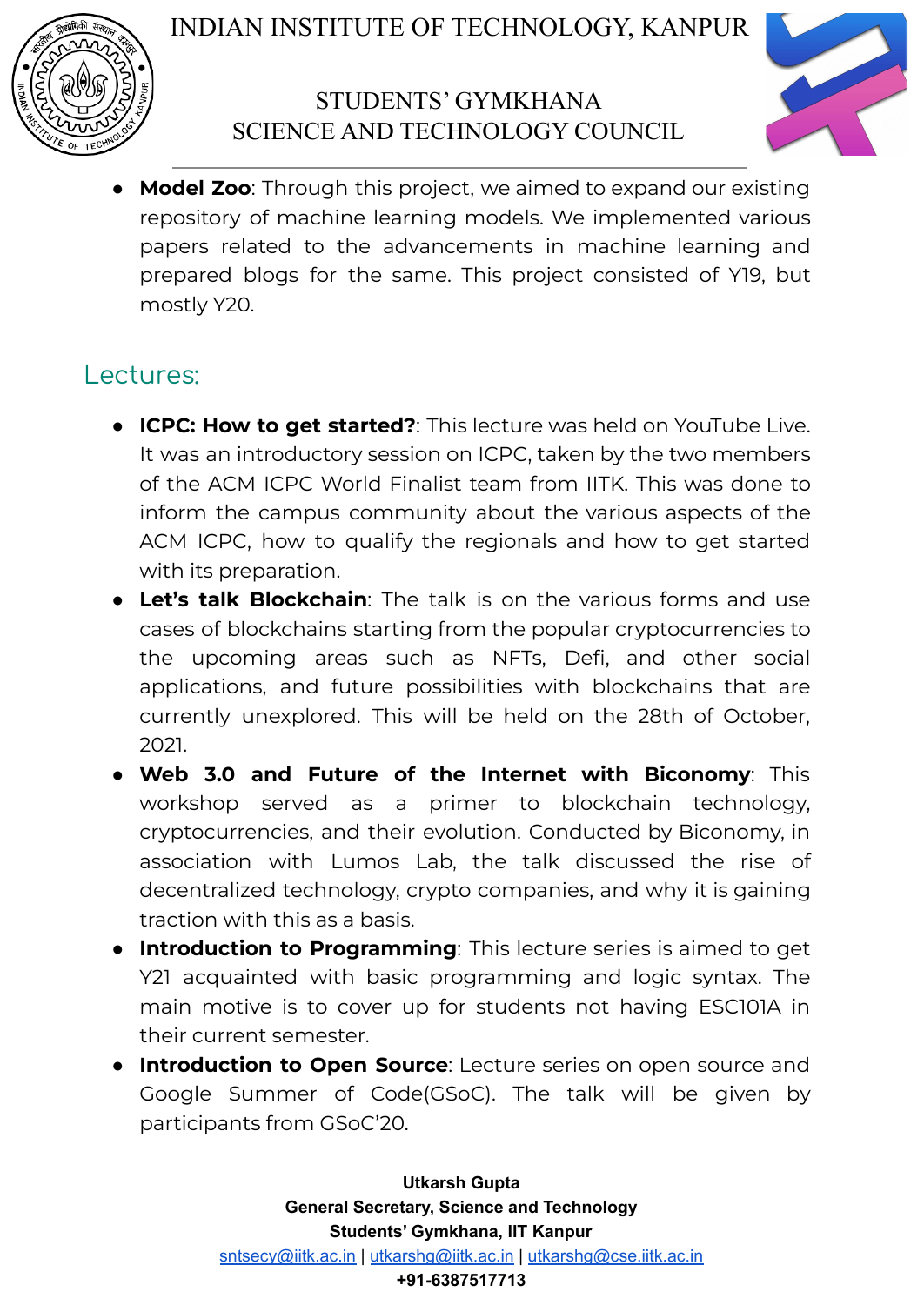



- **Linux Blog Series**: This is a multi-part blog series aimed as an explainer of the various low-level components of a Linux Distribution. This series is hosted on PClub's Medium publication.
- **● Introductory Session on Git and Bash:** This lecture series was an introductory session on version control technologies, including git and acquainting the Y21s with generic programming practices in bash.

## Industrial Collaborations:

### **● Univ AI: Geoffrey Hinton Fellowship (GHF)**

- About: GHF is a talent development and recruitment platform. It helps you learn, assess yourself, and get hired in top-tier companies no matter your level: beginner, intermediate or advanced. Top employers use our recruitment system, for both internships and jobs which are accessible by the GHF participants.
- Perks: IITK students would be able to participate in GHF hackathons, which would be conducted at regular intervals without any participation fees. The winners and their colleges will be featured on the GHF leaders list - India's first and only ranked list of Data Science and AI enthusiasts - for companies seeking to hire the best, winners would additionally earn cash rewards.

### **● Biconomy Co.**

- About: Biconomy provides Web 3.0 services. It helps making dapps, and they also have a token of their own.
- Perks: Our students will have access to a wider range of opportunities regarding Blockchain internships. It will also provide an opportunity to build up skills, and win goodies through hackathons.
- **● Qualcomm: Industry Perspectives on Compiler Design:**
	- This presentation talks about the challenges to sustaining this kind of rapid evolution, the need for hardware accelerators and

**Utkarsh Gupta General Secretary, Science and Technology Students' Gymkhana, IIT Kanpur**

[sntsecy@iitk.ac.in](mailto:sntsecy@iitk.ac.in) | [utkarshg@iitk.ac.in](mailto:utkarshg@iitk.ac.in) | [utkarshg@cse.iitk.ac.in](mailto:utkarshg@cse.iitk.ac.in)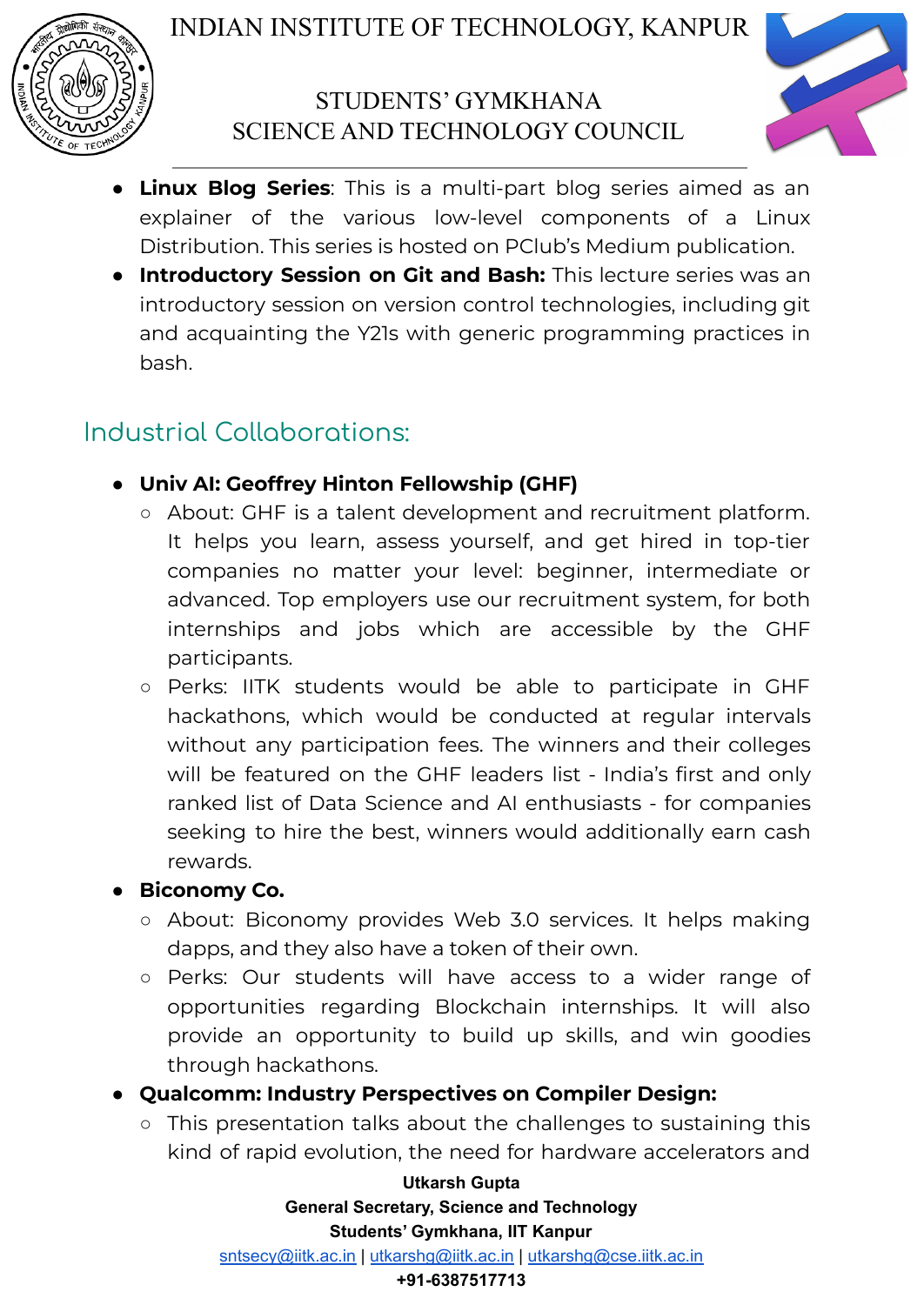

## STUDENTS' GYMKHANA SCIENCE AND TECHNOLOGY COUNCIL



the increased significance of compilers in this context. This talk provides information about Domain Specific Languages like Halide/TVM and how they are trying to address some of these challenges with aid from Compiler Design. Apart from this, the presentation also includes details about the importance of software security and how static analysis tools can help address security issues.

## Events/Competitions:

- **Sport Programmer of the Month Challenge**: This challenge series was aimed at improving the competitive programming culture in Y20 students. Over 230 Y20 students registered for the challenge. We have completed 8 editions of the challenge so far, with regular winner announcements on the Codeforces group and our Facebook group.
- **Test Series from Archives**: This contest series was aimed at Y19 and Y18 students sitting for internships and placements. It was an initiative of Masood Alam (Y16). We organized 30 contests over a period of 3 months. The contests had questions that were asked by various companies in their placement/internship tests. The editorials for the contests were also published.
- **Freshers Programming Contest**: FPC will be conducted during Y21's mid sem breakthrough codeforces over a period of days. All the problems are original and created by the club. A blog containing material relevant to FPC would be released a few days earlier.

## Other initiatives:

● **Pclub.in**: Pclub.in was originally designed a few years back and the design is outdated with respect to current standards. We are in the process of revamping the website with a modern look.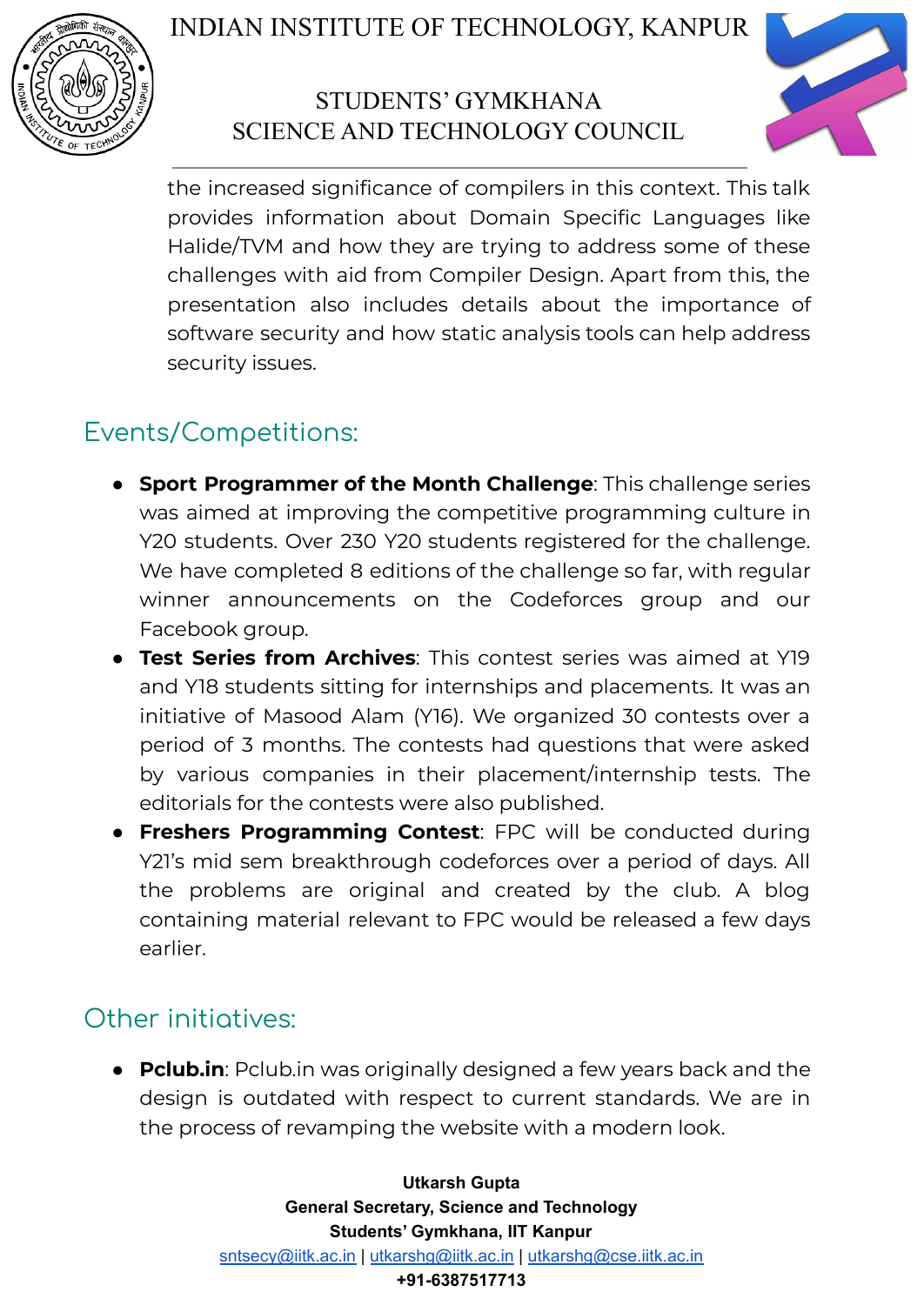



- **Guess the PL (Insta Series)**: This is a multi-part insta series aimed to give one-liner descriptions of various programming languages. This series was hosted on PClub's Instagram page.
- **Instagram & Discord**: We created an official PClub handle on Instagram at the request of the secys. We will be conducting small events, like quizzes on weekends, and coming out with informational posts on the Instagram account.
- We also shifted to Discord from Slack, and we currently have almost 1600+ people on our server.
- **Hackathons**: 4 teams of secys from the Programming Club were encouraged to participate in the Manthan hackathon, the coordinators mentoring each of the team. We also encouraged various secys to participate in the HCL-C3i hackathon. Our team for the problem statement "Identification of online fake content" secured a Top-3 position nationally in the Manthan Hackathon.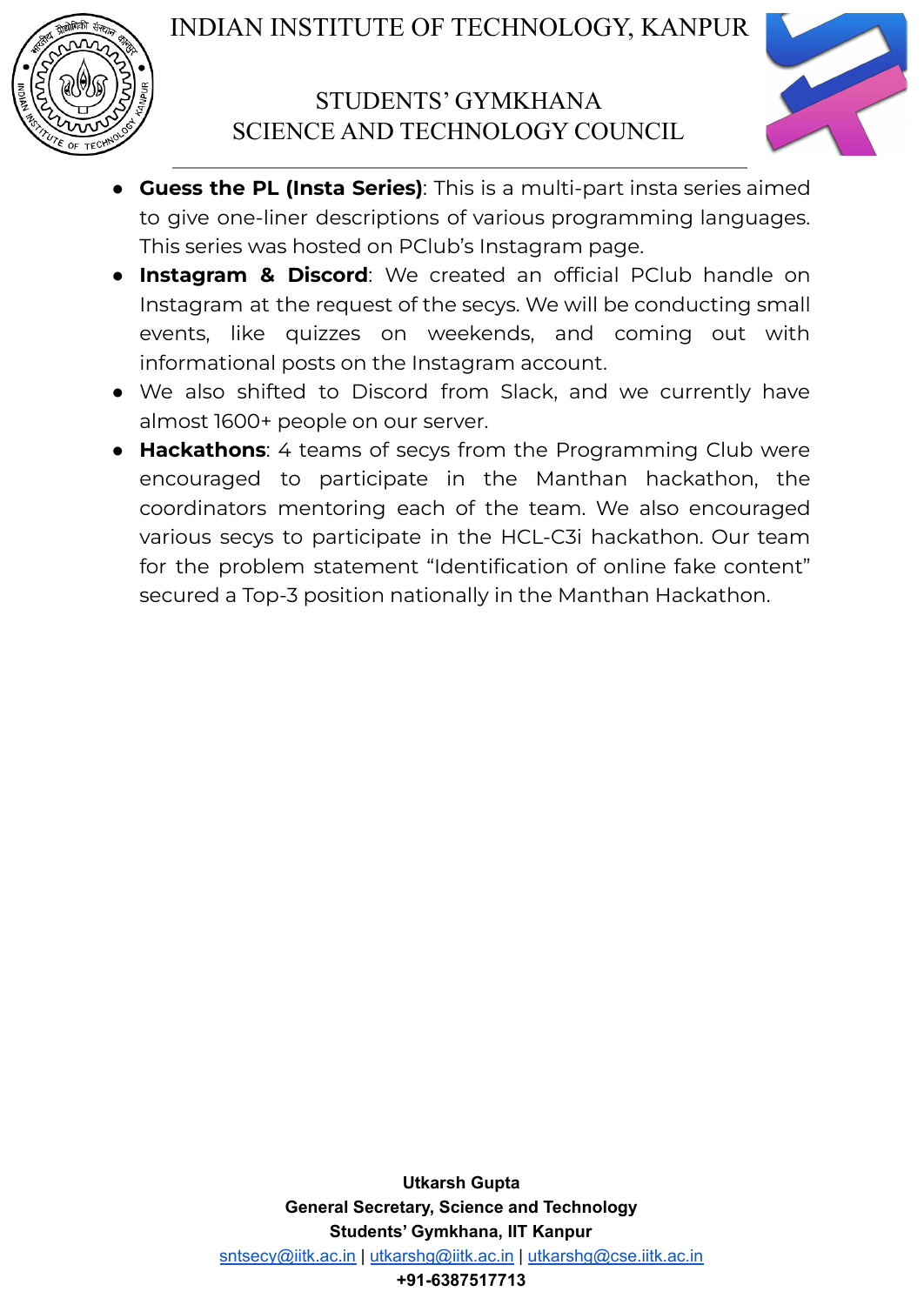



# **Robotics Club**

## Summer:

- **3D Shape Completion For Autonomous Vehicles**: To build a model which predicts the shape of objects detected through LiDAR data and RGB images
- **Swarm Robotics**: To get an idea about swarm robotics by implementing algorithms involved in swarm robotics. The goal is to try and make algorithms for different tasks from scratch and use existing algorithms and their modification
- **Two-Wheeled Self-Balancing Robot**: Design controllers like PID, LQR for the two-wheeled robot, KALMAN filtering and their implementation and simulation in MATLAB.
- **Reinforcement Learning**: To introduce enthusiasts to the theory and applications of RL

## Odd Semester and Winters:

- Conducted a ROS (Robot Operating System) workshop virtually. Due to uncertainty involving Linux distributions and ROS installations, an online tool TheConstructSim was used successfully. The workshop had 90+ participants of which 45 followed through and successfully completed the workshop.
- Conducted an interactive talk on the topic "What if . . . Robots fought our wars?". Talked about Current Research and inventions, future prospects and social, ethical and economic pros and cons related to the use of Robotics and AI in the military.
- **All IITs Robotics Association**: Collaborated and formed a team of robotics club members from 6 different IITs. Organized a pan India competition based on a problem statement proposed by one of the sponsors Peppermint.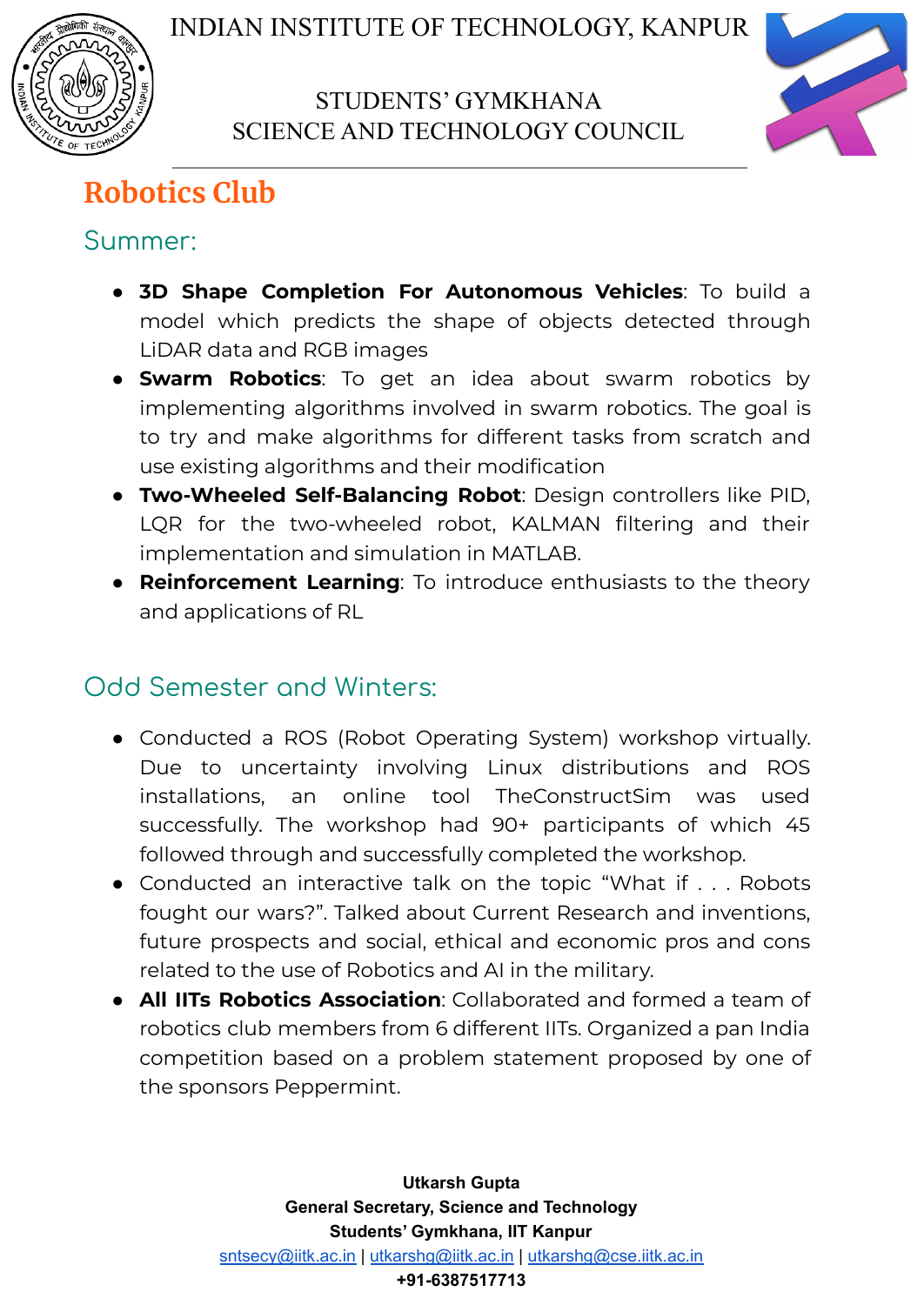



- **Techfest - Meshmerize**: A team comprised of 6 members participated in the competition. Qualified the first round of the competition
- **Y21 Orientation**:
	- **Introductory Interactive Session**: They were introduced to the basic aspects of Robotics such as hardware (Designing, machining and manufacturing), Electronics (power supply, Controllers, Sensors, actuators and communication Modules) and Software (Navigation, Perception and Simulation).
	- **Introductory Workshop**: Machine Learning in combination with Computer Vision was used to detect a hand based on a pre-trained model in the mediapipe python library. Different hand gestures had their respective specific key-bindings through which an online game was given keyboard signals to control the in-game vehicle.
- **Inter IIT Techmeet 10.0**:
	- Participated in the silicon labs social entrepreneurship challenge.
	- A team of 10 people worked on multiple ideas and 1 idea was shortlisted for the final presentation.
	- Made CAD and developed a working prototype for the proposed solution within the proposed theoretical cost of the prototype.
	- Prepared an extensive report of the research done and the working of the proposed solution.
	- Won Silver medal in Inter IIT Techmeet 10.0
- **Navverse (Workshops and Talks in collaboration with NTU)**:
	- Collaborated with The Institution of Engineers, Singapore (IES), NTU to conduct talks and workshops on various topics in robotics.
	- The Talk was on the topic "Robots: Go Deep and Go Meta" delivered by Assoc Prof Cai Yiyu from the School of Mechanical and Aerospace Engineering (NTU).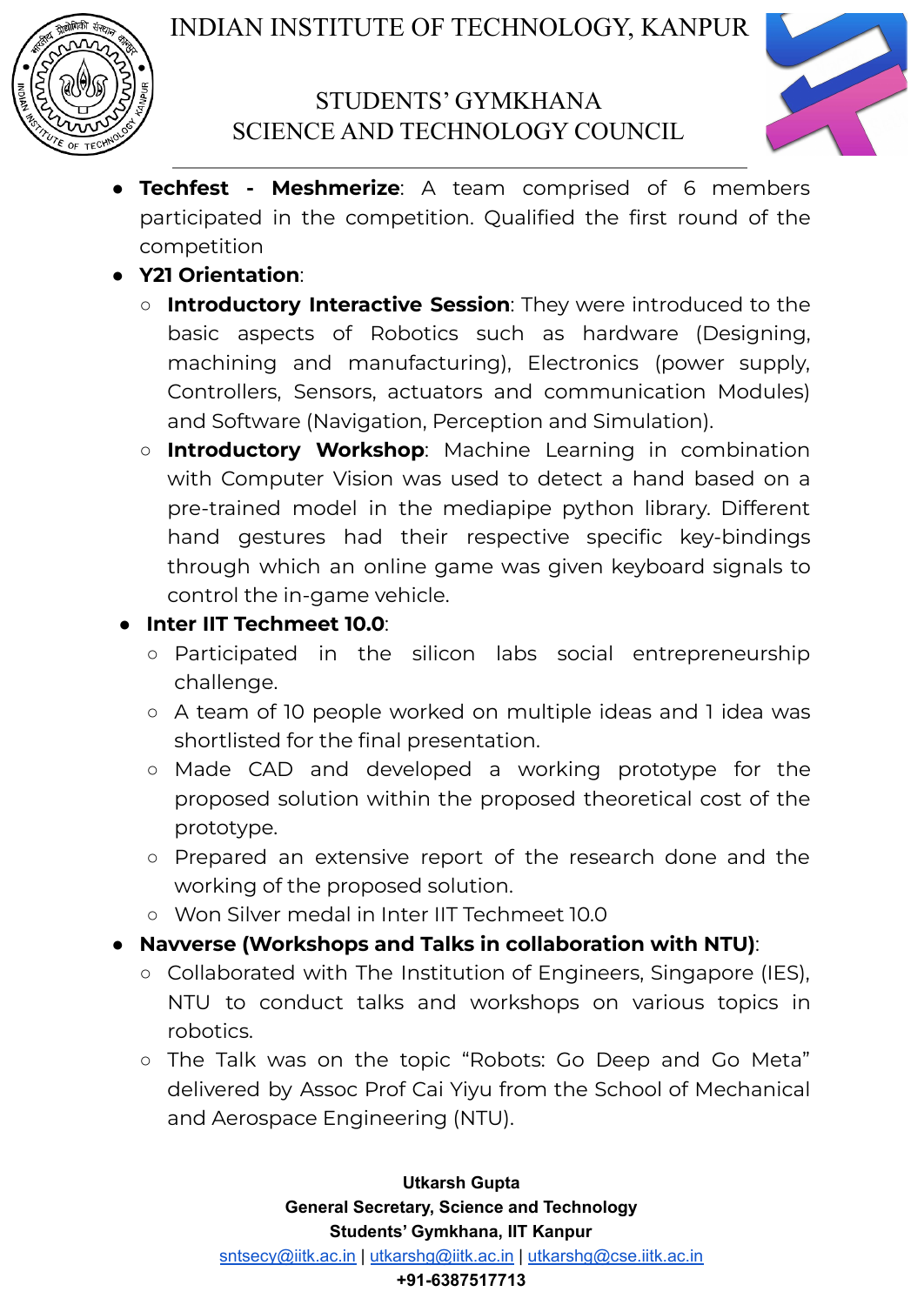

### STUDENTS' GYMKHANA SCIENCE AND TECHNOLOGY COUNCIL



○ Workshops relating to Computer Vision, Printed Circuit Board design and Arduino were conducted which had 100+ participants from IITK.

#### ● **Alumni Talks**:

○ Conducted a talk by Mr Umakant Soni on How to build an Al & Robotics Startup from a venture capitalist's perspective. Mr. Umakant Soni is an IITK alumnus; co-founder & CEO of ARTPARK.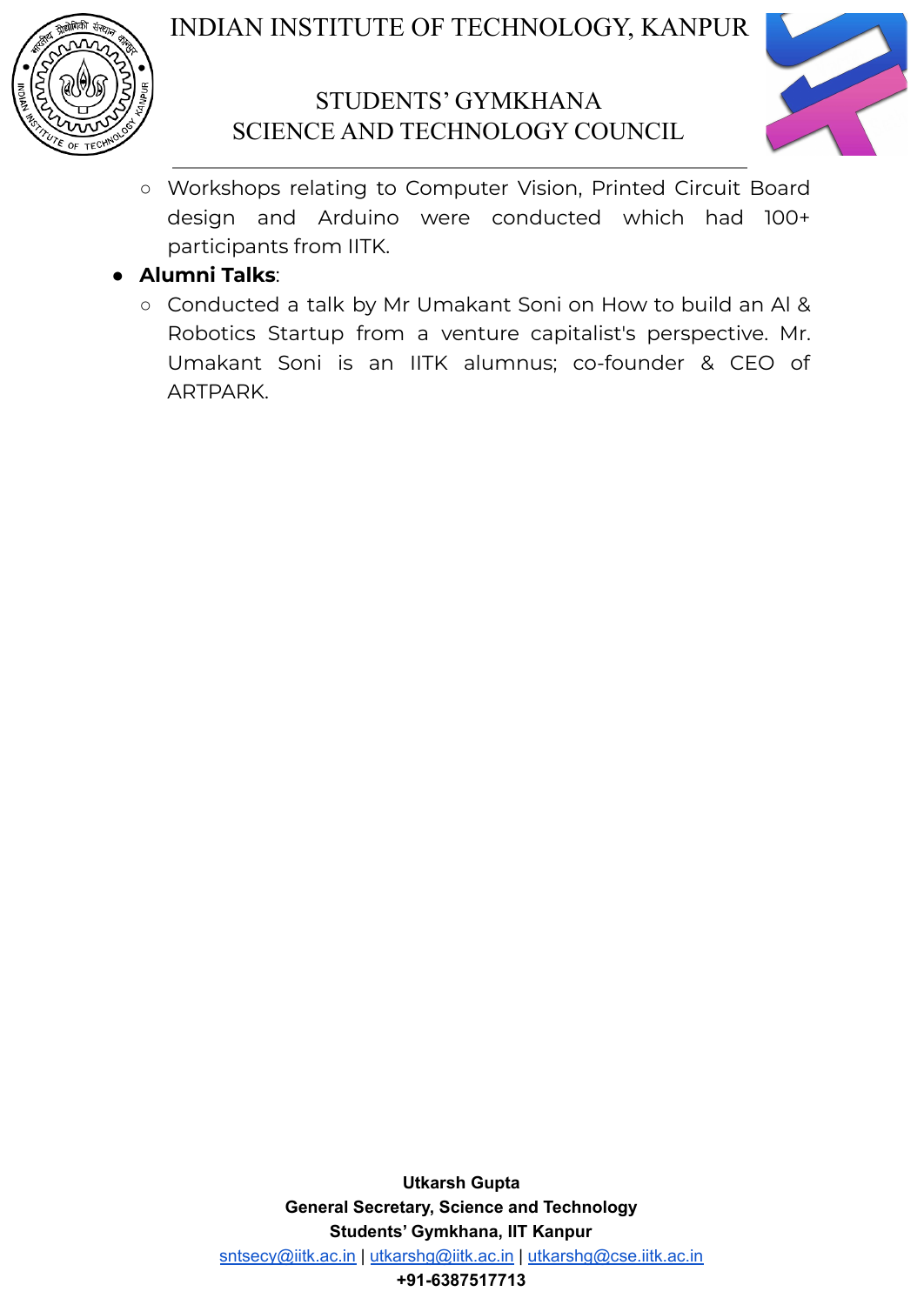



# **Speedcubing Club**

## Summer Project:

● **Virtual Cube Solver**: 3x3 cube solver and NxN cube simulator created using C++ and Java Processing respectively. This is being further worked on by secretaries.

## Events:

- Introductory session conducted online for Y21 by secretaries. Around 15 students attended.
- Organized a 3x3 intermediate workshop. Attended primarily by secretaries and a few other Y20 students. Covered F2L, advanced cross and a few other techniques.
- Speedy Sunday- Speedcubing competition held on 3rd October, open to all students. Had participation of around 20-25 students, with more PG participation than usual. 3x3 speedsolving, 3x3 one-handed and a mystery event conducted with the help of all secretaries.
- Conducted a watch party of a speedcubing documentary on our discord server, around 15-20 students attended the event.

## Social Media:

- Post summarizing this year's summer project, along with a demo video and link to the project code was released.
- Post with highlights of Speedy Sunday released as well.
- Blog series 'Algos for Pros' started- 2 blogs have been released regarding less known but useful algorithms for the 3x3 cube.

Others: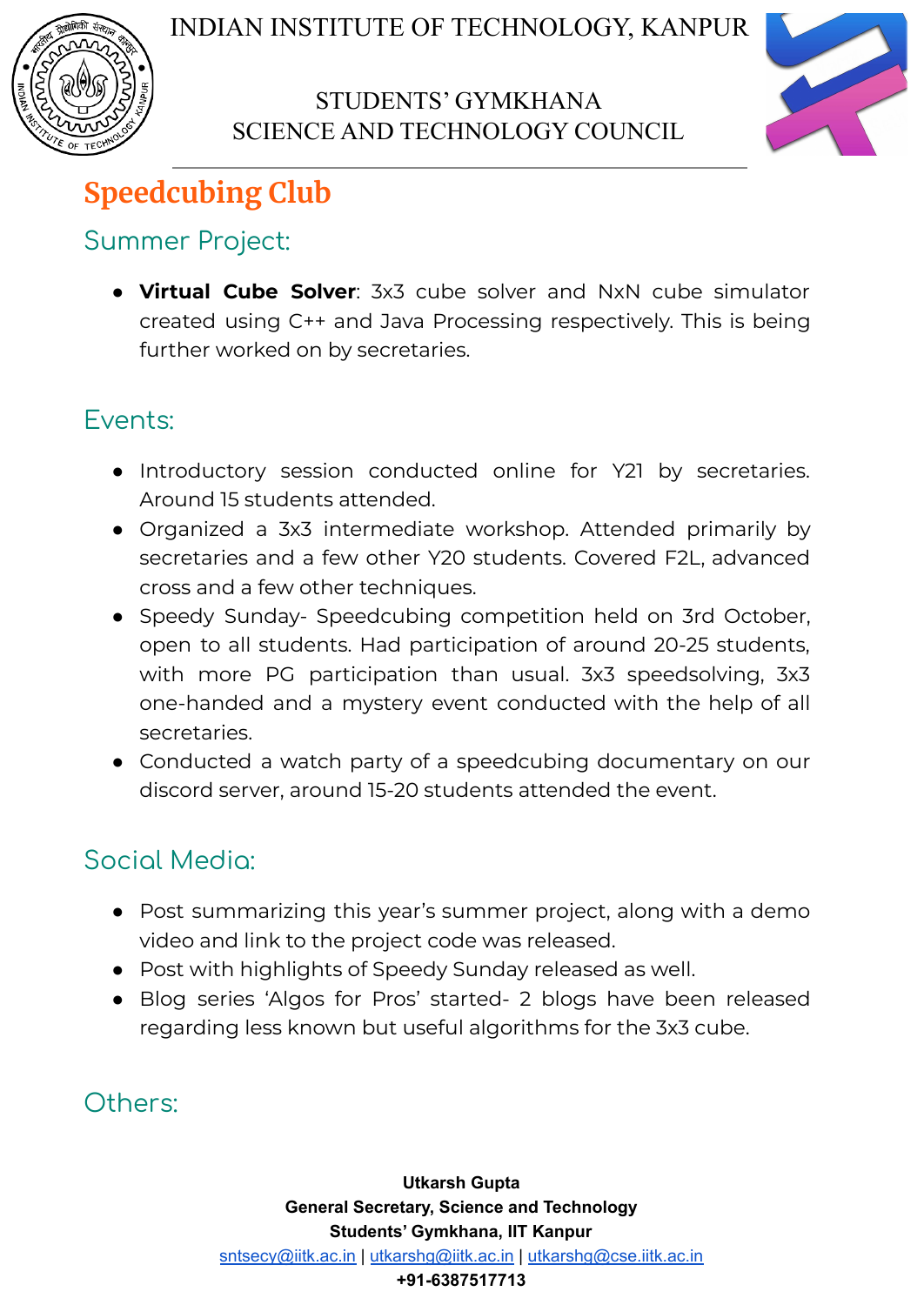

### STUDENTS' GYMKHANA SCIENCE AND TECHNOLOGY COUNCIL



- Club inventory was expanded- around 25 puzzles of various kinds were ordered, along with timers and a display for competitions. Aluminium box purchased as well to store inventory
- Significant development is done on the club website- about page, team (list of coordinators and secretaries), gallery, etc.
- Progress made in the completion of the virtual cube solver and simulator that was started in the summer project of 2021.

**Utkarsh Gupta General Secretary, Science and Technology Students' Gymkhana, IIT Kanpur** [sntsecy@iitk.ac.in](mailto:sntsecy@iitk.ac.in) | [utkarshg@iitk.ac.in](mailto:utkarshg@iitk.ac.in) | [utkarshg@cse.iitk.ac.in](mailto:utkarshg@cse.iitk.ac.in) **+91-6387517713**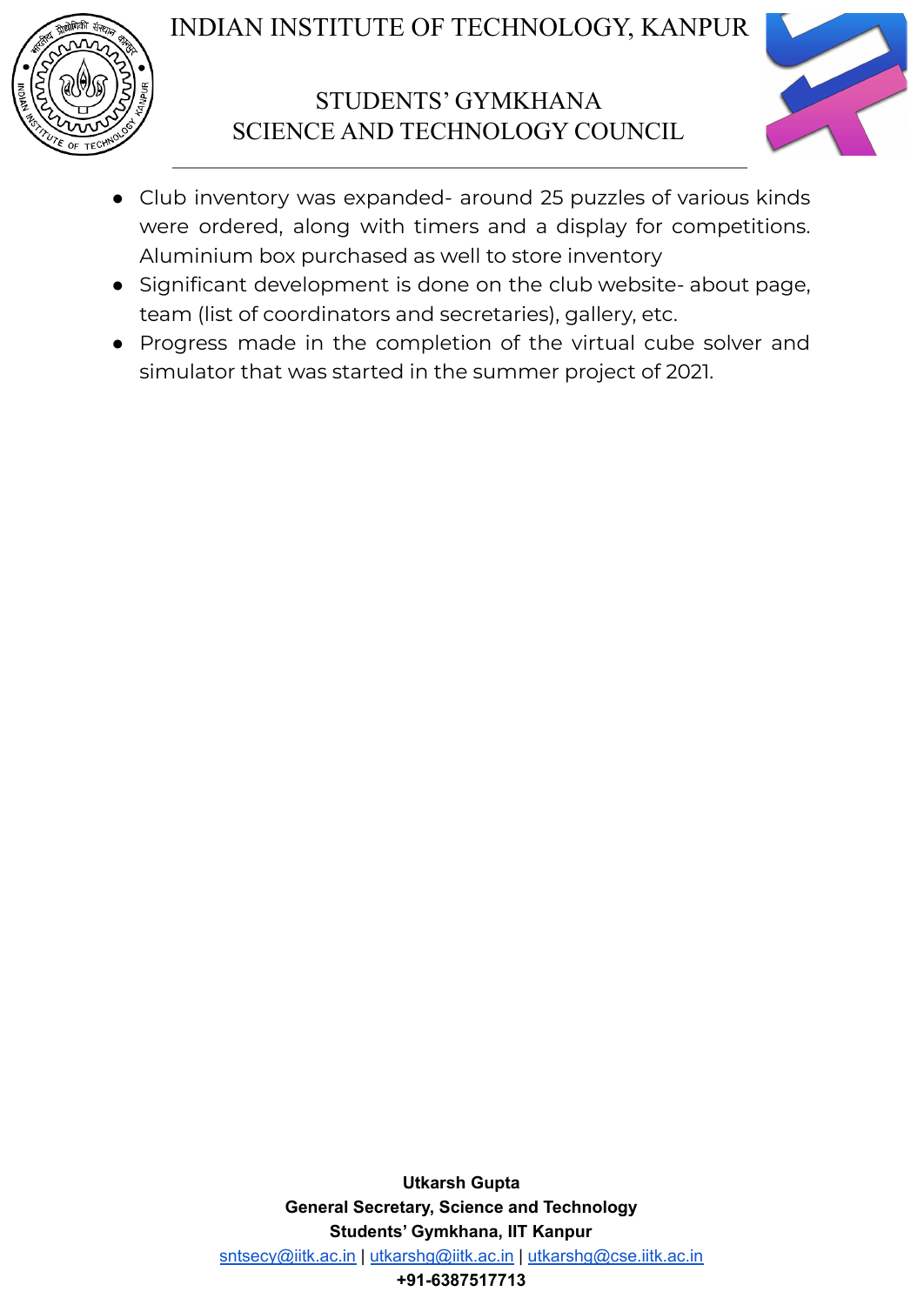

## STUDENTS' GYMKHANA SCIENCE AND TECHNOLOGY COUNCIL



# **SOCIETIES**

# **Brain and Cognitive Society**

## Summers:

- Summer projects: Conducted 7 projects in the domain of ML/AI, NLP, RL, CV, neuroscience, etc. 83 students successfully completed the projects. Details can be found here: [Projects](https://bcs-iitk.github.io/projects/completed) | BCS @IITK
	- Analysing Steinmetz dataset to find the role of the Hippocampus in Decision Making.
	- Finding a correlation in color-perception MRI studies and deep neural network features
	- Why would you do that?
	- Models of Memory
	- How can I explain this to you?
	- Speech Emotion Recognition
	- Convolutional Network for Online Video Understanding

## Odd Sem and Winters:

- Online Documentary Screening: Screened a documentary, "In Silico", which documents a neuroscientist's often frustrating 10-year quest to simulate the human brain on supercomputers.
- Secretary Orientation and selection: Included paper presentation covering various domains related to neuroscience. 14 presentations submitted.
- Brain-Computer Interfaces: A Journal Club Event
- Introduction to Neuroscience, AI and Psychology: Y21 Orientation
- Blog Post Series: Overview of various topics and Brain related interesting Papers. 2 Published, 4 completed.
- Internally worked on Neural Latents Benchmark, which could not be submitted since the deadline was quite close to campus shifting and omicron surge. Planning to work on a report on this.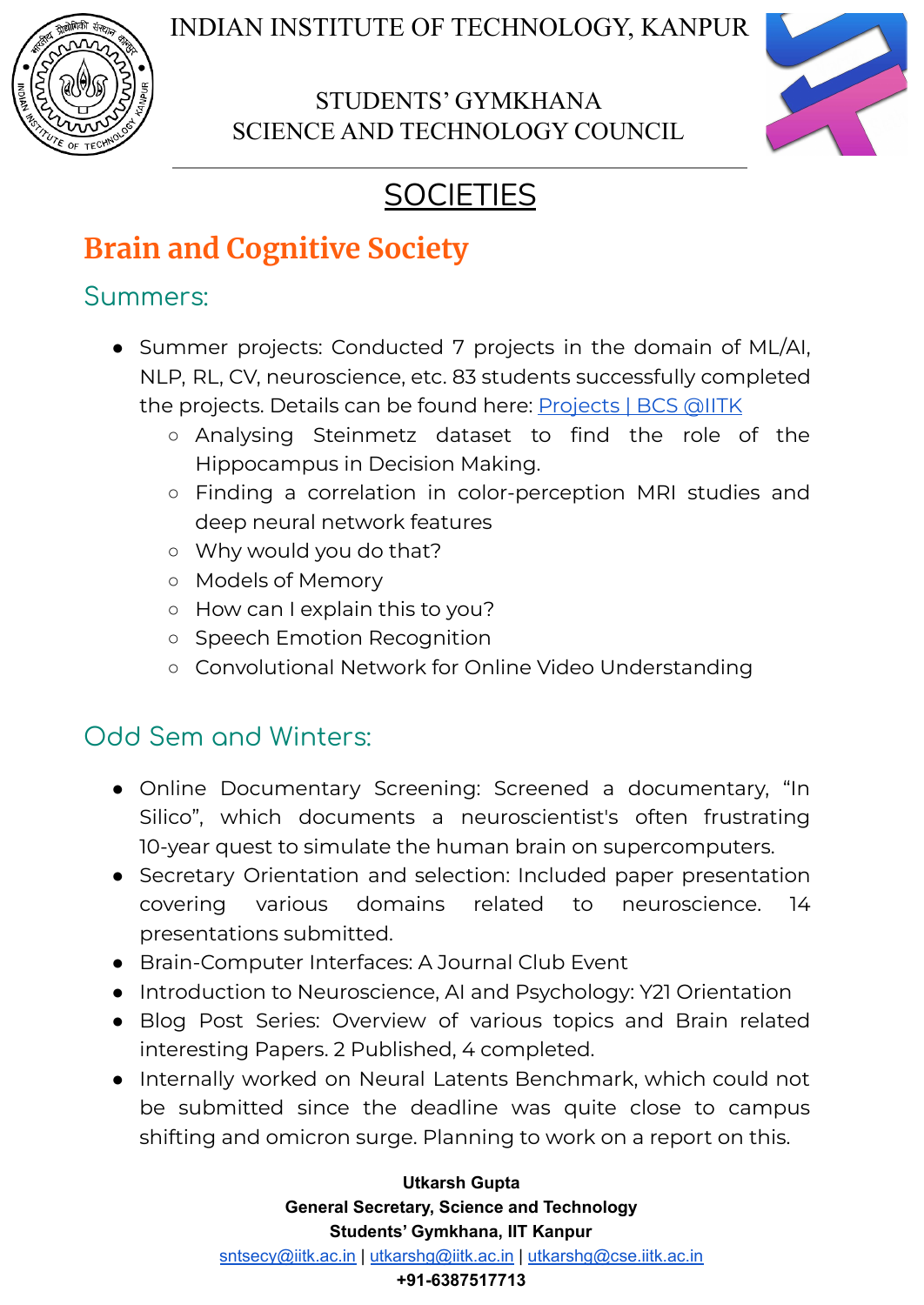

## STUDENTS' GYMKHANA SCIENCE AND TECHNOLOGY COUNCIL



# **Design & Construction Society**

## Summer Projects:

- **Cadalysis**: Designed the barrel of a rifle from scratch using AutoCAD and optimized the design through static and thermal analysis using ANSYS.
- **Structure Super Combo**: Analysed structures, particularly Beams, Trusses, Frames and their combination and design structures that are externally and internally stable on the finite element software SAP2000

### Lectures:

● **Introductory Session for Y21**: We detailed the domain we are interested in and the former projects that we organised in the previous summers in an inaugural lecture to give an introduction to society to freshers.

## Workshops:

● **SAP2000 workshop**: Held a two-day session in which we explained the fundamentals of trusses and beams and then designed and analysed a beam construction using software to ensure its strength and stability.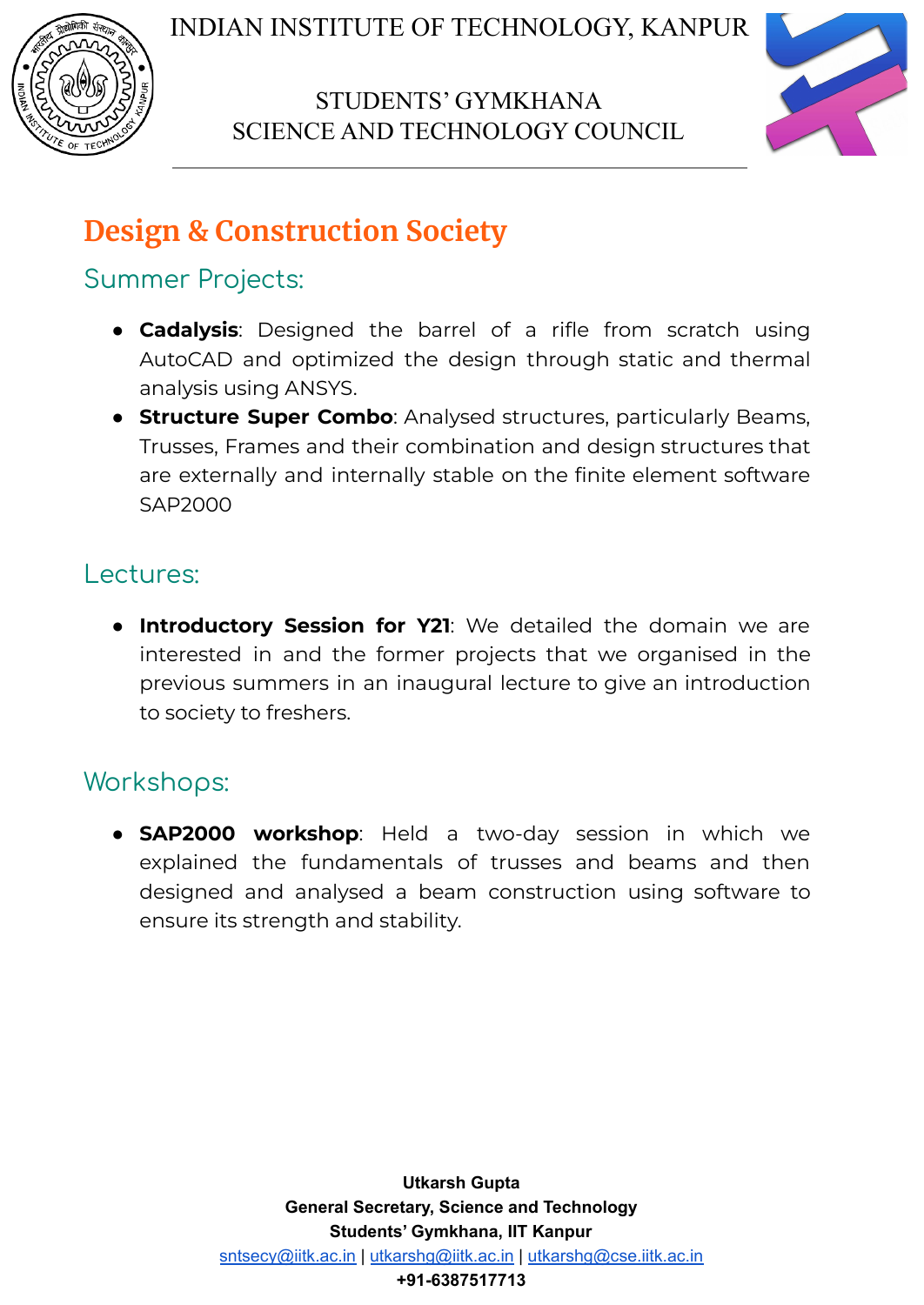



# **Game Development Society**

## Summer:

- Summer Projects: Conducted 4 Semester Projects as part of the SNT Semester Project 2021. More than 100 mentees started the projects with final submissions by 70+ mentees.
	- **Intro to Gamedev**: Teaching about the basics of Game Development in the Unity game engine. Mentees were given a role from Programmer, Artist and Designer. They were divided into 8 teams to create a complete game from scratch.
	- **Intro to 3D Modelling**: Teaching about the basics of 3D Modelling in Blender. Covered various topics such as vertex editing, modelling, sculpting, texturing, shading, animation, etc.
	- **Intro to Game Design**: Teaching about the basics of Game Design. Covered topics such as General game design, Systems design, Level design, Narrative design, etc.
	- **Advanced Game Development**: Offered to those with some initial skills in Gamedev. The members were grouped into a team to make a complete game in the Unity game engine.
- Organized "Summer Game Jam 2021" which was a 7 Day Game Jam with final submission by 4 teams.

## Odd Semester:

- Events:
	- Hosted workshop on "Intro to Game Programming" using the Godot game engine. The workshop was attended by an average of 70+ participants.
	- Hosted workshop on "Procedural Generation in Video Games" on ShaderToy using GLSL programming language. The session was attended by an average of 40+ students.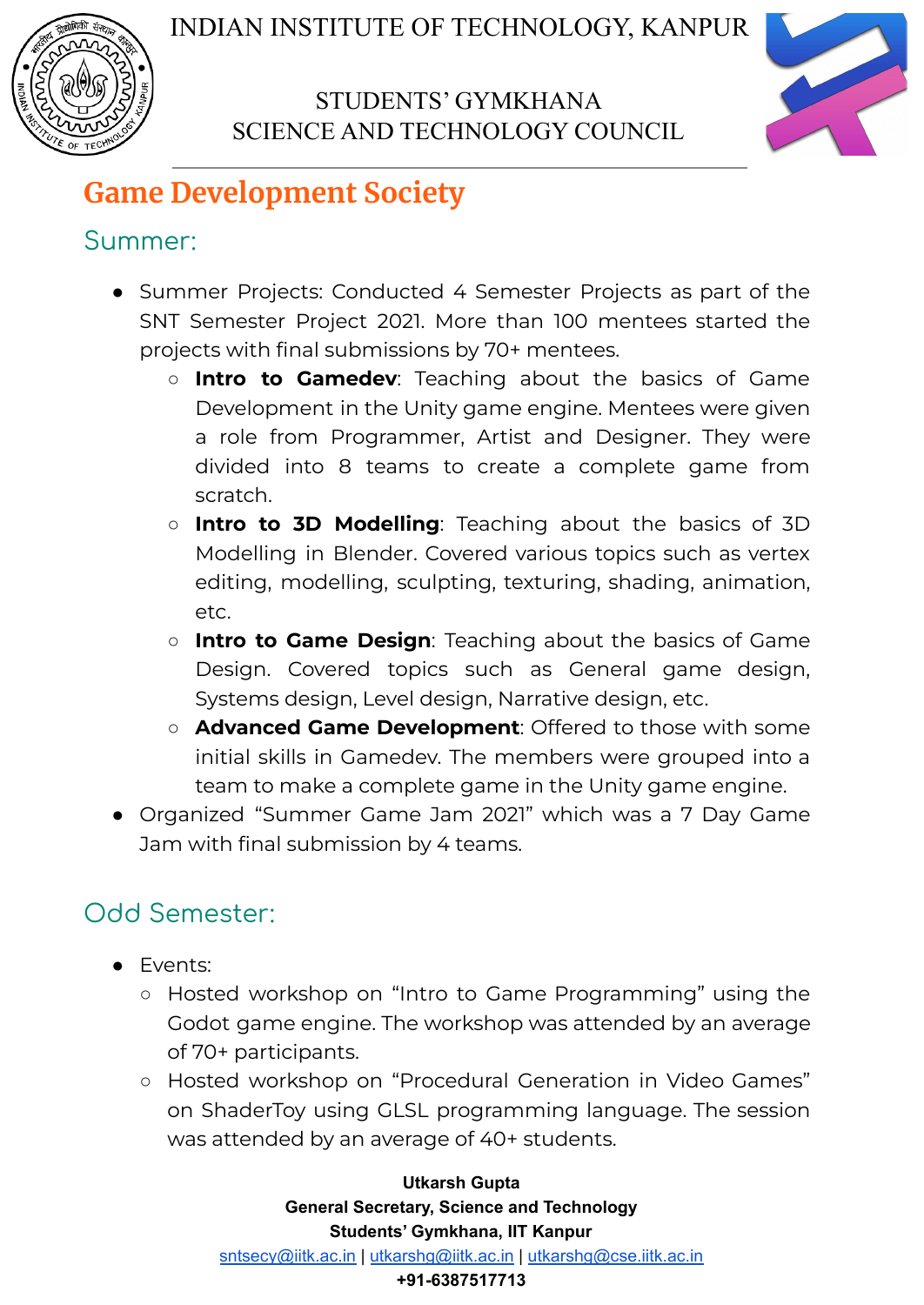

### STUDENTS' GYMKHANA SCIENCE AND TECHNOLOGY COUNCIL



- Organized "Fall Game Jam 2021" during the mid sem break with final submissions by 7 teams.
- Organized workshop on "Basics of Pixel Art" using Adobe Photoshop. The session was attended by an average of 45+ students.
- Held an introductory lecture on "Intro to Game Design and Level Design" attended by 30+ students.
- Socials:
	- Restarted "Render Mondays" on the Facebook Page with 1-2 renders posted every week.
	- Created our Instagram Page to host the weekly Render Mondays and also posts about various events.
	- Created a Youtube channel to host recordings of all the future club events and for streaming events starting with "Intro to Game Programming".
	- Regular enhancements and bug fixes to the club website with 2 secys working part-time.
	- Published Summer Game Projects on Itch.io and Google Play Store. Currently, we have only released a single project and hope to release more in the future.
	- Article published on the club website for Summer Game Jam 2021 detailing the development process of the games made.
- Projects:
	- Organized the Basic Training Boot Camp for our 25 secys and 1 contributor teaching them about Game Development through meets and training docs.
	- Started Specialization training for the following roles:-
	- Major Roles:- Programmer, Artist, Game Designer
	- Minor Roles:- Tools Programmer, Sound Designer, Graphics Programmer
	- Created 4 Development Teams from the Secys and started internal Projects
	- Organized the 3 staged secy projects. Published 12 Games on Itch.io as part of the projects. (3 projects \* 4 teams = 12)

#### **Utkarsh Gupta General Secretary, Science and Technology Students' Gymkhana, IIT Kanpur**

[sntsecy@iitk.ac.in](mailto:sntsecy@iitk.ac.in) | [utkarshg@iitk.ac.in](mailto:utkarshg@iitk.ac.in) | [utkarshg@cse.iitk.ac.in](mailto:utkarshg@cse.iitk.ac.in)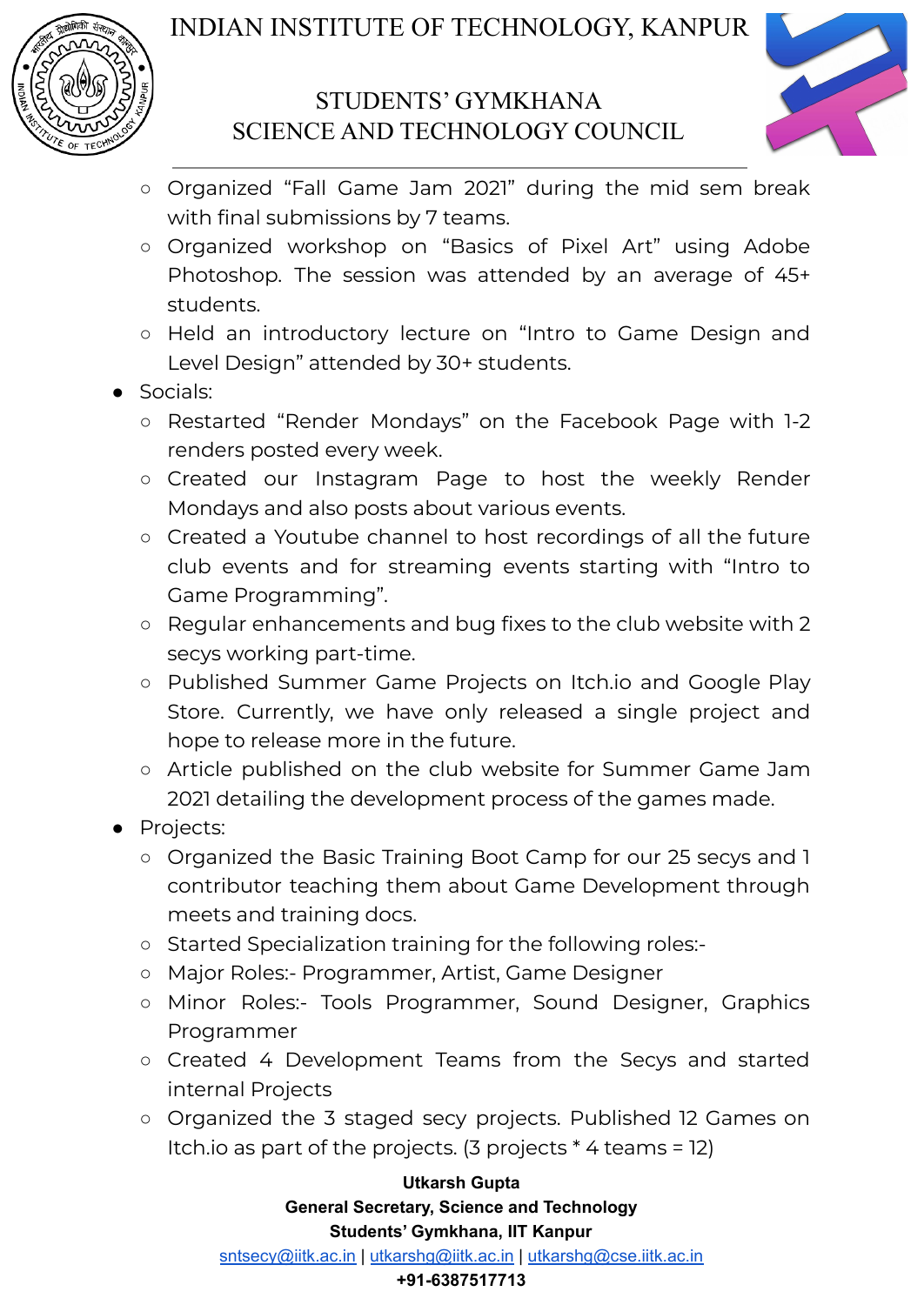



- Started collaboration with the Anime Society to create a Pokemon Rom Hack. The collaboration will run till the end of Even Sem.
	- Current plans are to release a small project in the odd semester to gauge our skills. The project is still underway.
	- A bigger project will be developed in the Even sem. The theme and plot are yet to be decided.
- Competitions:
	- Registered for "Build your own game" (BYOG) Jam 2021 which took place from 22nd of Oct with results being released during IGDC 2021
		- Participated in a team of 9 members making a game in 48 hours.
	- Registered for Indian Game Developers Conference(IGDC) 2021 which will take place virtually from the 16th of November. This will act as a starting off point for our networking goals in the Gamedev industry in India.
	- Received an invitation to join the Game Developers World Championship(GDWC) based on the performance of our game, "Territorial Attack" released on the Play Store.
		- The deadline for game submission is the 31st of Dec and we will spend the months of November and December on this project. The project is in the design phase and we will continue in the even semester.

## Winter:

- Events:
	- Organized an Introductory lecture on Gamedev for the Y21 freshers. Attended by an average of 130+ students.
	- Held a 2-day workshop on the "Unity Game Engine". Each day, the students were divided into 5 groups where they worked on the implementation of "Portal Breakout". 100+ students were part of Day 1 and 75+ were part of Day 2.

#### **Utkarsh Gupta General Secretary, Science and Technology Students' Gymkhana, IIT Kanpur**

[sntsecy@iitk.ac.in](mailto:sntsecy@iitk.ac.in) | [utkarshg@iitk.ac.in](mailto:utkarshg@iitk.ac.in) | [utkarshg@cse.iitk.ac.in](mailto:utkarshg@cse.iitk.ac.in)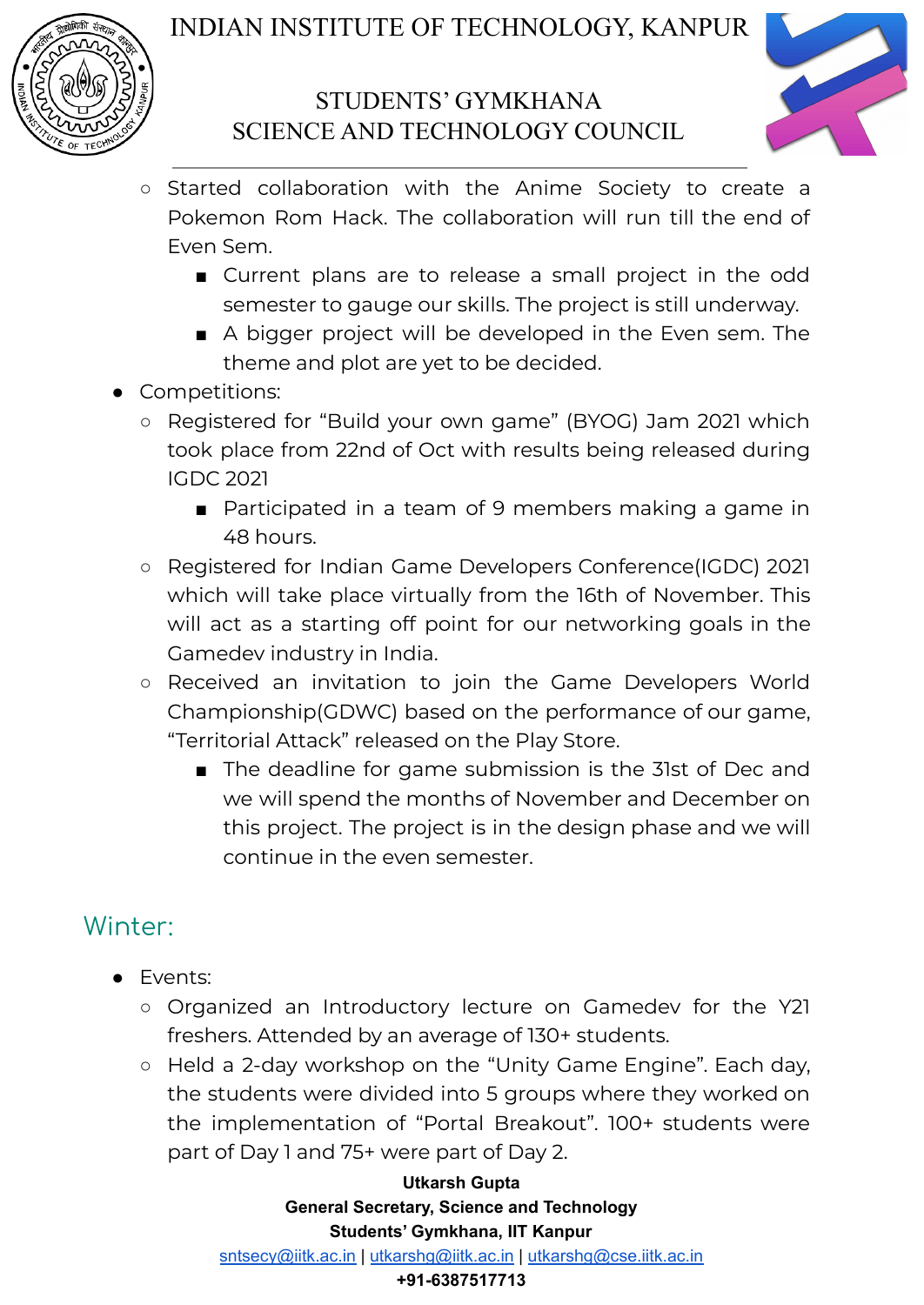



- Socials:
	- Formulated a new skill tree for the various paths of Programmer, Artist and Designer.
	- Articles are to be published on the website.
- Projects:
	- Started the design process for 2 projects.
		- A multiplayer top-down shooter project.
		- A light-based puzzle game
	- The projects are in the prototype phase and will be finished by the end of the Even Sem

## Even Sem:

- **● Events:**
	- Organized an **Intro to Art in Games** workshop for the Y21 batch based on Blender which was attended by an average of 70+ students.
	- Held an **Intro to Game Design Lecture** for Y21 with topics regarding general design, game feel, level design, etc. which was attended by an average of 60+ students.
	- The **Intro to Computer Graphics** workshop was held offline in L3 on shdr.bkcore which saw participation from the Y20 batch with an average strength of 45+ students.
	- **Respawn Game Jam** was held in April as our flagship event.
		- Held a nation-wide Game Jam as a collaborative event with **Coding Club, IITG** and **Computer Graphics Society, IITKGP**.
		- A team of over 50+ students oversaw the event with 9 members from the 3 IITs acting as the Core Team.
		- The Core team oversaw divisions such as:-
			- **■ PR**
			- **■ Workshops**
			- **■ Video Editing**
			- **■ Content Design**

**Utkarsh Gupta General Secretary, Science and Technology Students' Gymkhana, IIT Kanpur**

[sntsecy@iitk.ac.in](mailto:sntsecy@iitk.ac.in) | [utkarshg@iitk.ac.in](mailto:utkarshg@iitk.ac.in) | [utkarshg@cse.iitk.ac.in](mailto:utkarshg@cse.iitk.ac.in)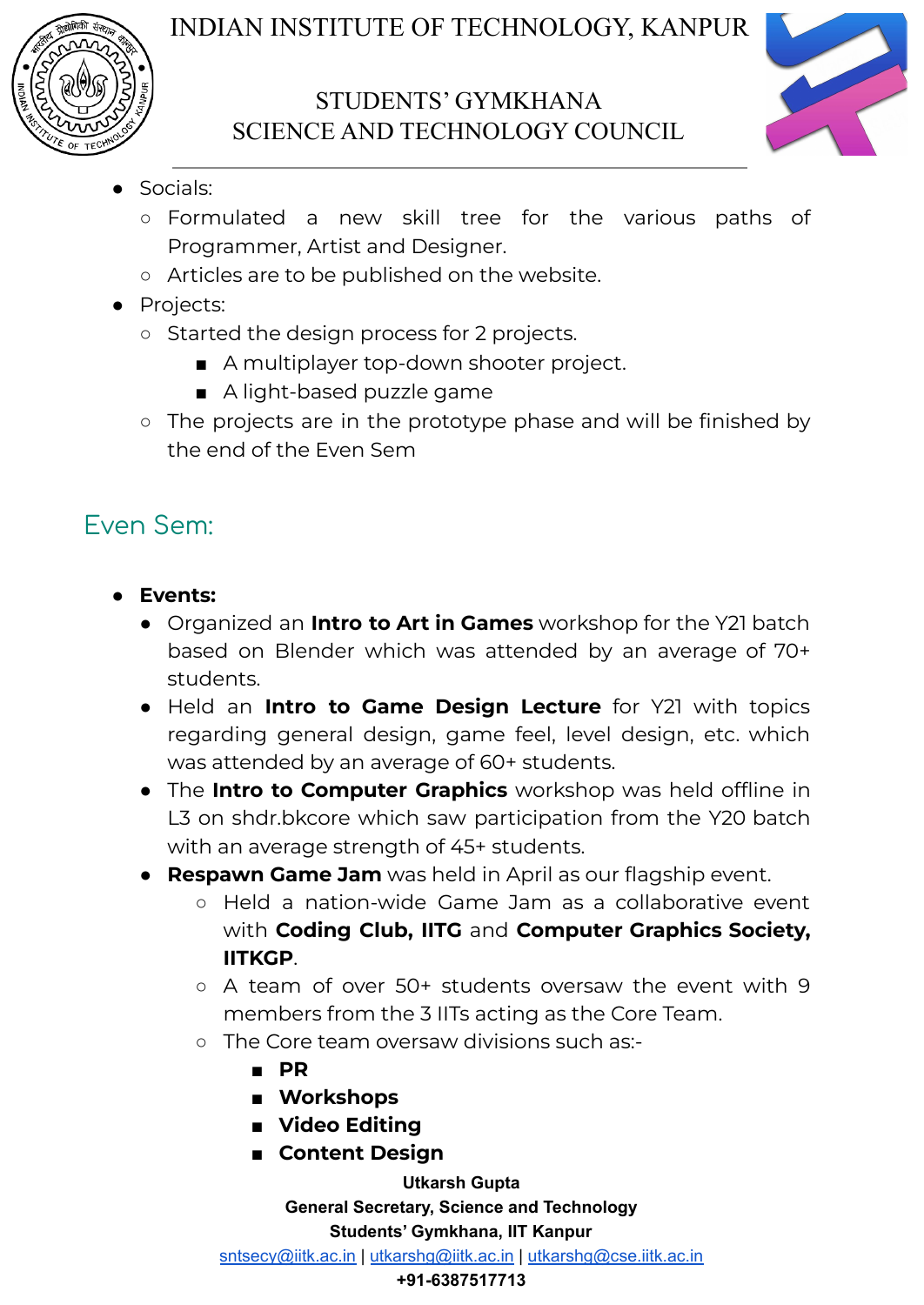



#### **■ Social Media + Discord**

- The Work done by each division was as:-
	- The PR team contacted over 400+ colleges all over India to promote our event. The event's posts saw an average reach of 9000+.
	- The Workshop team created over **10 workshops** on topics such as Coding in Unity, 3D Modelling in Blender, Pixel Art, UI, Post processing, etc.
	- The Video editing team edited these 1-2 hour sessions into videos of 0.5 hours and these were uploaded on the game jam's youtube channel.
	- The Content design team worked on creating 10 posters and posts for our social media handles on FB, Insta, LinkedIn and Discord.
	- A game jam specific discord server was created for the game jam allowing for collaboration between the teams. The server now has over 250+ members. The social media team was responsible for moderating the fb, insta, linkedin and discord handles.
	- Our Itch.io page for the game jam saw registration from 160+ teams. We also saw participation from international participants from countries such as France and Brazil.
- Prizes worth Rs. 15K will be distributed to the members of the top 4 teams. The teams were selected based on community voting and voting by the judges. The teams will also be given certificates with signatures from all the 3 IITs.
- Merchandise such as T-Shirts/Hoodies will be given to the core team members and the secys.
- **● Socials:**
	- The Itch page of Studio Centauri was updated to include projects developed during the summer projects, projects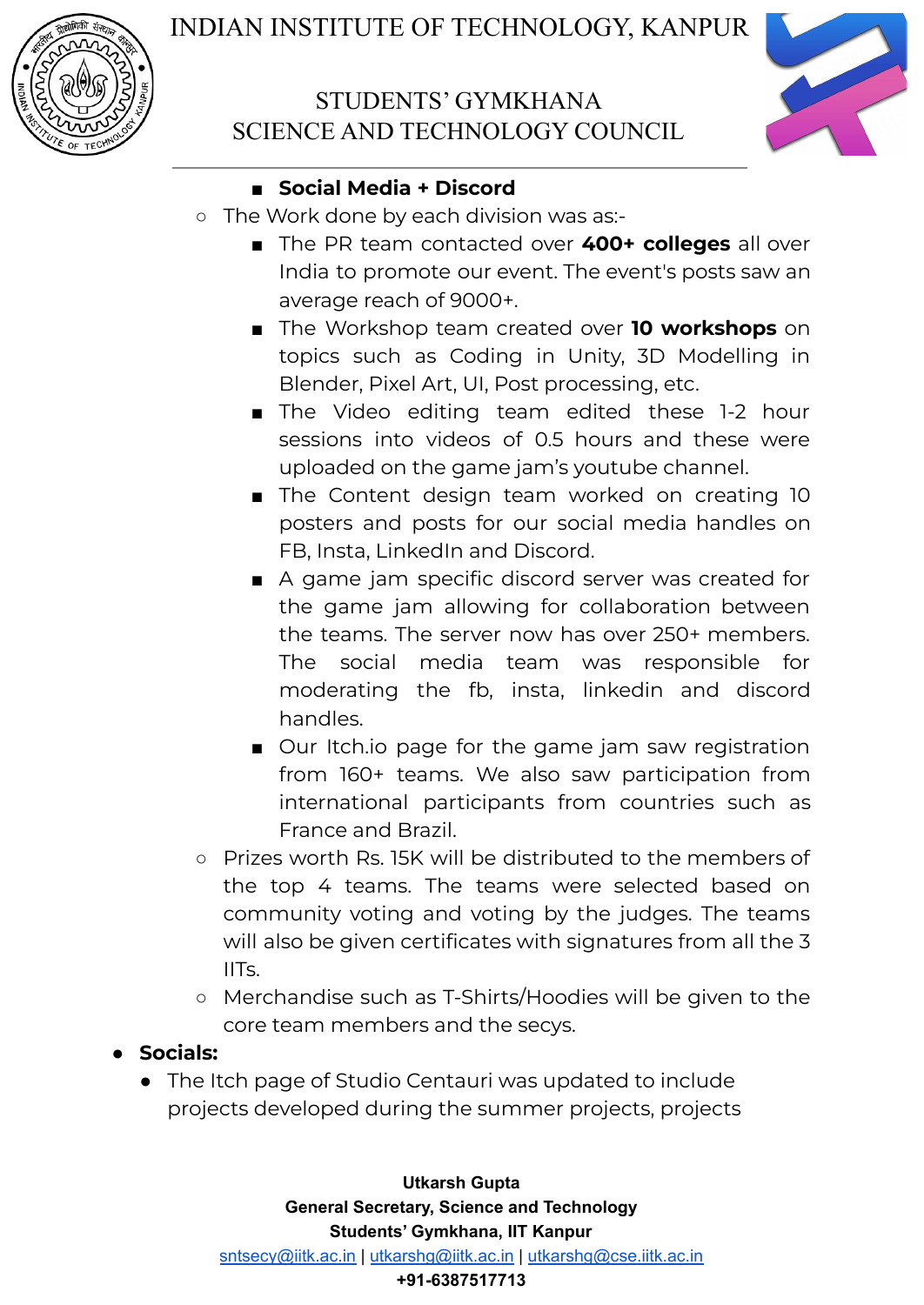

## STUDENTS' GYMKHANA SCIENCE AND TECHNOLOGY COUNCIL



developed by secys and project submissions in game jams created by students as part of campus game jams.

● Created an archive of books for topics regarding Game Design, Computer Graphics, Game Engines and Art in Games.

> **Utkarsh Gupta General Secretary, Science and Technology Students' Gymkhana, IIT Kanpur** [sntsecy@iitk.ac.in](mailto:sntsecy@iitk.ac.in) | [utkarshg@iitk.ac.in](mailto:utkarshg@iitk.ac.in) | [utkarshg@cse.iitk.ac.in](mailto:utkarshg@cse.iitk.ac.in) **+91-6387517713**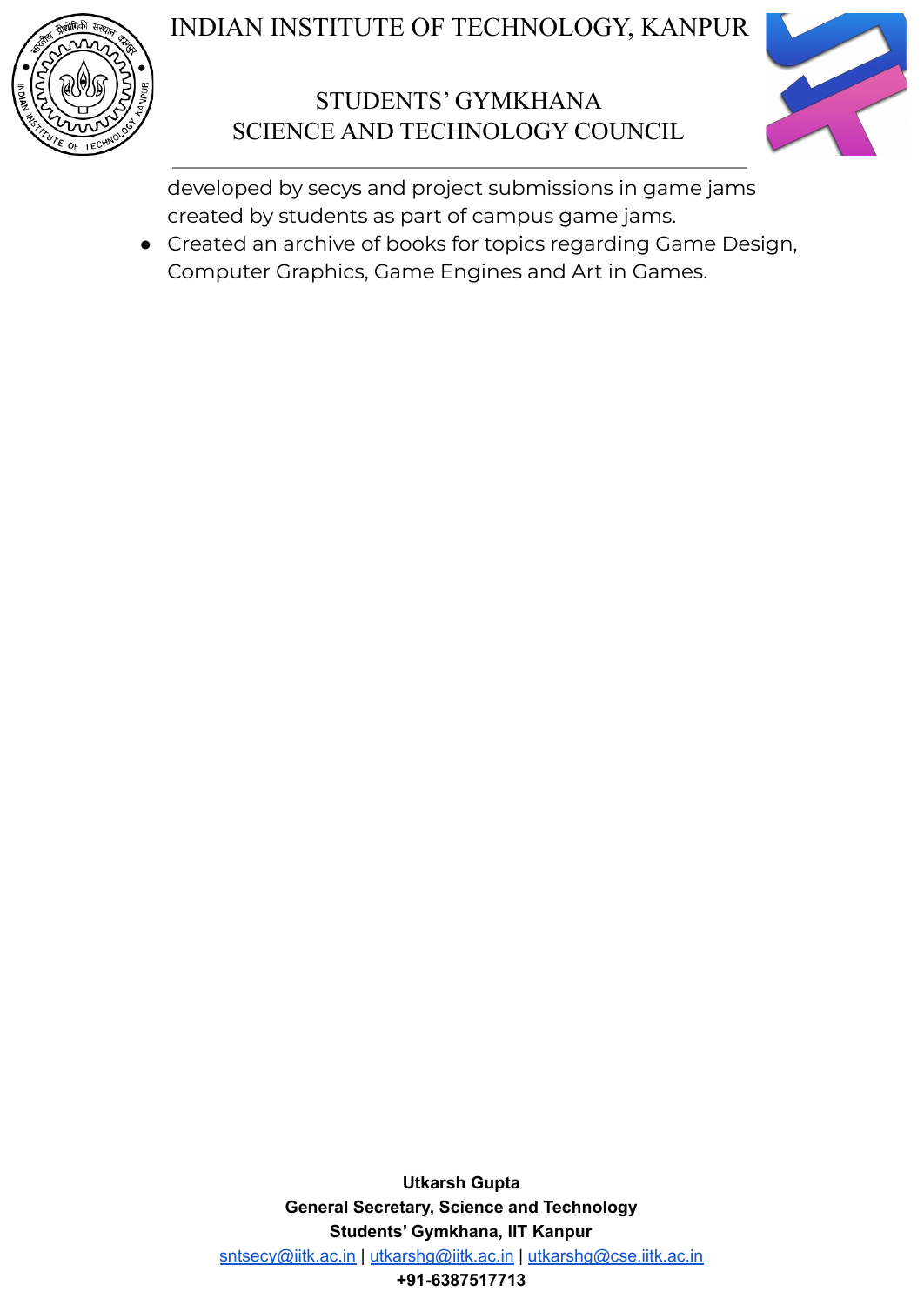



# **IITK Consulting Group**

## Projects:

- Google AI4SG: App work ready, team to visit Patna on 14th and 15th April to meet with CARE India individuals and Bihar Government for on-ground deployment. MOJA Project complete, team gearing up to present.
- NGOs: Project with CRY and Navjyoti Foundation complete, final documentation being prepared by respective team members. Project with ATMA Consulting is also in the works. Other minor projects also in progress/complete.
- Startups: Project with Foyer Inc. and Zivov Health complete. Foyer Inc. - Product & Strategy Work Zivov Health - Data Science and ML Work
- New Work (Will continue into next tenure): Projects procured with Wikimedia Foundation, Ministry of Education and RTIwala with teams prepared and Memoranda of Understanding signing phase on. Work shall start post endsems.

# Product Group Developments:

- Formed an internal product wing in the group in collaboration with 2 Y18s and other alumni actively working in Product Management.
- Launched the Product Practice Program aimed at students preparing for the placement season. Worked out all the logistics for the program, got on board a team of mentors working in the industry and program launch in the pipeline.

## Secretaries and Campus Engagement:

● Case Study Competition for freshers conducted and winners announced.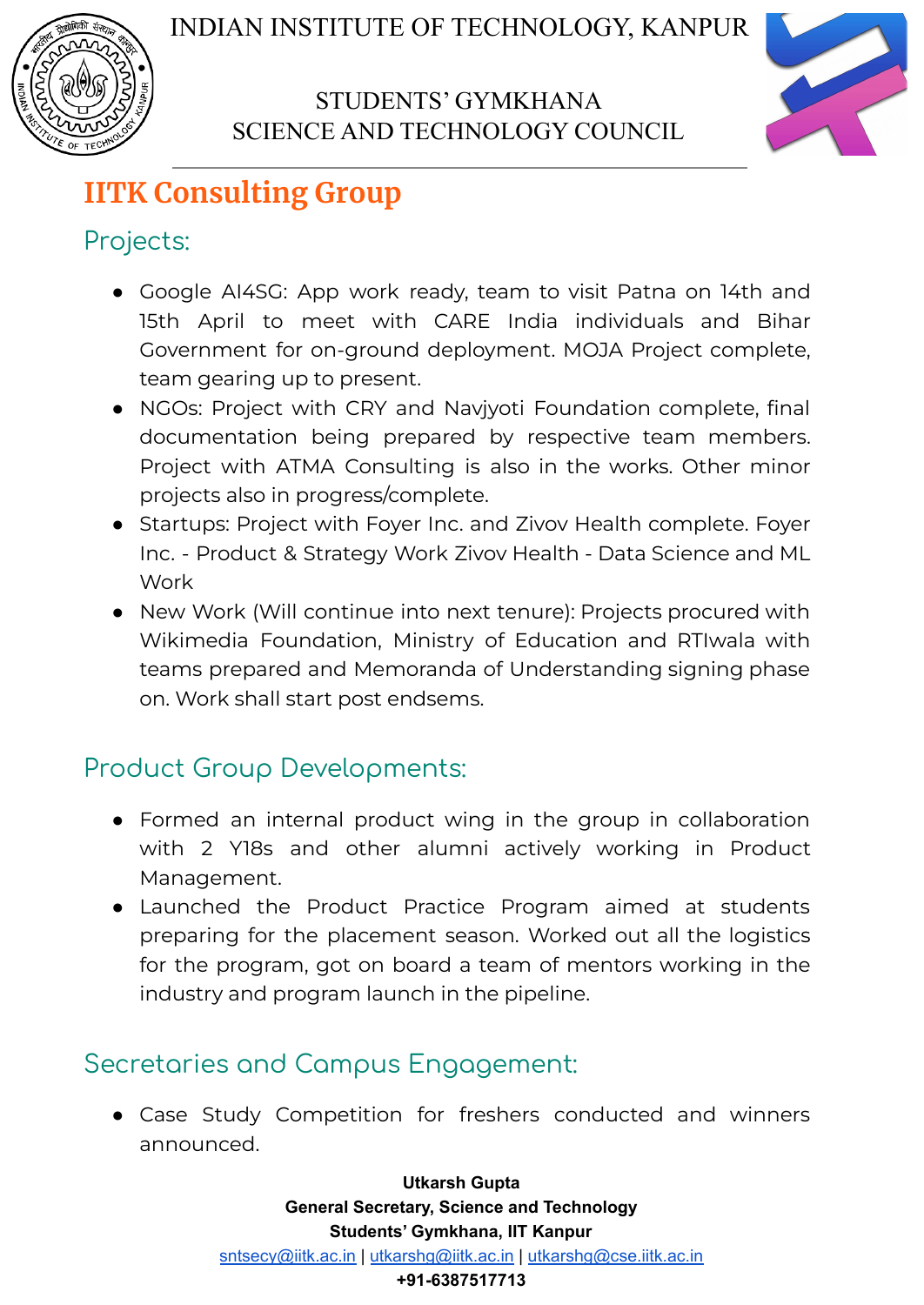



- Instagram Page launched with regular case study and analysis publications.
- Successfully conducted the Introduction to Data Science Session with a footfall of over 200 participants and positive feedback.
- Alumni Database ready; will use in upcoming months to invite speakers to come in and share their experiences through their journey in consulting and MBA.
- Planning Consult/PM event for SnT Code 2022.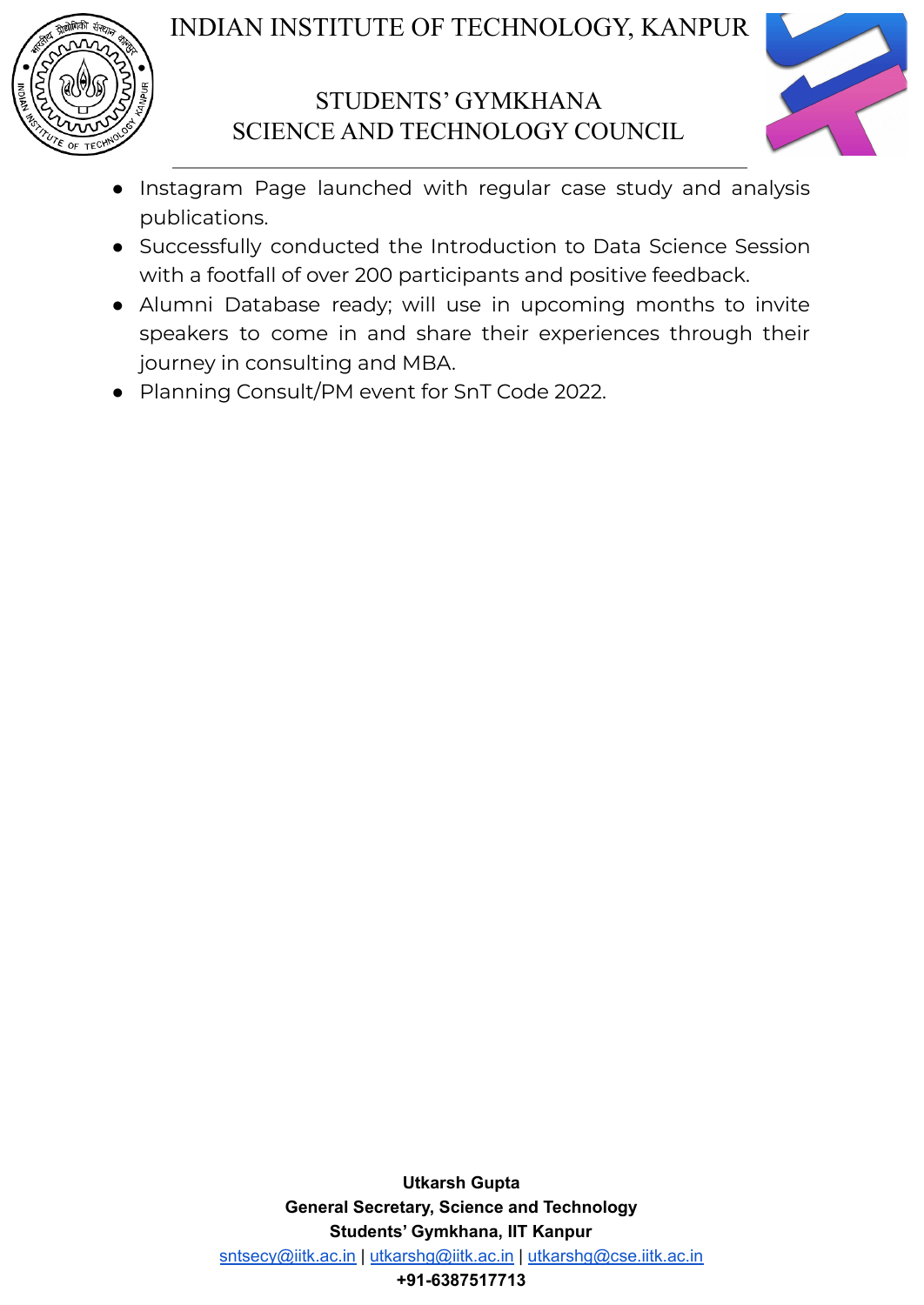



# **Science CoffeeHouse**

## Summer:

- Summer Projects
	- Modelling Incentives through Computer Sciences
	- Introduction to Immunology
	- Spinning our way through Spinors
	- What can Quantum Computers compute?
- Reading Groups
	- Well-Tempered Readers
- Talks
	- Qudits: Vatsalya Srivastava (University of Edinburgh)

# Semester:

- Website development and maintenance
- Talks by students
	- Polynomial Methods in Complexity Theory
		- Udit Narayan Pandey Y19
	- Constructing rational distance sets on Parabola
		- Sayak Bhattacharjee Y19
	- Applying Variational Principle to Quantum Calculations
		- Pranjal Praneel IITK Y19
	- Conformal Groups and Boundaries
		- Rijul Tandon Y17 and Suprateek Das Y17
	- Alternating Sign Matrices and related combinatorial objects
		- Farzan Byramji Y18
- **Competitions** 
	- Elucidate (Y21)
		- 6 Entries
		- Uploaded to Youtube
- Updation of Website
- Stream Session

**Utkarsh Gupta**

**General Secretary, Science and Technology**

#### **Students' Gymkhana, IIT Kanpur**

[sntsecy@iitk.ac.in](mailto:sntsecy@iitk.ac.in) | [utkarshg@iitk.ac.in](mailto:utkarshg@iitk.ac.in) | [utkarshg@cse.iitk.ac.in](mailto:utkarshg@cse.iitk.ac.in)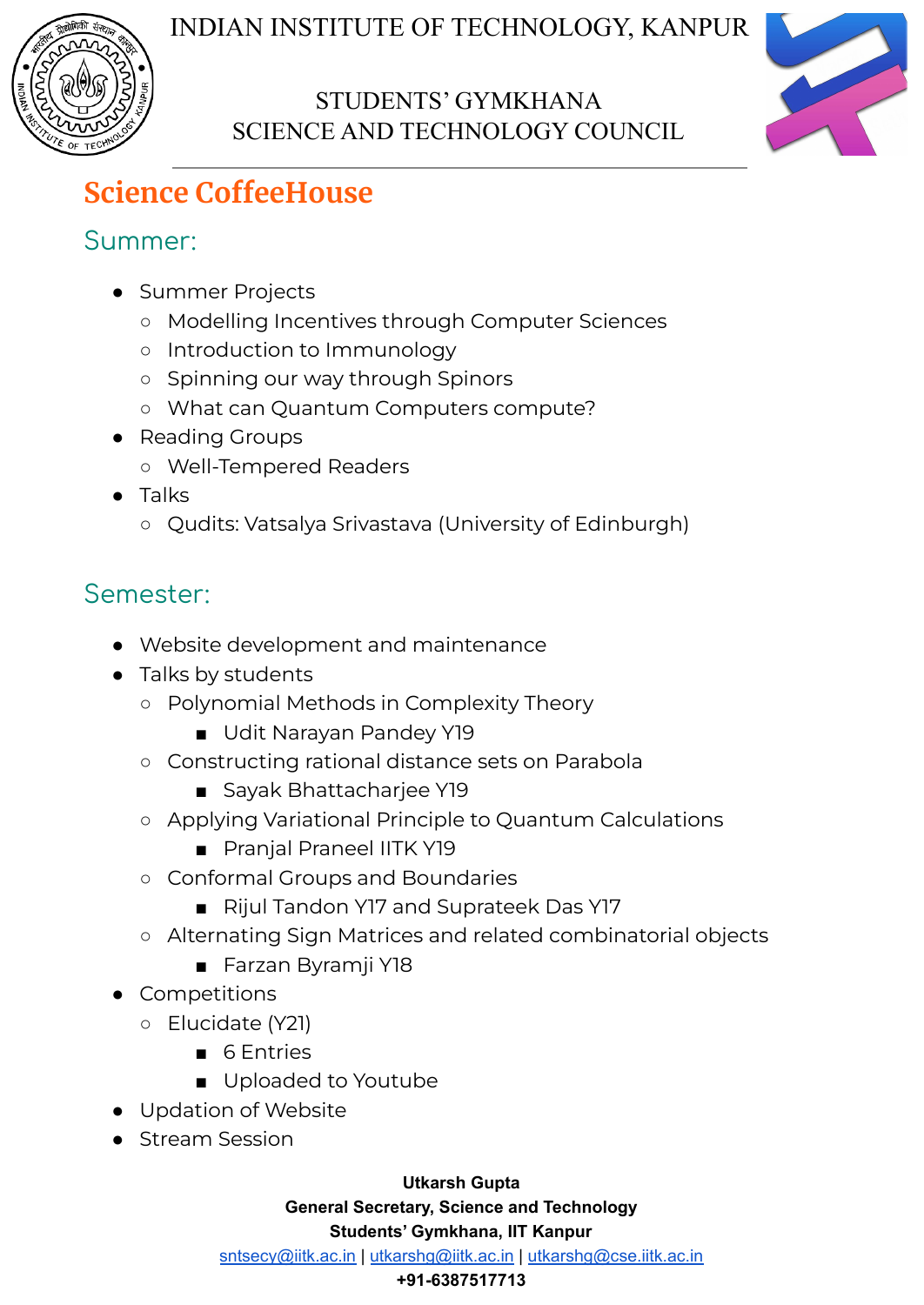





- The Most Unknown
- 60+ participation

**Utkarsh Gupta General Secretary, Science and Technology Students' Gymkhana, IIT Kanpur** [sntsecy@iitk.ac.in](mailto:sntsecy@iitk.ac.in) | [utkarshg@iitk.ac.in](mailto:utkarshg@iitk.ac.in) | [utkarshg@cse.iitk.ac.in](mailto:utkarshg@cse.iitk.ac.in) **+91-6387517713**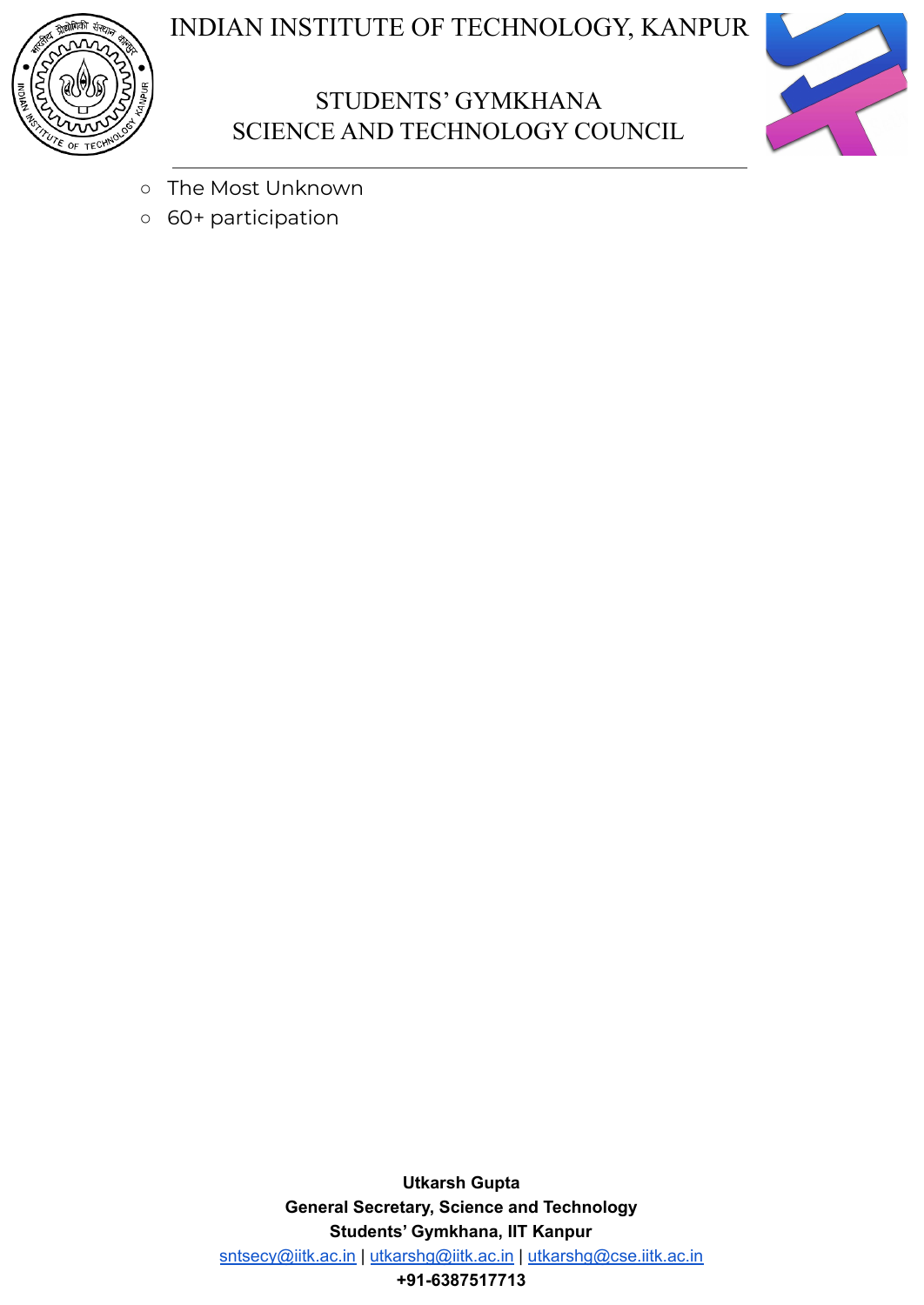

## STUDENTS' GYMKHANA SCIENCE AND TECHNOLOGY COUNCIL



# **TEAMS**

# **Aerial Robotics**

## Induction Y20

- Lectures and assignments for new recruits equipping them with the following skills:
	- ROS
	- OpenCV
	- Simulation softwares
	- CMAKE
	- Github, git
	- C++ (OOP and STL)
	- Basics of Hardware, Blender, AutoCAD
	- Other utilities
- Simultaneously Y19s worked on documenting, and managing the work done by heads in their tenure as Junior Members of the team:
	- InterIIT Techmeet 9.0 work
	- SLAMBook study
	- Lecture and Assignment material prepared for future use as well
- Mini Projects:
	- Built upon the previous iterations of mini-projects with the addition of a new one, all designed with the purpose of giving the new recruits project experience and an opportunity to use the software tools and utilities learnt during induction.
	- Regular work/doubt sessions with Y20 to guide them through these projects.
	- Introduction of FSM based pipeline and construction of github repositories with respect to the team's guidelines.
	- Maintenance of encountered errors and their solutions in issuebook [\(https://github.com/AerialRobotics-IITK/issuebook](https://github.com/AerialRobotics-IITK/issuebook) )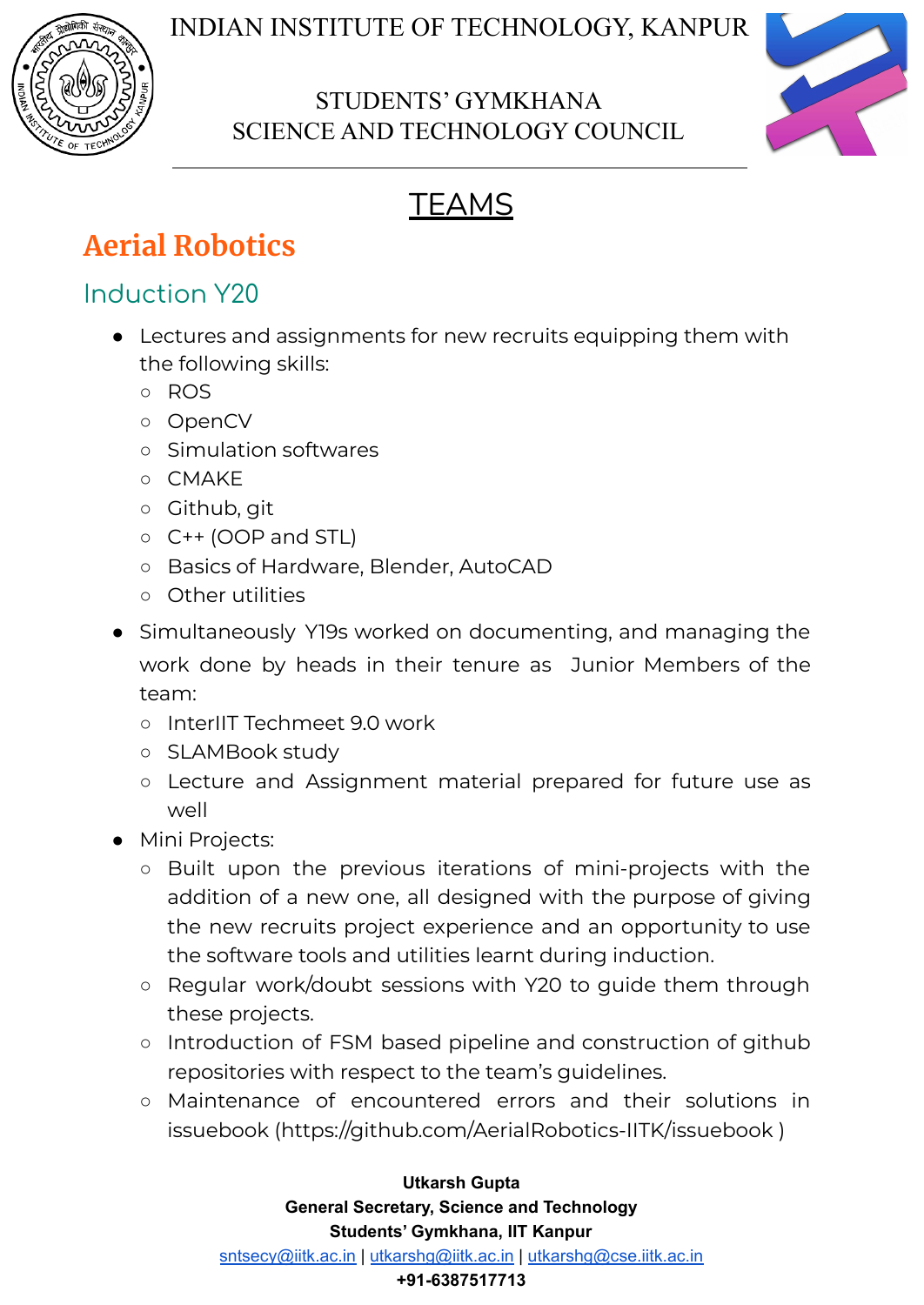

### STUDENTS' GYMKHANA SCIENCE AND TECHNOLOGY COUNCIL



## Ongoing and Completed Projects

- Swarm
	- The objective of this project was to design an algorithm to navigate an obstacle field as a swarm of UAVs while keeping the initial formation
	- Implemented a potential based formation stabilizer to maintain the initial formation
	- Modified the algorithm to make space for including/excluding any UAV into/from the swarm
	- Implemented a basic obstacle avoidance system using the potential energy method to avoid simple obstacles
	- Repo: [https://github.com/QuantuMAtharva/Swarm\\_ARIITK](https://github.com/QuantuMAtharva/Swarm_ARIITK)
- FPV Drone Racing
	- A drone must autonomously complete a known race track by passing through the frames using onboard sensors only
	- Used monocular camera, basic estimation, and trajectory to pass through the frames.
	- Experimented with techniques for detecting frames using colours and estimating positions.
	- Explored the use of PCL for possible extensions for segmentation and estimation.
	- Repo(s): [https://github.com/Jadit19/FPV-Drone-Racing,](https://github.com/Jadit19/FPV-Drone-Racing) [https://github.com/27-JayaGupta/FPV\\_RandomTeam/tree/perso](https://github.com/27-JayaGupta/FPV_RandomTeam/tree/personal_branch) [nal\\_branch](https://github.com/27-JayaGupta/FPV_RandomTeam/tree/personal_branch)
- Tracking
	- The main aim of this project is to track the object using drone autonomously using openCV trackers like KCF and CSRT.
	- Tested and benchmark openCV trackers on the basis of partial occlusion, complete occlusion, fps, similar objects, fast moving objects etc.
	- Implemented an algorithm to find the pose of tracked object in world frame using monocular, downward facing camera.

#### **Utkarsh Gupta General Secretary, Science and Technology Students' Gymkhana, IIT Kanpur**

[sntsecy@iitk.ac.in](mailto:sntsecy@iitk.ac.in) | [utkarshg@iitk.ac.in](mailto:utkarshg@iitk.ac.in) | [utkarshg@cse.iitk.ac.in](mailto:utkarshg@cse.iitk.ac.in)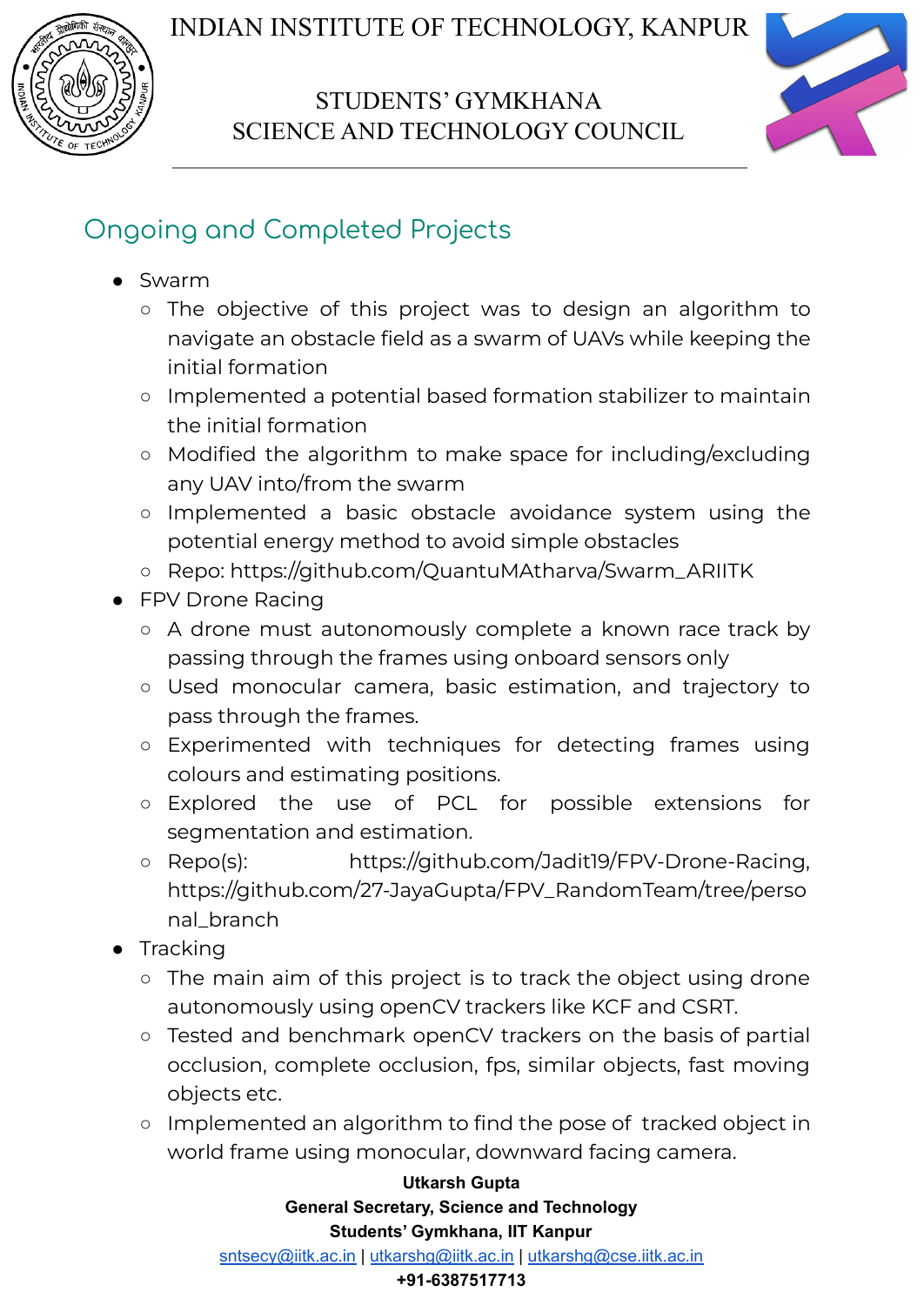

## STUDENTS' GYMKHANA SCIENCE AND TECHNOLOGY COUNCIL



- Repo : <https://github.com/ujwaljp/Tracking>
- **Map Generation** 
	- The main aim of this project was to generate a 2D map of a given world in gazebo simulation environment.
	- Created a custom gazebo world consisting of mazes and other objects, wrote a module capable of locally storing the images of the world taken by the drone at a certain interval of time.
	- Used rotors\_simulator and mav\_trajectory\_generation repo to create a survey routine
	- Wrote another module that is capable of stitching the images stored and generated a map of the area.

## Competitions:

- SUAS 2022
	- Problem Statement Discussion
	- Modularize the whole mission in the following submodules to work upon :
		- Trajectory estimation + Obstacle Avoidance [\(https://github.com/PratyushGupta0/learning\\_experiences](https://github.com/PratyushGupta0/learning_experiences))
		- Detection modules
		- Simulation Tools
		- Map Generation
	- Frequent discussion was done related to algorithms but nearing Nov mid, plan was abandoned due to insufficient funds for the already high registration fees and no foreseeable access to our hardware.
- Inter IIT Tech Meet 10.0 Prep
	- Exploring following repositories and making them ready to use :
		- Surveillance/Exploration :
			- FUEL (HKUST) : integrating MPC controllers with kinodynamic planning and extending the use to rotors\_simulator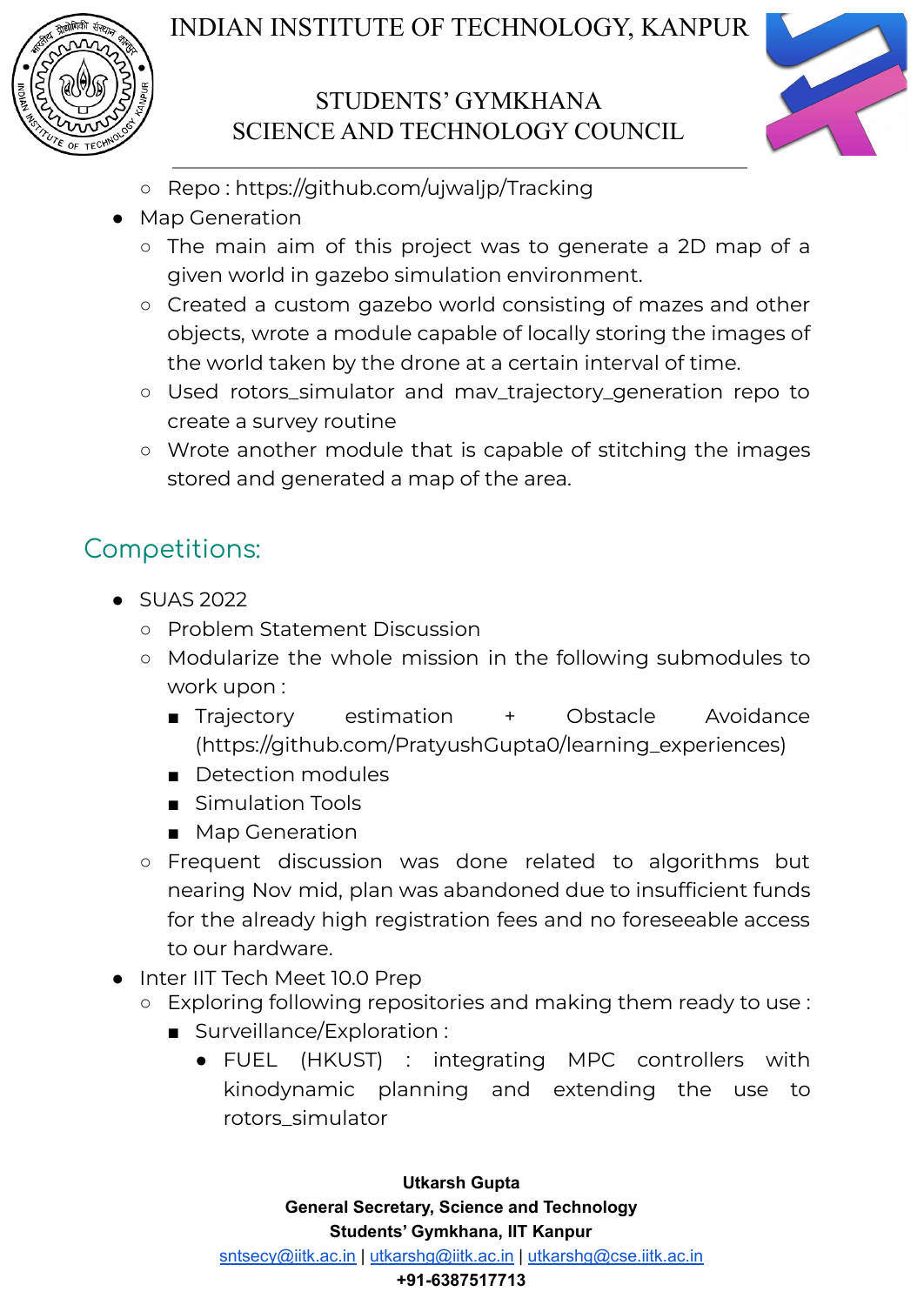



- mav\_active\_3d\_planning : testing out use for autonomous exploration based tasks
- Localization -
	- Okvis : Extending for use with real-time simulation
- Mapping MapLAB, cblox, voxgraph
- Obstacle avoidance -
	- 3DVFH (PX4-Avoidance): Local planner of this repo is ready to be tested on custom environments, but there are still some issues with global planner.
	- Teach-Repeat-Replan (HKUST): Ready to be tested for drone racing applications.
	- mit-acl/panther: Built the repo but having issues with launches due to errors in a dependency casadi. Currently trying to resolve those errors.
- Inter-IIT Tech Meet 10.0 (Mar '22):
	- Work done on the PS by DRDO UAV guided UGV navigation on mountain road:
	- Custom depth-based road segmentation algorithm using 3 dimensional pointclouds was developed to aid in mapping the mountain road.
	- Pipeline for communication between the UAV and UGV was setup to ensure proper traversal of the road by UGV to integrate a control system for the UGV based on visual feedback from the overhead drone.
	- Secured bronze medal in the event with our computationally efficient system of road traversal with feedback from the drone.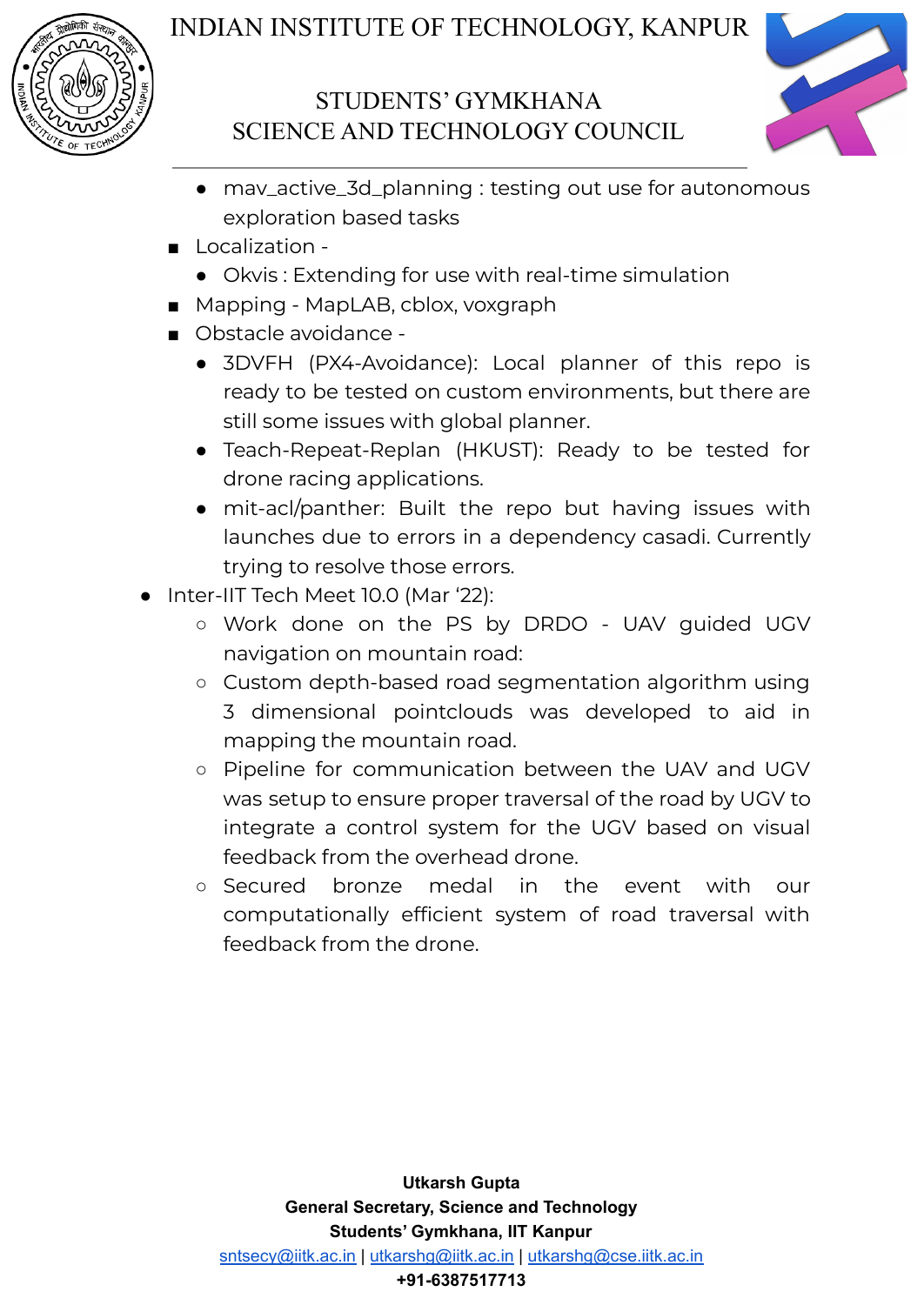



## **AUV**

## Software

- Training sessions and assignments were given to the new recruits to build a basic understanding of the various concepts involved in Navigation, Controls and Computer Vision.
- The software team was divided into three subteams each containing 2-4 members and specialised tasks were assigned to each subteam.
- The navigation team has completed the implementation of FastSLAM and is currently testing it on various datasets. Research papers for further
- The controls team has been researching RL based control algorithms and Fuzzy Logic based tuning methods for our already developed Cascaded PID controllers.
- The vision team has completed annotation of transdec dataset and started training YoloV4 architecture for object detection.
- The vision team has also completed the testing of different image enhancement pipelines and has been researching visual inertial odometry techniques.
- To keep the team up to date we conduct regular subteam meetings (twice a week) and software team meetings (biweekly) asking for updates in the form of presentations.
- Future Direction
	- Master Layer code for tasks specific to the competition.
	- Hardware Integration packages

## Electrical:

- The batch of Y20 was trained for using multiple softwares like Matlab, Simulink, Ki cad and LTSpice.
- The development and design of a new microcontroller board has been completed.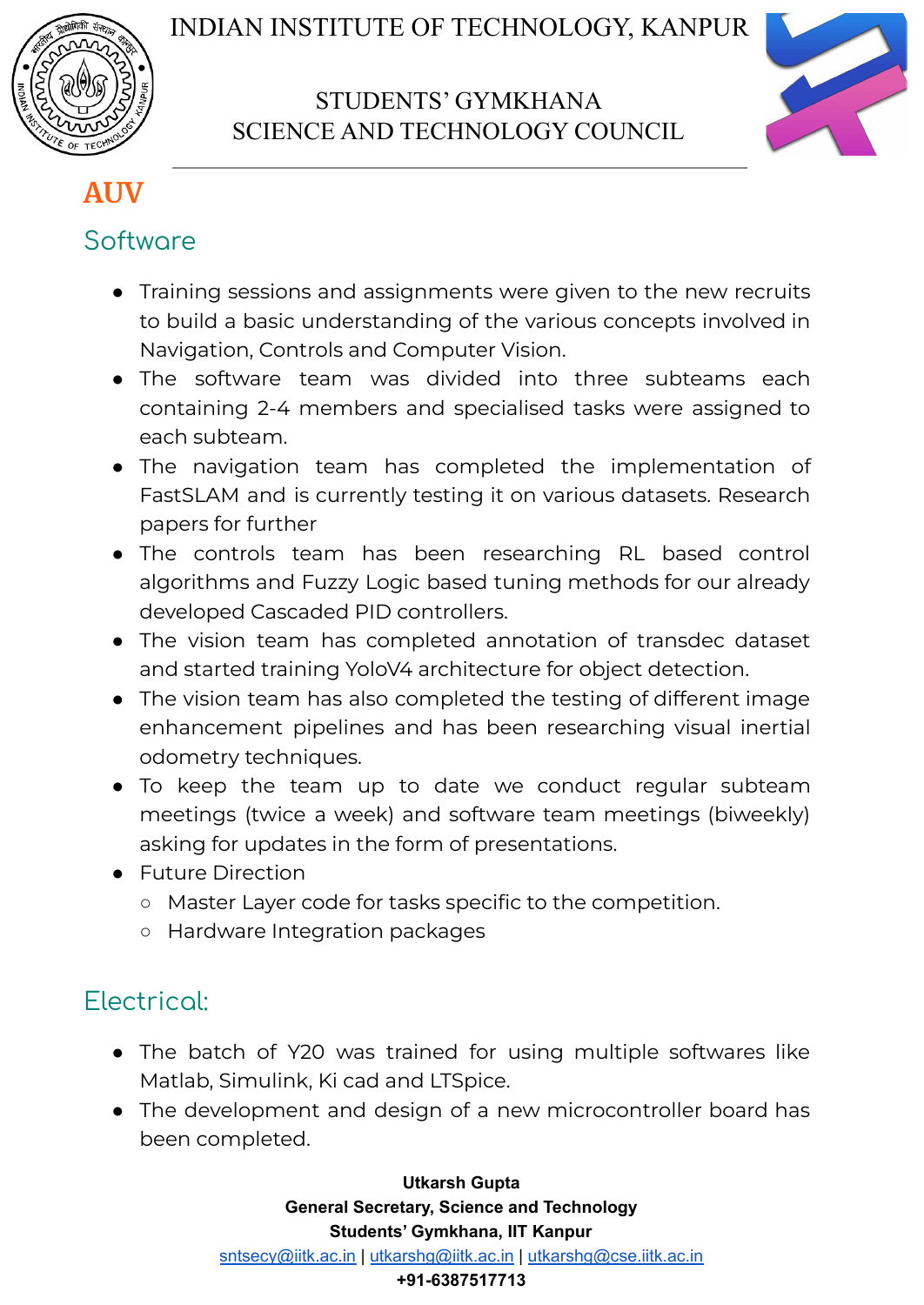

### STUDENTS' GYMKHANA SCIENCE AND TECHNOLOGY COUNCIL



● Future Direction - Fabrication and testing of all the components made in the last couple of years.

## Mechanical:

- Training Y20 in CAD designing in Solidworks, and performing analysis in ANSYS.
- The main hull was shrunk along with all components to be attached to it, like camera casings, to correct its big size, and account for extra buoyancy.
- Made mounts for following components- marker dropper, grabber, pathfinder.
- Stand design was modified, so that it no longer needs to be bolted on to the bot (more convenient this way).
- CAD of a new coil gun mechanism for torpedo was made, now analysing its manufacturing, working (electrical) aspects.
- Members were asked to read papers of 6 well performing teams in robosub mechanical-wise, discussing ideas from them, which can be incorporated into ours. Examples include- grid for metal base, linear actuator for grabber.
- Current Work- Designing racks for electrical components to be placed inside bot and implementing heat, thruster analysis, and motion studies in VREP.

### Business:

- The business team has completed the design and printing of the new t-shirts for next year.
- The licenses for softwares like Solidworks and ANSYS have been renewed.
- The website has been updated with recent achievements and new team members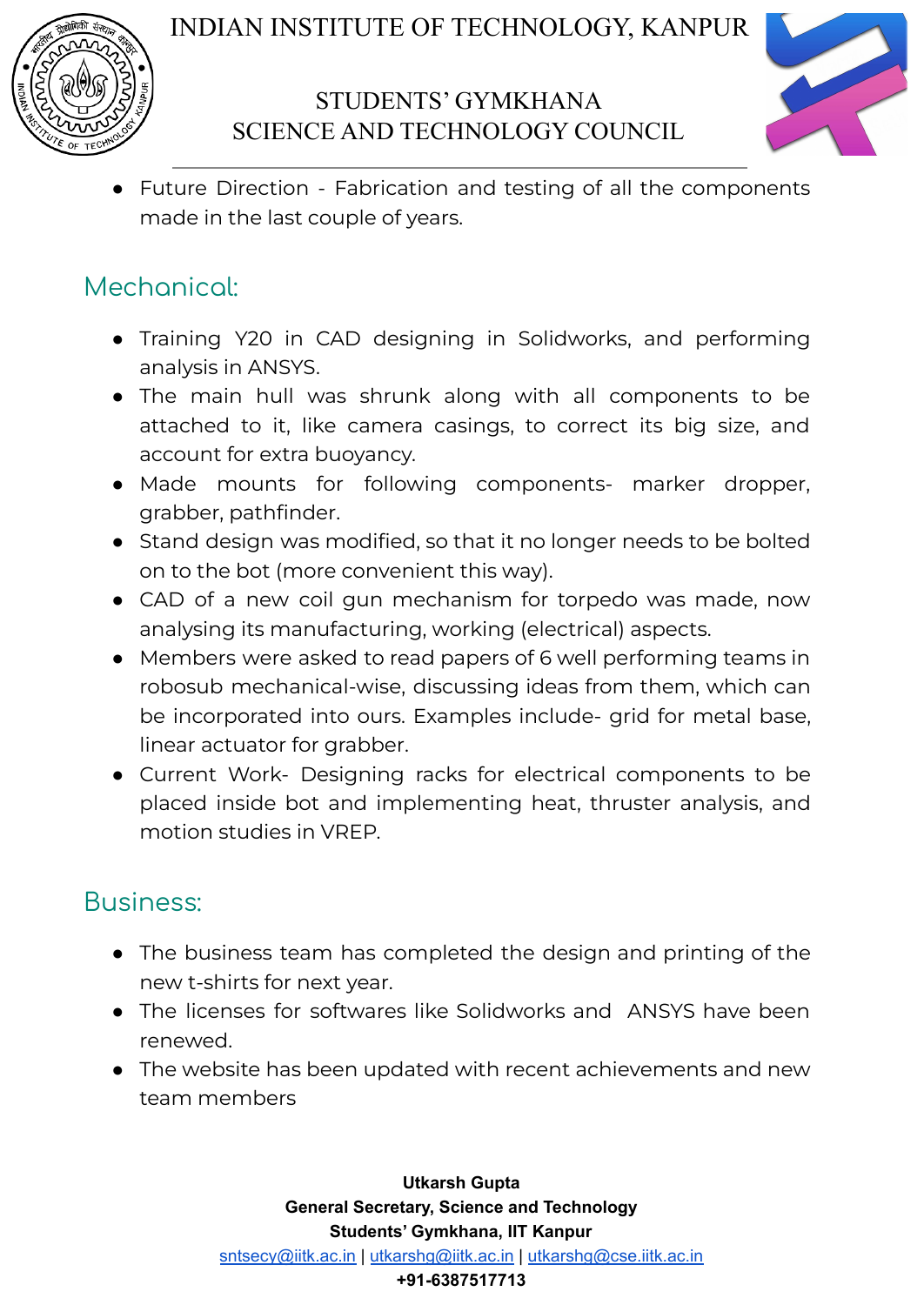



## **ERA**

## Council project

- Dexter, a project under Science and Technology council, successfully reached its first stage of development in November.
- It is a prototype robot made from scratch whose chassis is designed so well that it can be used to carry loads in warehouses.
- Further, the robot is highly customizable and thus can be used for research purposes by attaching various accessories on its top layer.
- It is a low cost holonomic terrestrial robot whose parts are easily available in Indian Market. We are planning to make it a well designed product and launch it in Indian Market.
- The project gave a good learning experience to the new students in our team where they built and implemented the following:
	- CAD designing
	- Designing of Battery Management System
	- Designing of Power Management System
	- ROS implementation
	- Microcontroller programming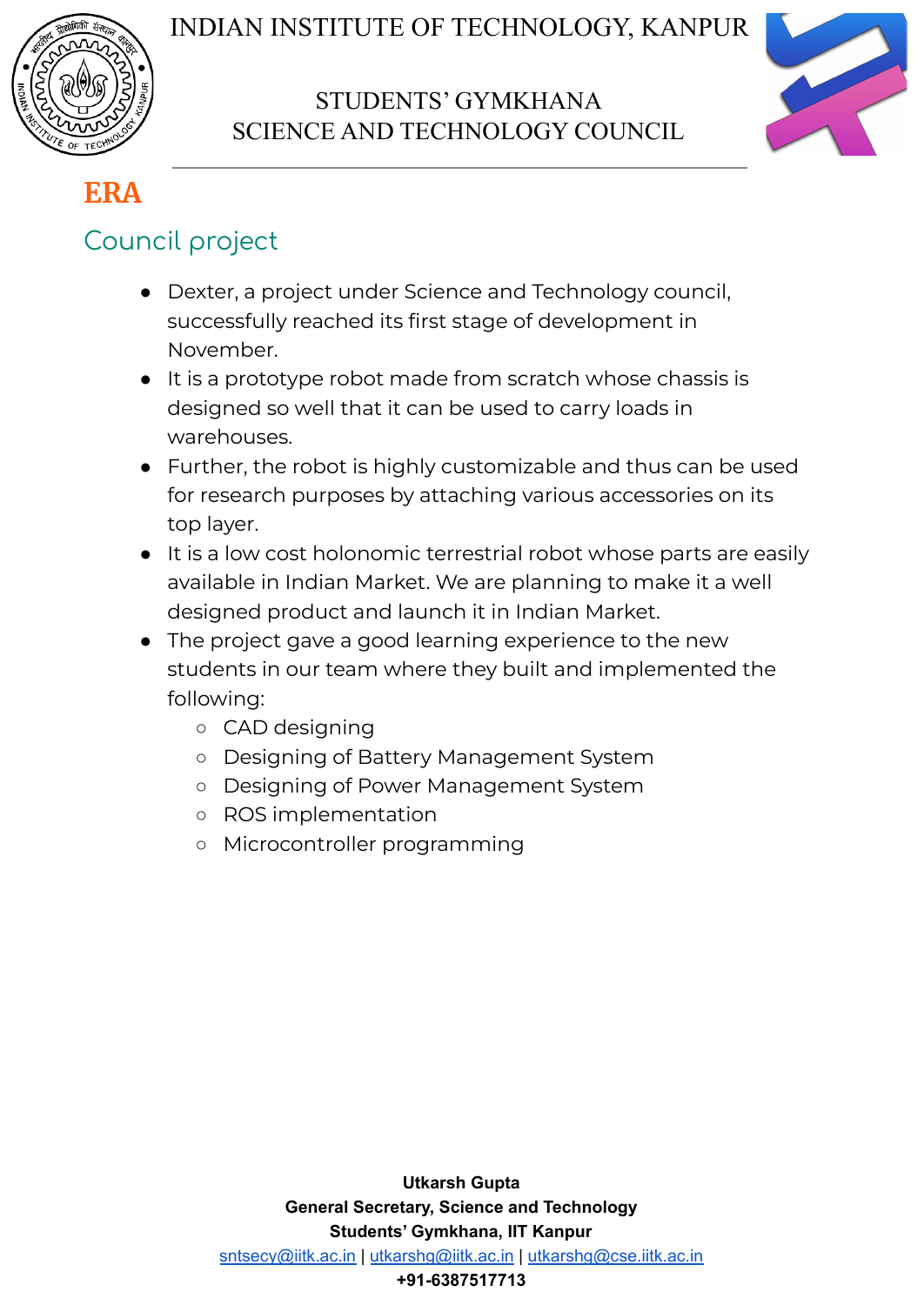



## Competition:

- RMAI Challenge
	- The problem statement for the 2022 version of the challenge had several challenges which we overcame by deploying vision based localization, enhancing the shooting pipeline using convolutional neural networks for armor plate detection and classification.
	- We are presently working on the sentry system module to localize enemy bots in the arena.
	- With these improvements we submitted the proposal for the challenge for which we have received the grade - B. We hope to outperform ourselves in the technical report to be submitted in April.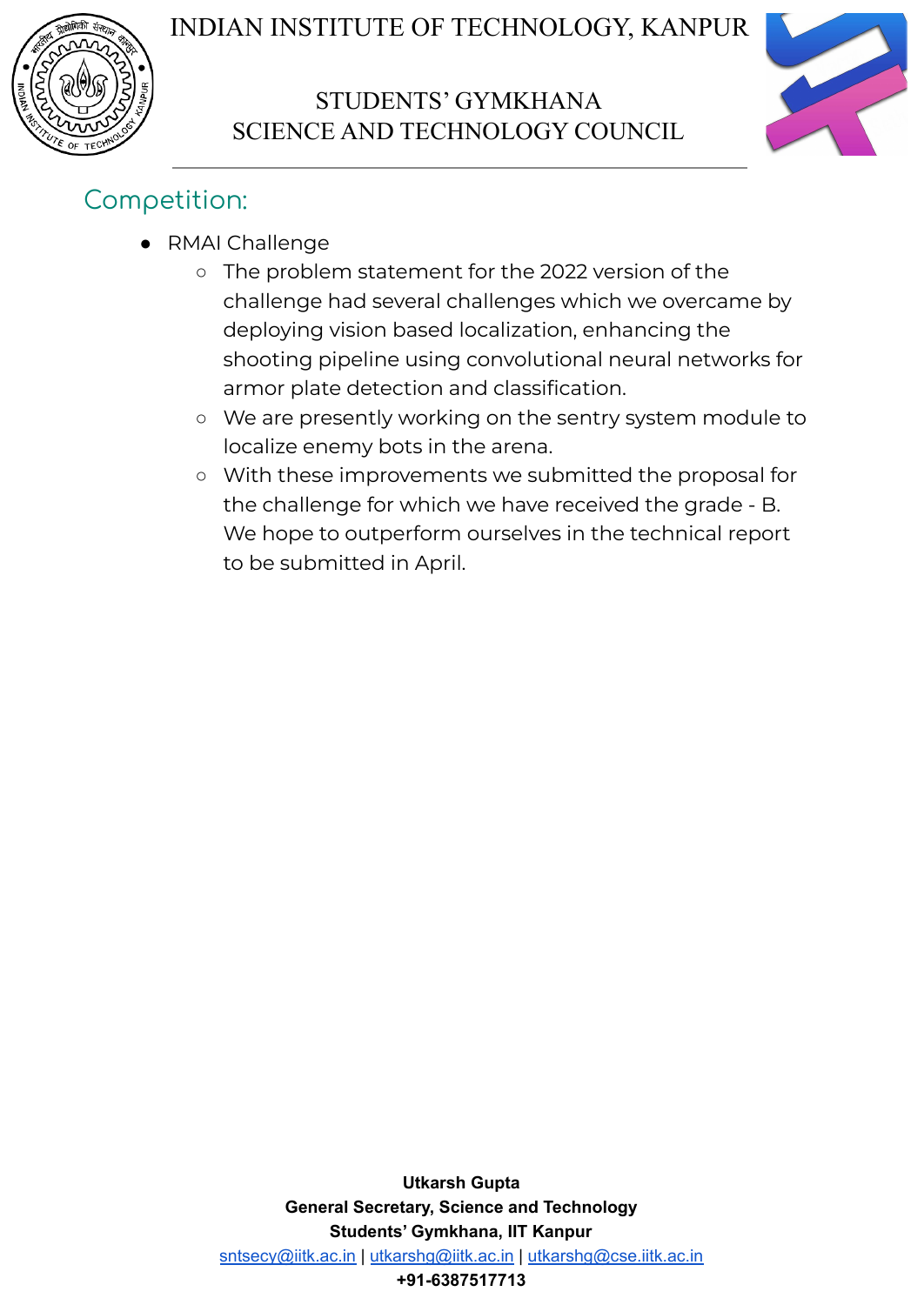



# **Humanoid**

## Projects:

- Sim. Stabilization
	- Automi designed on Inventor and URDF file imported
	- Entire description, with sensors and meshes ready
	- Simulation unstable. Lots of jittering, increases to unworkable level
	- Port all modules on this once stable
- Pneumatic Biped
	- Working on building & manufacturing of an adult sized robot (size > 100 cm), so that we can participate in adult category of the competitions.
	- We are developing the mechanical design for the same from scratch for the project.
	- The project consists of two parts:
		- Design & analysis of the biped
		- Manufacture of the biped prototype
	- This was the ball & stick model of the scaled model of the robot.
- Path Planning
	- Path planning module of our navigation stack.
	- Aim: Get desired angle to move the bot in.
	- Based on Obstacle Detection Gaussian Potential Field (OD-GPF) method.
	- Attractive potential towards the goal
	- Lots of prototyping on Ground Vehicle Husky Bot.
	- Once prototyping successful and automi bot simulation stable, move to automi bot.
	- Plan: Using stereo cameras (logitech c270) as sensors. Obtain Depth Map and obtain obstacle potential field accordingly
	- Current Situation: started with some simple python prototype, now working with husky and LIDAR to get range data.
	- Pretty wobbly right now, refine before moving to Automi

#### **Utkarsh Gupta**

#### **General Secretary, Science and Technology Students' Gymkhana, IIT Kanpur**

[sntsecy@iitk.ac.in](mailto:sntsecy@iitk.ac.in) | [utkarshg@iitk.ac.in](mailto:utkarshg@iitk.ac.in) | [utkarshg@cse.iitk.ac.in](mailto:utkarshg@cse.iitk.ac.in)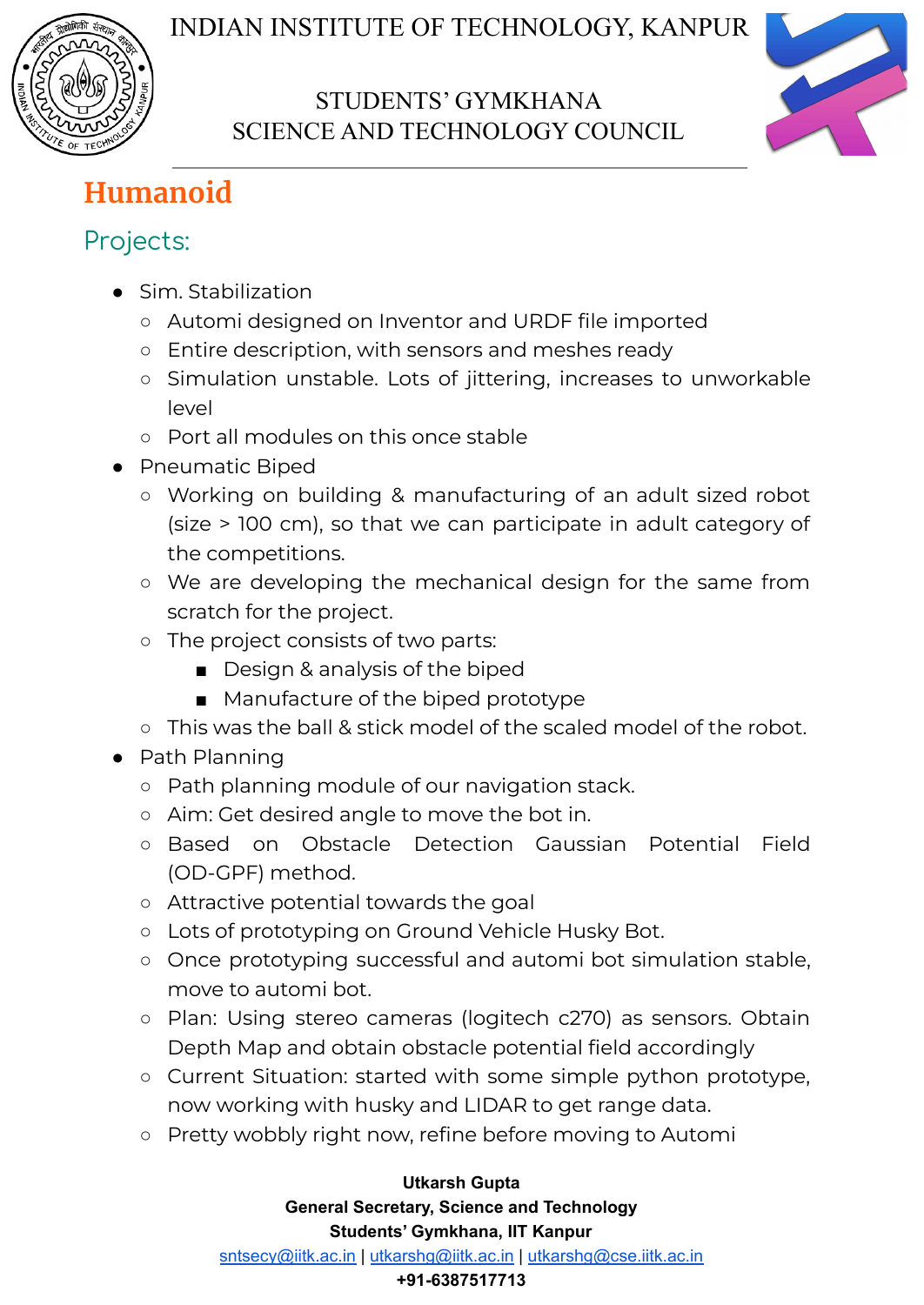

### STUDENTS' GYMKHANA SCIENCE AND TECHNOLOGY COUNCIL



- Once ported to Automi successfully, use the already built step planner to locomate in the returned angle
- **Terrain Estimation** 
	- Bunch of modules to fairly accurately understand the terrain of operation
	- Extremely important for a biped given its proneness to instability
	- Current projects:
		- Ground Plane detection Module
		- SLAM Module
- Grasping
	- Aim: Obtain optimal grasping point to pick up objects
	- The points that provide the stablest grasp. Important for competitions such as basketball
	- Once points obtained, plan trajectory for end effector. Work simultaneously being done
	- Current Methodology: Obtain Point Cloud through cameras.
	- Segmentize the concerned object e.g. a ball
	- Find corresponding points in Point Cloud
	- Complete object point cloud using an assumed plane of symmetry
	- Pass a horizontal plane through COM and obtain some grasping points
	- Once grasping points obtained, input as target position to end effector trajectory module
	- Trajectory module also under progress
	- Inputs joint angles over time to move end effector from point A to point B with a desired end point orientation

# Target Competitions:

- RoboCup Humanoid Soccer Competition
	- Problem Statement:
		- Field a fleet of 5 bot. One team against another.

#### **Utkarsh Gupta**

**General Secretary, Science and Technology**

#### **Students' Gymkhana, IIT Kanpur**

[sntsecy@iitk.ac.in](mailto:sntsecy@iitk.ac.in) | [utkarshg@iitk.ac.in](mailto:utkarshg@iitk.ac.in) | [utkarshg@cse.iitk.ac.in](mailto:utkarshg@cse.iitk.ac.in)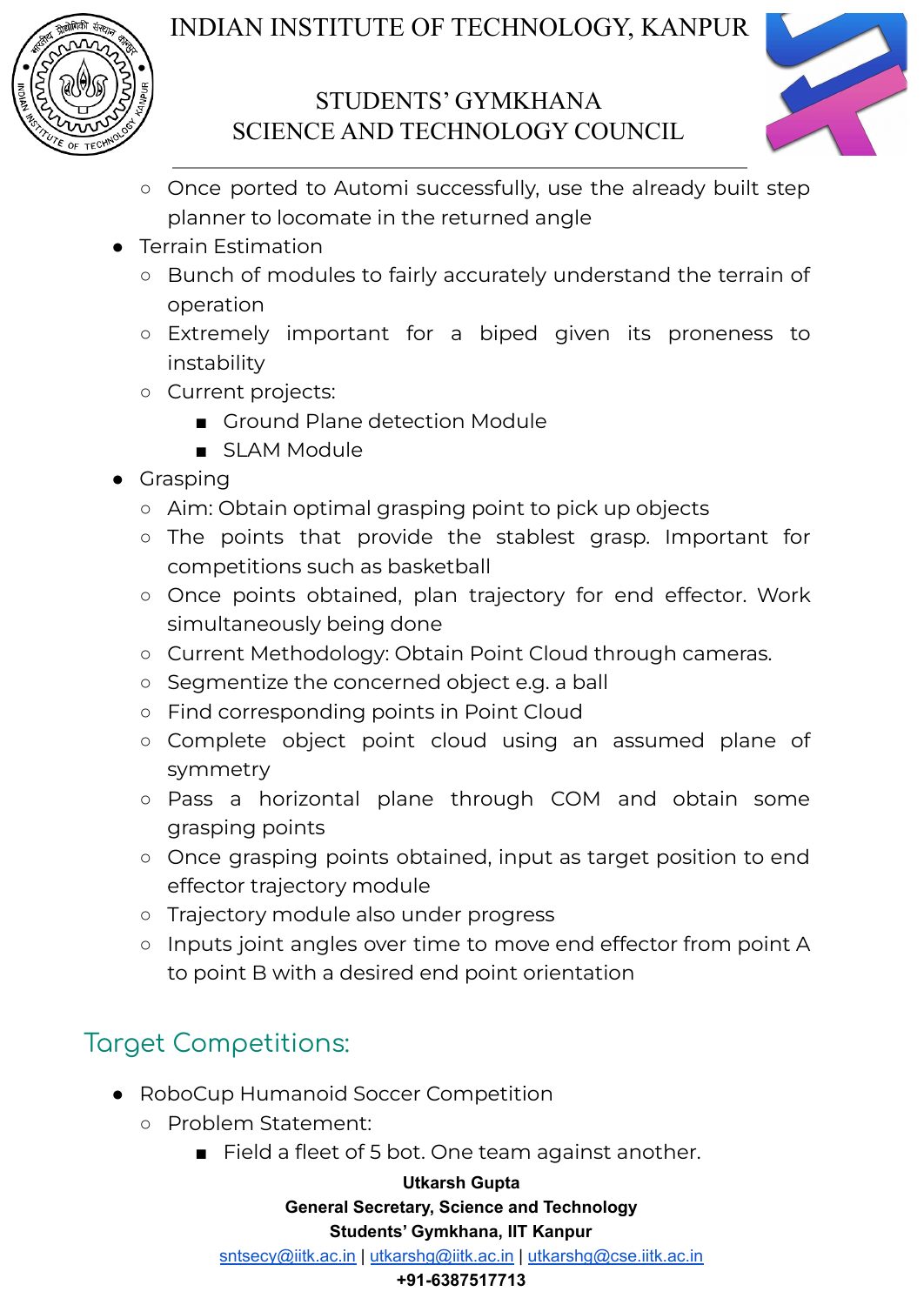

## STUDENTS' GYMKHANA SCIENCE AND TECHNOLOGY COUNCIL



- Various sub-leagues: Penalty Shootout, Passing etc
- Team with single bot, paired up with another team
- Details:
	- Target: 2023 edition
	- Prepare and submit video demonstrating basic bot capabilities
	- Prepare documentation of bot description, algorithms to be used etc.
- RoboCup Humanoid Open Soccer Competition (HOSC)
	- Problem Statement:
		- Field a fleet of 5 bot. One team against another.
		- Various sub-leagues: Penalty Shootout, Passing etc
		- Team with single bot, paired up with another team
	- Details:
		- Target: 2023 edition
		- Prepare and submit video demonstrating basic bot capabilities
		- Prepare documentation of bot description, algorithms to be used etc.
- FIRA HUROCUP 2022
	- Problem Statement:
		- Various sub-tasks: Marathon, weight lifting, archery etc
	- Details:
		- Participated in 2019 competition
		- Target: 2022 edition
		- Prepare and submit video demonstrating basic bot capabilities
		- Prepare Team Description Paper which encompasses all aspects of a team
		- Plan to participate in adult size category in future

#### **Utkarsh Gupta General Secretary, Science and Technology Students' Gymkhana, IIT Kanpur** [sntsecy@iitk.ac.in](mailto:sntsecy@iitk.ac.in) | [utkarshg@iitk.ac.in](mailto:utkarshg@iitk.ac.in) | [utkarshg@cse.iitk.ac.in](mailto:utkarshg@cse.iitk.ac.in)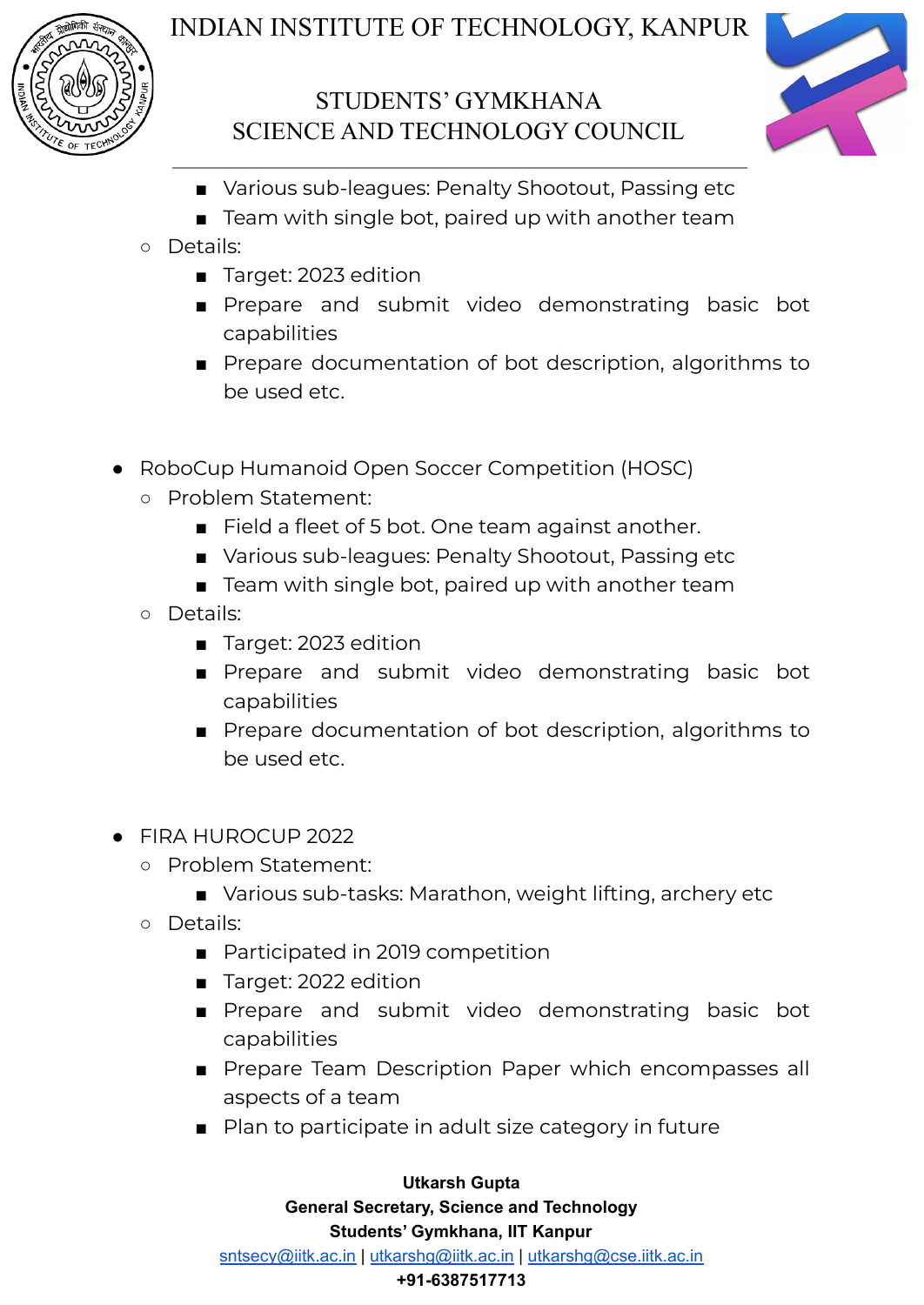

### STUDENTS' GYMKHANA SCIENCE AND TECHNOLOGY COUNCIL



- International Competition of Autonomous Running Robots 2022
	- Problem Statement:
		- 3 sub-leagues in 2021 edition:
			- Treasure-Hunt
			- Sprint
			- Rescue Mission
	- Details:
		- Held in Beijing every year. Open to international teams
		- Held by Tsinghua University
		- Registration opens in March 2022

**Utkarsh Gupta General Secretary, Science and Technology Students' Gymkhana, IIT Kanpur** [sntsecy@iitk.ac.in](mailto:sntsecy@iitk.ac.in) | [utkarshg@iitk.ac.in](mailto:utkarshg@iitk.ac.in) | [utkarshg@cse.iitk.ac.in](mailto:utkarshg@cse.iitk.ac.in) **+91-6387517713**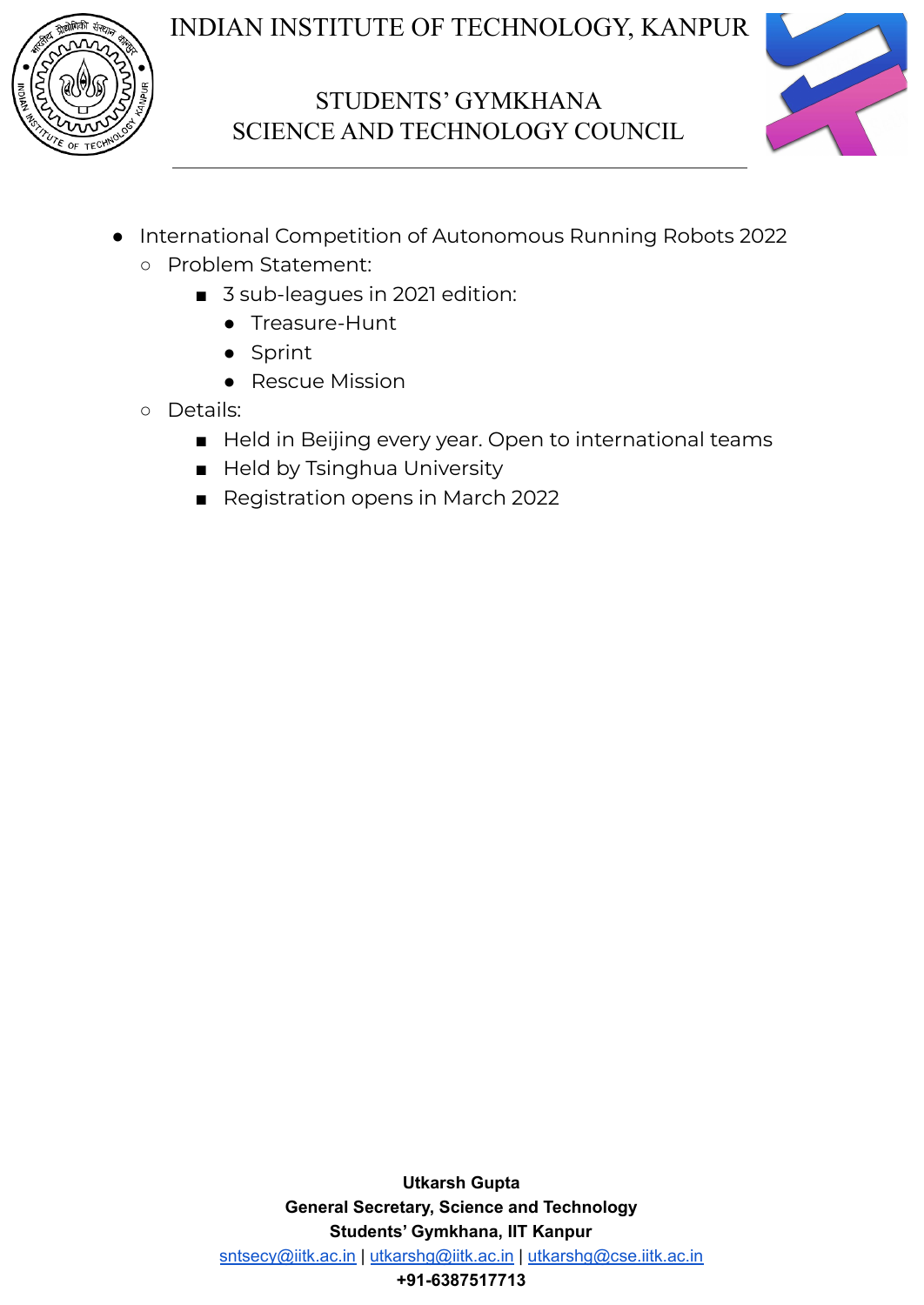



# **IITK Motorsports**

## **Competitions**

- Formula Bharat Virtuals 2022
	- The purpose of the Virtuals at Formula Bharat (FBV) event is to provide teams who are either building a new formula Student team or switching to a new class or unable to build a vehicle for the season, to participate in a formula student event in the season.
	- We ranked 3rd in Rulebook Quiz for Formula bharat virtuals 2021. Rulebook Quiz is an elimination round.
	- o 8th Overall
	- 3rd in Business Plan
	- 10th in Engineering Design
	- Rev it 2022: Reached Semifinals among 64 teams
- InterIIT Techmeet 10.0
	- In March'22, a sub-team of IITK Motorsports won a Silver medal in INTERIIT Tech Meet 10.0 in JLR's problem statement(Powered bonnet for electric vehicle).

# Further Progress

- In March'22 we started disassembly-assembly of our ATV. This helped Y20s to gain practical knowledge about the car and the manufacturing process.
- This exercise made out ATV fully functional and now we have a fully functional car with us.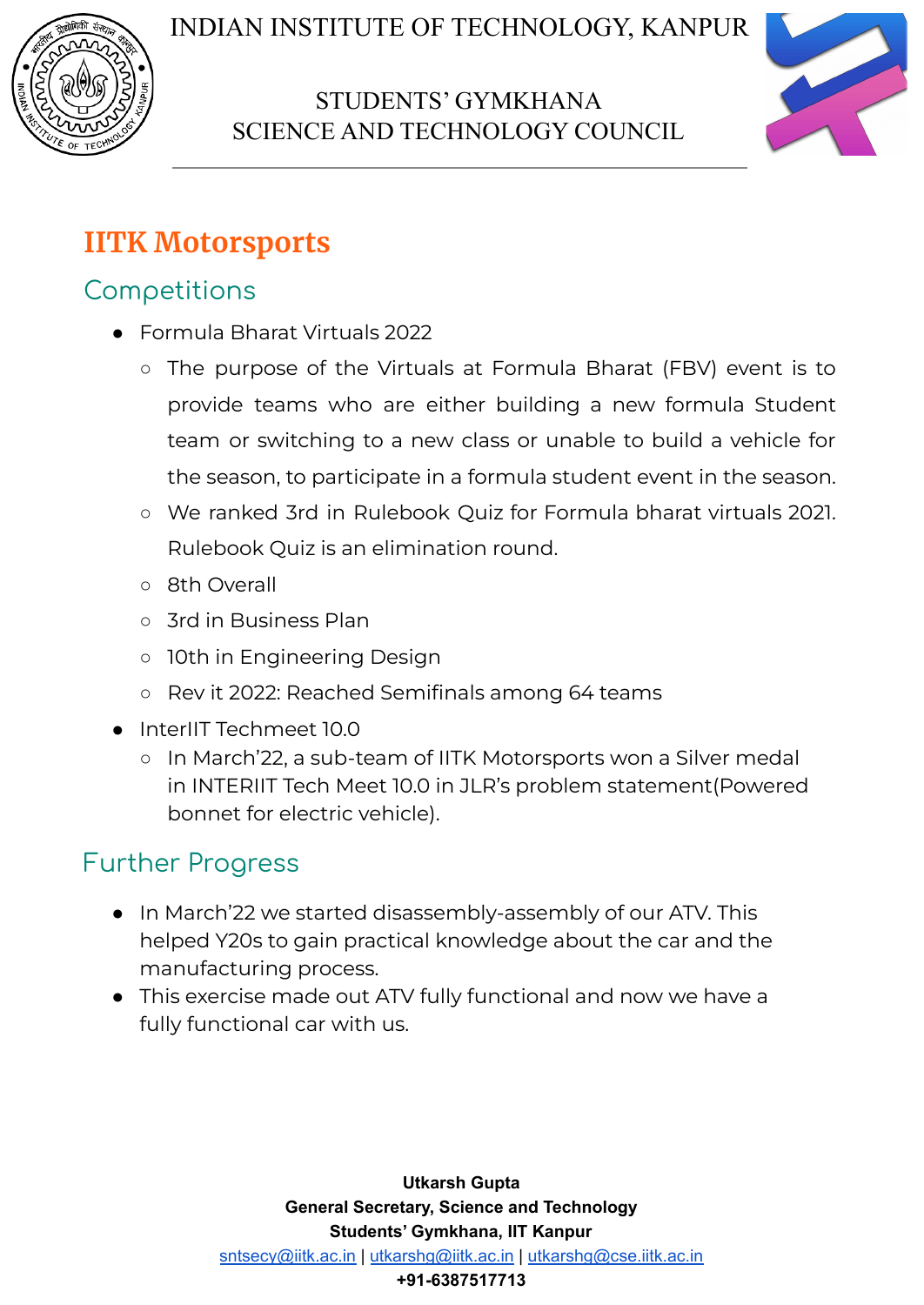



# **ViSiON**

## Induction of Y20

- Covered material and assignments on-
	- Basic utilities git, bash, python
	- Computer Vision and ML
	- Path Planning
	- SLAM
	- Controls

## **Competitions**

- To give experience to Y20s, teams of 4, were created which participated in the Micromouse Challenge by Techfest IIT Bombay.
- BARN challenge
	- We are provided with .world files for various highly cluttered indoor environments and various goal points to which the bot has to navigate to.
	- Final evaluation will be based on time taken by the robot to reach the desired goal.
	- Submission Deadline 24th May 2022.
	- Current Progress
		- Localization & Mapping Baseline done, working on further improvements
		- Path planning path planning algorithms to implement RRT and variants of RRT and compare them before implementing path planning
		- Controls: Working on Stanley control and PID algorithms